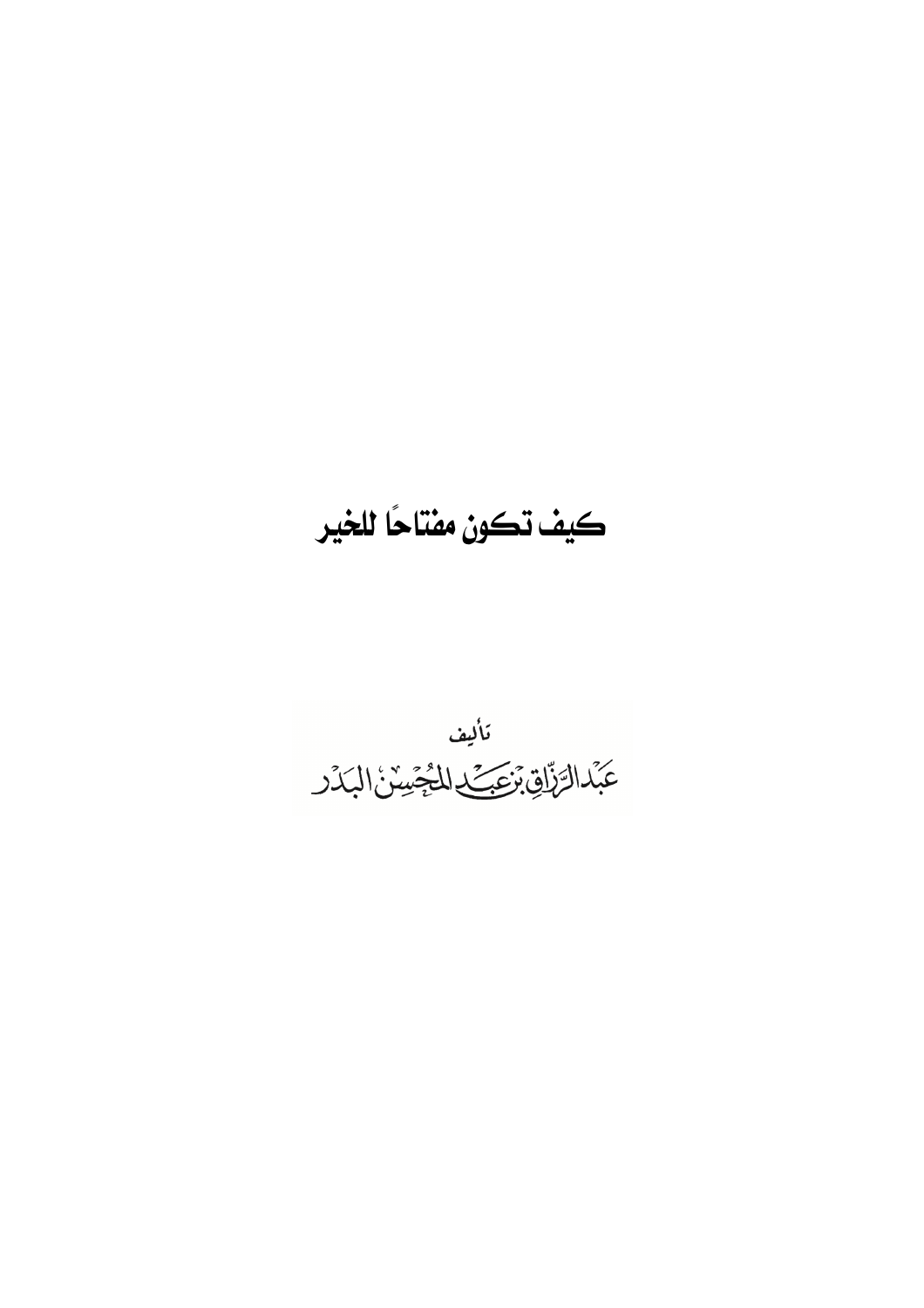حقوق الطبع محفوظن الطبعة الأولى  $A(Y)$ 

$$
\underbrace{\hspace{2.5cm}}_{\textstyle\hspace{2.5cm}}\bigcirc\hspace{2.5cm}
$$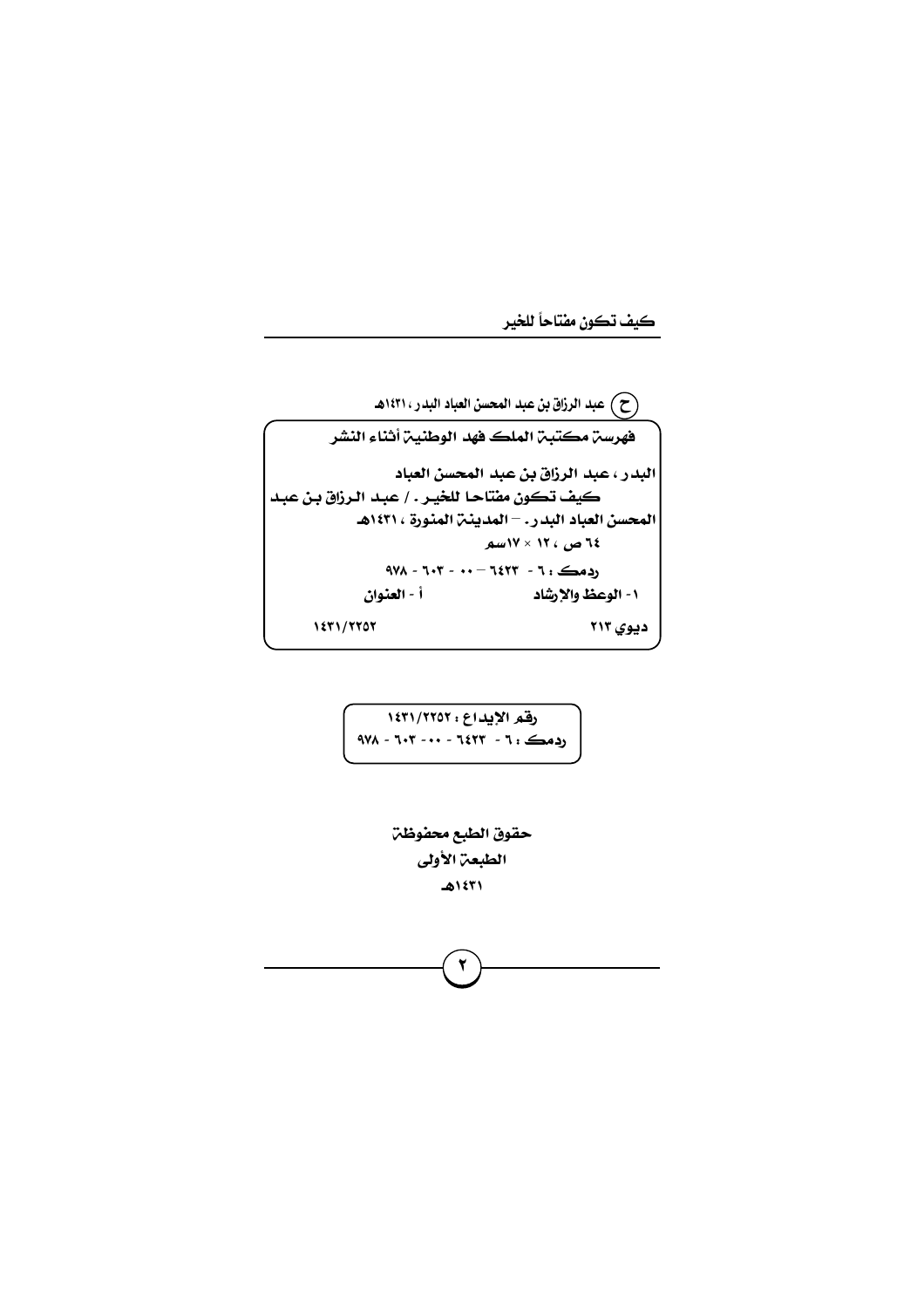

 $\widehat{\mathbf{r}}$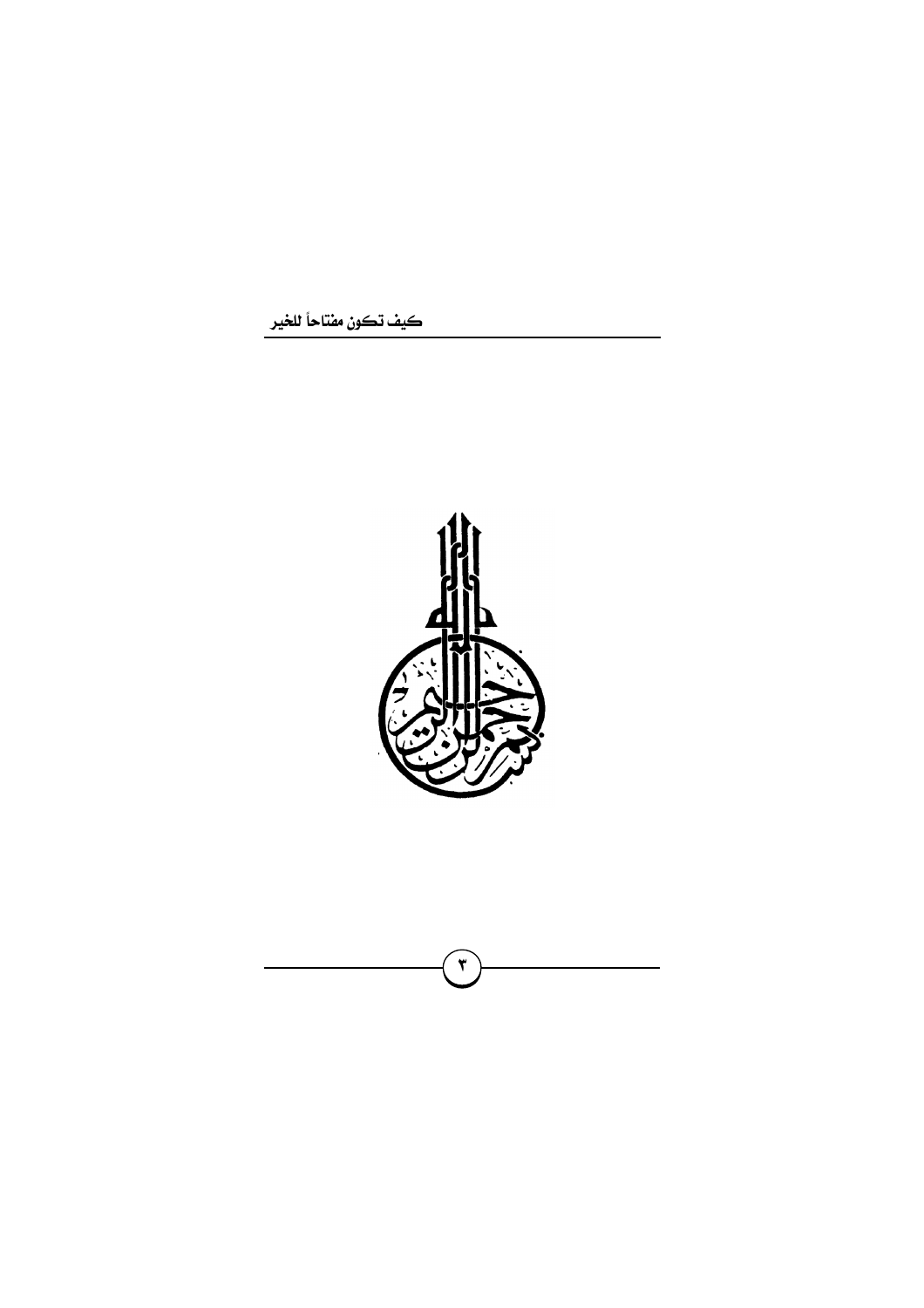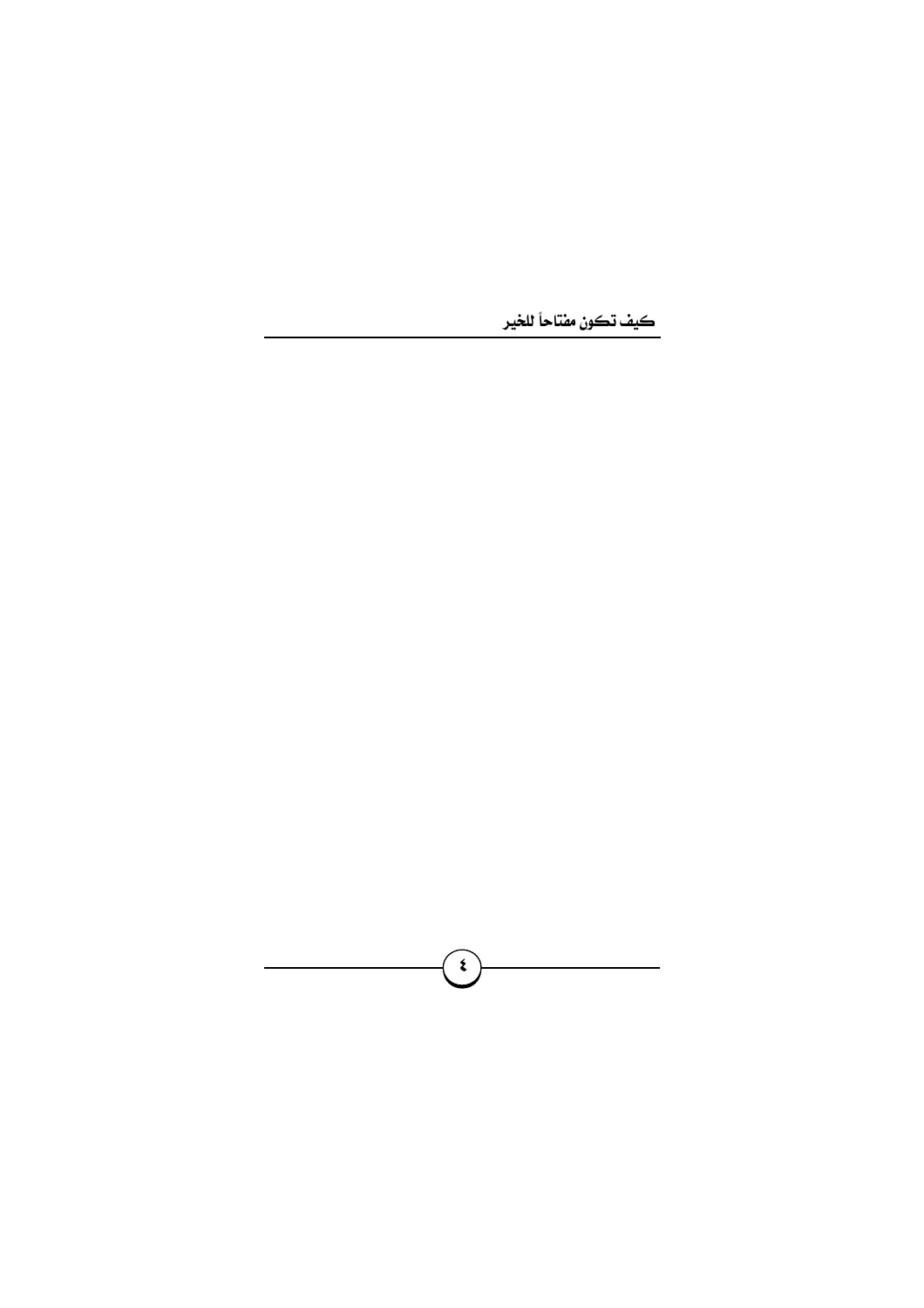إنَّ الحمد لله، نحمده ونستعينه ونستغفره ونتوب إليه، ونعوذ بالله من شرور أنفسنا وسيِّئات أعمالنا، من يهده الله فلا مضلَّ له، ومن يضلل فلا هادي له، وأشهد أن لا إله إلَّا الله وحده لا شريك له، وأشهد أنَّ محمَّدًا عبده ورسوله، صلَّى الله وسلَّم عليه وعلى آله وأصحابه أجمعين؛ أمَّا بعد: فقد روى ابن ماجة في «سننه»، وابن أبي عاصم في «السُّنَّة» وغيرُهما من حديث أنس بن مالك حِيَنْئِه عن النَّبِيِّ صِيْلِهِ أَنَّه قال: «إِنَّ مِنَ النَّاس نَاسًا مَفَاتِيحَ لِلْخَيْرِ، مَغَالِيقَ لِلشَّرِّ، وَإِنَّ مِنَ النَّاسِ نَاسًا مَفَاتِيحَ لِلشَّرِّ، مَغَالِيقَ لِلْخَيْرِ، فَطُوبَى لَمْنْ جَعَلَ اللهُ مِفْتَاحَ الْخَيْرِ عَلَى يَدَيْهِ، وَوَيْلٌ لَمَنْ جَعَلَ اللهُ مِفْتَاحَ الشَّرِّ عَلَى يَدَيْهِ»<sup>(۱)</sup>.

(١) «سنِن ابن ماجة» (٢٣٧)، وابن أبي عاصم في «السُّنَّة» (٢٩٧)، .ن ...<br>والطَّيَالسي في «مسنده» (٢٠٨٢)، والبيهقي في «شعب الإيهان» (٦٩٨)،<br>وحسَّنه الألباني في «الصَّحيحة» (١٣٣٢).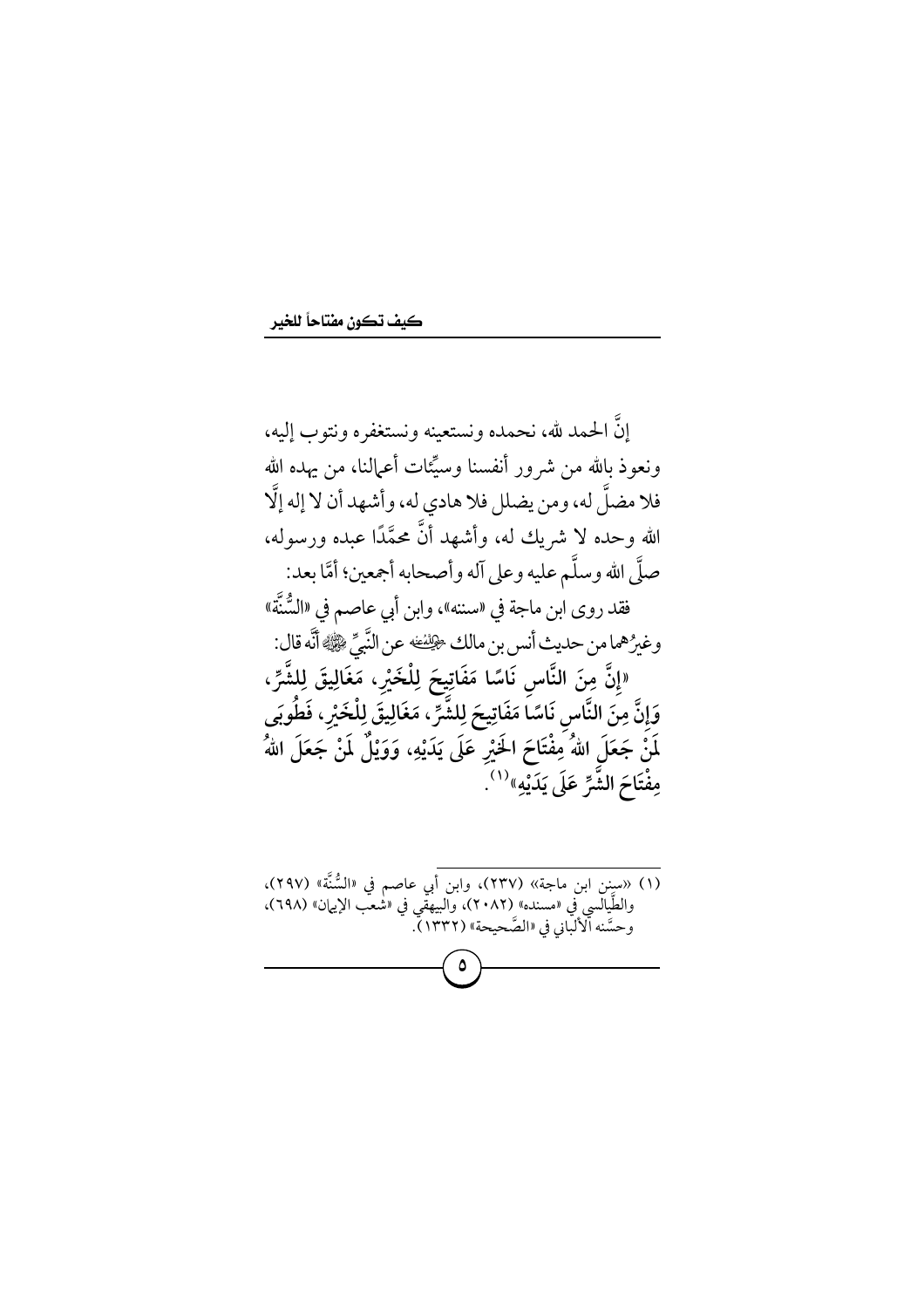وهذا الحديث العظيم، له نظائرٌ كثيرة في سنَّة النَّبِيِّ ﷺ تؤكِّد على معناه، وتقرِّر مدلوله ومضمونه، منها على سبيل المثال:

ما خرَّجه التِّرمذي رَخَمْلَتْهُ في «سننه» عن أبي هريرة هِيْنُتْهِ قال: مرَّ النَّبيُّ ﷺ على نفرٍ جلوسٍ، فقال: «أَلَا أَبُبُّتُكُمْ بِخَيْرِكُمْ مِنْ شَرِّكُمْ؟»، فسكتَ القوم؟! فأعادها النَّبِيُّ ١٤٠٠، فقالوا: بلي؛ يا رسول الله!.. أخبرنا بخيرنا من شرِّنا؟ فقال ﷺ: «خَيْرُكُمْ مَنْ يُرْجَى خَيْرُهُ وَيُؤْمَنُ شَرُّهُ، وَشَرُّكُمْ مَنْ لَا يُرْجَى خَيْرُهُ وَلَا يُؤْمَنُ شَرُّهُ» ('').

ونظــــيرُه حــــــديثُ أبي موســـــي الأشـــــعري ﴿يَنْفُهُ فِي «الصَّحيحين» وغيرِهما عن النَّبيِّ ١١٠، قال: «مَثَلُ الجَلِـيس الصَّالِحِ وَمَثَلُ الجَلِيسِ السُّوءِ...»<sup>(٢)</sup>، وهو حديثٌ مشهور.

(١) «سنن الترمذي» (٢٢٦٣) وقال: حسن صحيح؛ وأخرجه أحمد (٨٨١٢)،<br>وابن حبان (٥٢٨)؛ وصحَّحه الألباني في «صحيح الجامع» (٢٦٠٣).<br>(٢) البخاري (٢١٠١، ٥٥٣٤)، ومسلم (٢٦٢٨).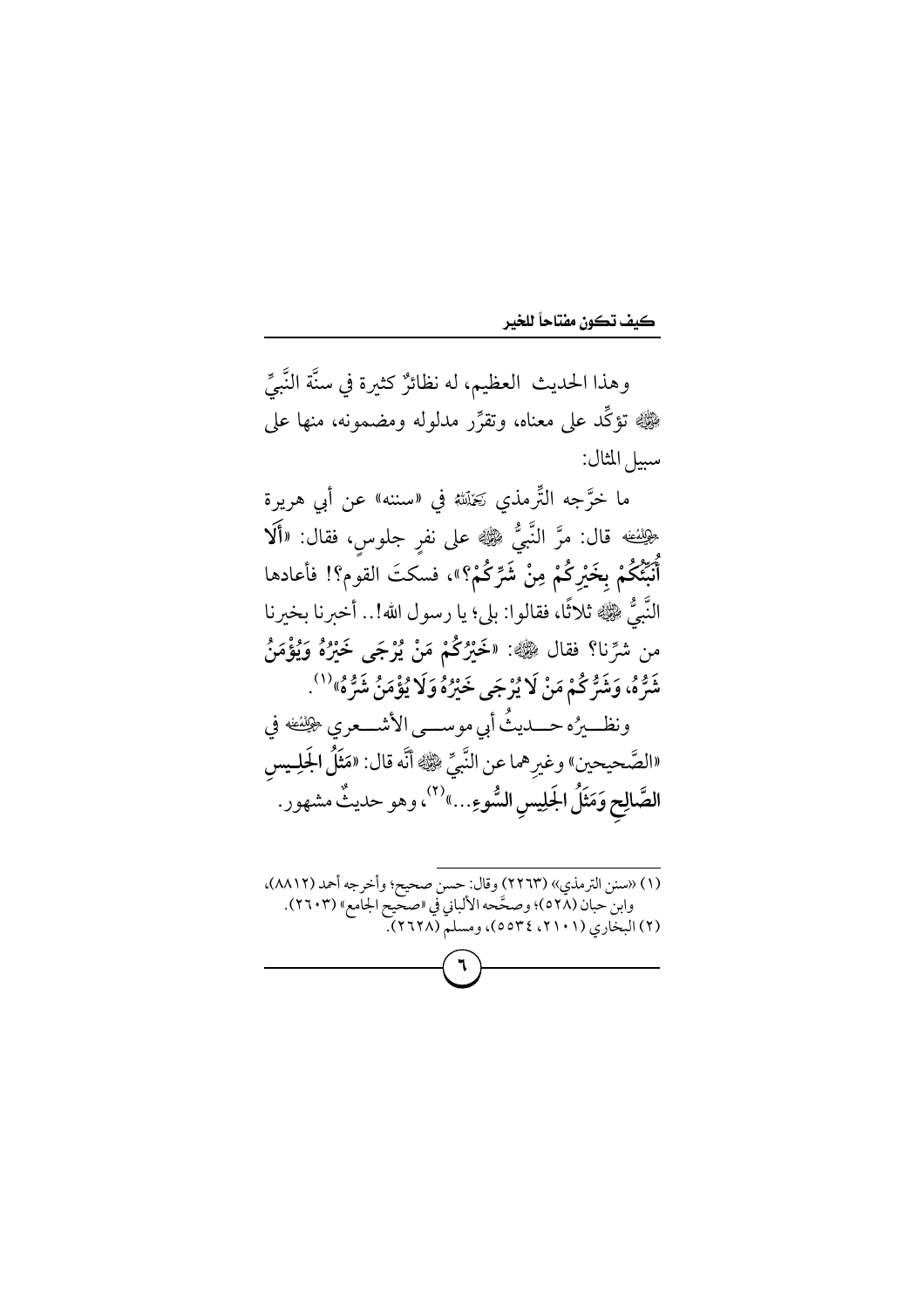إنَّ كلَّ مسلمٍ حريصٍ على سعادة نفسه وفلاحِها وفوزها في الدُّنياً والآخرة؛ عندما يسمع هذا الحديث العظيم ـ أعنى حديث أنس، وكذلك أشباهه من الأحاديث الدَّالَّة على مضمونه ــ لا شكَّ أنَّ قلبَه يتحرَّك شوقًا وطمعًا، وتهتزُّ نفسُه رغبةً في أن يكون من مفاتيح الخبر، وأن لا يكون مفتاحًا للشَّرِّ .

لا شكَّ أنَّ هذا مَطْلَب لدى كلِّ مسلم، ما من مسلم إلَّا ويحبُّ لنفسه أن يكون مفتاحًا للخير، وأن لا يكون مفتاحًا للشَّرِّ، يحبُّ لنفسه أن يكون من أهل «طوبي»، لا أن يكون من أهل «الوَيْل»، وهو العقاب الشَّديد والنَّكال الأليم الَّذي أعدَّه الله ـ تبارك وتعالى ـ لمفاتيح الشَّرِّ ، مغاليق الخير.

والنَّفس عندما تَتُوقُ لهذا الأمر وتطمع فيه؛ لابدَّ من مجاهدتها لتحقيق أسبابه، والإتيان بمقاصده وغاياته حتَّى يكون العبد مفتاحًا للخير مغلاقًا للشَّرِّ، فعلًا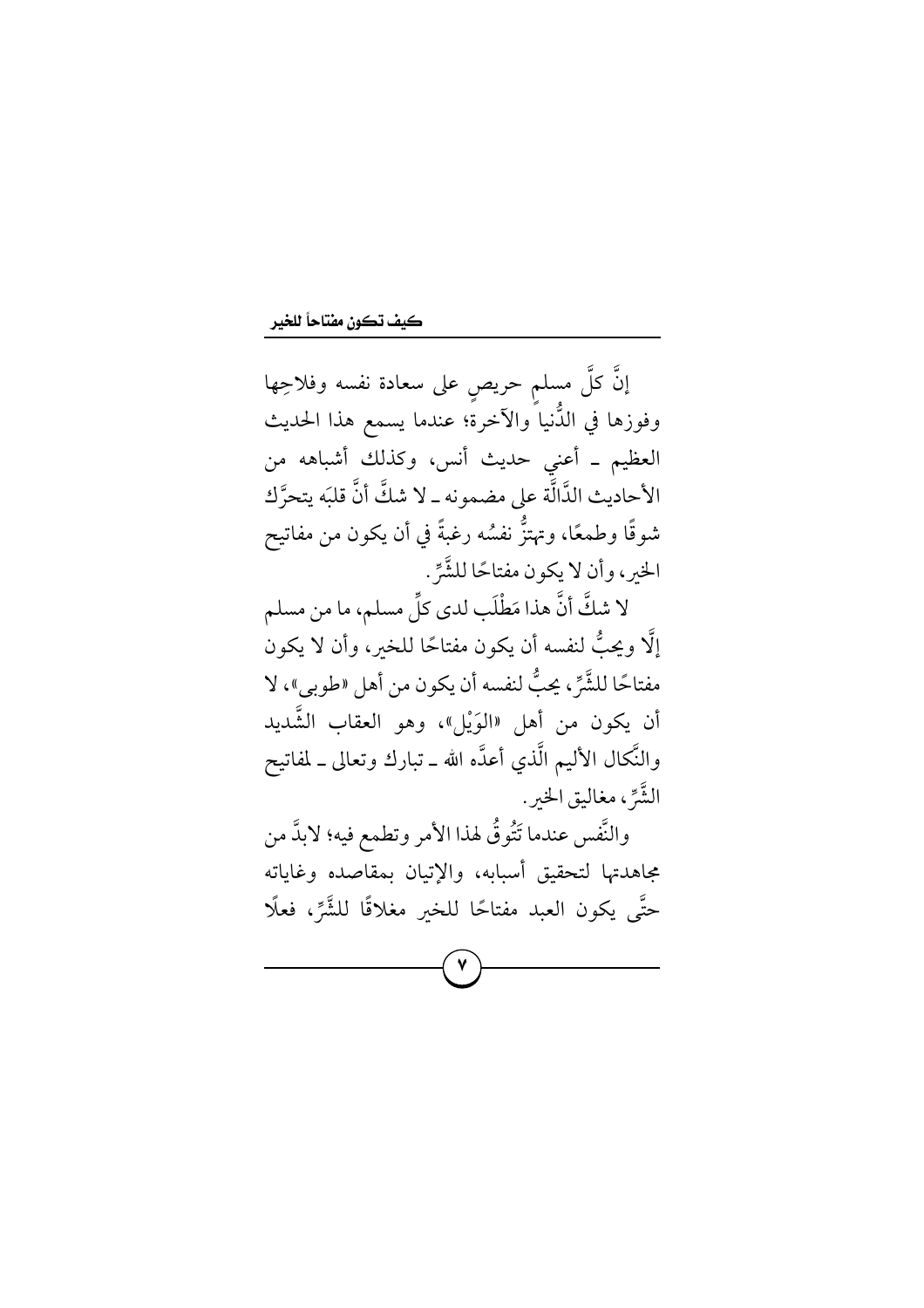وواقعًا، وعملًا وتطبيقًا، ولا يكفي في ذلك مجرَّد التَّمنِّي أو مجرَّد التَّحلِّي، بل لابدَّ مِنْ فَهْمِ لحقيقة الأمر، وقيام به على التَّمام والكمال، مع طلب العَون في ذلك، واللُّجَوء الكامل في تحقيق ذلك إلى الله ــ سبحانه وتعالى ــ. ثمَّ نأتي إلى الشُّروع في المقصود، ألا وهو: «كيف تكون مفتاحًا للخبر؟» الحديث عن هذا السُّؤال الكبير العظيم المهمِّ الَّذي نحتاج إليه جميعًا يكون في أمور عديدة؛ لعلَّها تَجمع أطرافَه ومهيَّاته، وسأعرضها مرتَّبة واحدةً تلو الأخرى.

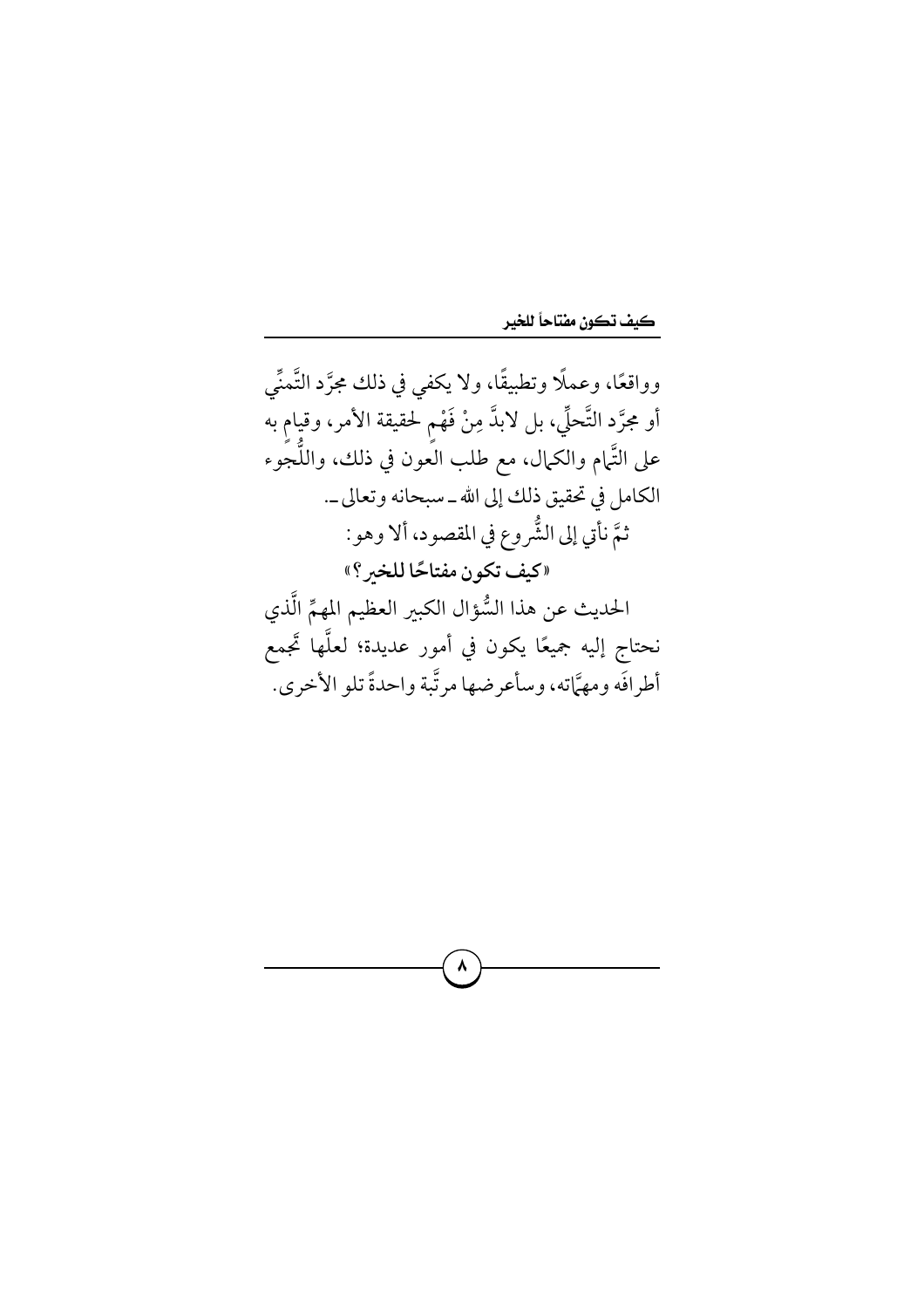**III** الأمر الأول:

# الله ﷺ هو خير الفانحين

أن نعلم أنَّ «الفتَّاح» هو الله ــ سبحانه وتعالى ــ، وهو ـ جلَّ وعلا ـ خيرُ الفاتحين. و«الفتَّاح» اسمٌ من أسمائه ـ جلَّ وعلا ـ، ويجب على

كلِّ مسلم آمن بالله ﷺ وآمن بأسمائه الحسنى ــ ومنها اسمُه ــ تبارك وتعالى ــ «الفتَّاح» ــ أن يُحسن التَّقرُّب إلى الله ــ تبارك وتعالى\_والتَّعبُّد له بأسمائه؛ عملًا بقوله: ﴿وَلِلَّهِ أَلْأَمْثَلَةُ ٱلْمُشْيَنِ فَأَدْعُوهُ بِهَا ۖ ﴾ [الأعراف: ١٨٠].

ودعاؤه ـ تبارك وتعالى ـ بأسمائه الَّذى أمرنا به؛ بتناول دعاءَ العبادة و دعاءَ المسألة.

يتناول دعاء العبادة بفهم الاسم، ومعرفةِ مضمونه، وإثباتِ الصِّفة الَّتي دلَّ عليها الاسم، ومن ثَمَّ تحقيق التَّعبُّد والتَّقرُّب إلى الله ــ تبارك وتعالى ــ بها يوجبه ويقتضيه الإيهانُ بالاسم.

٩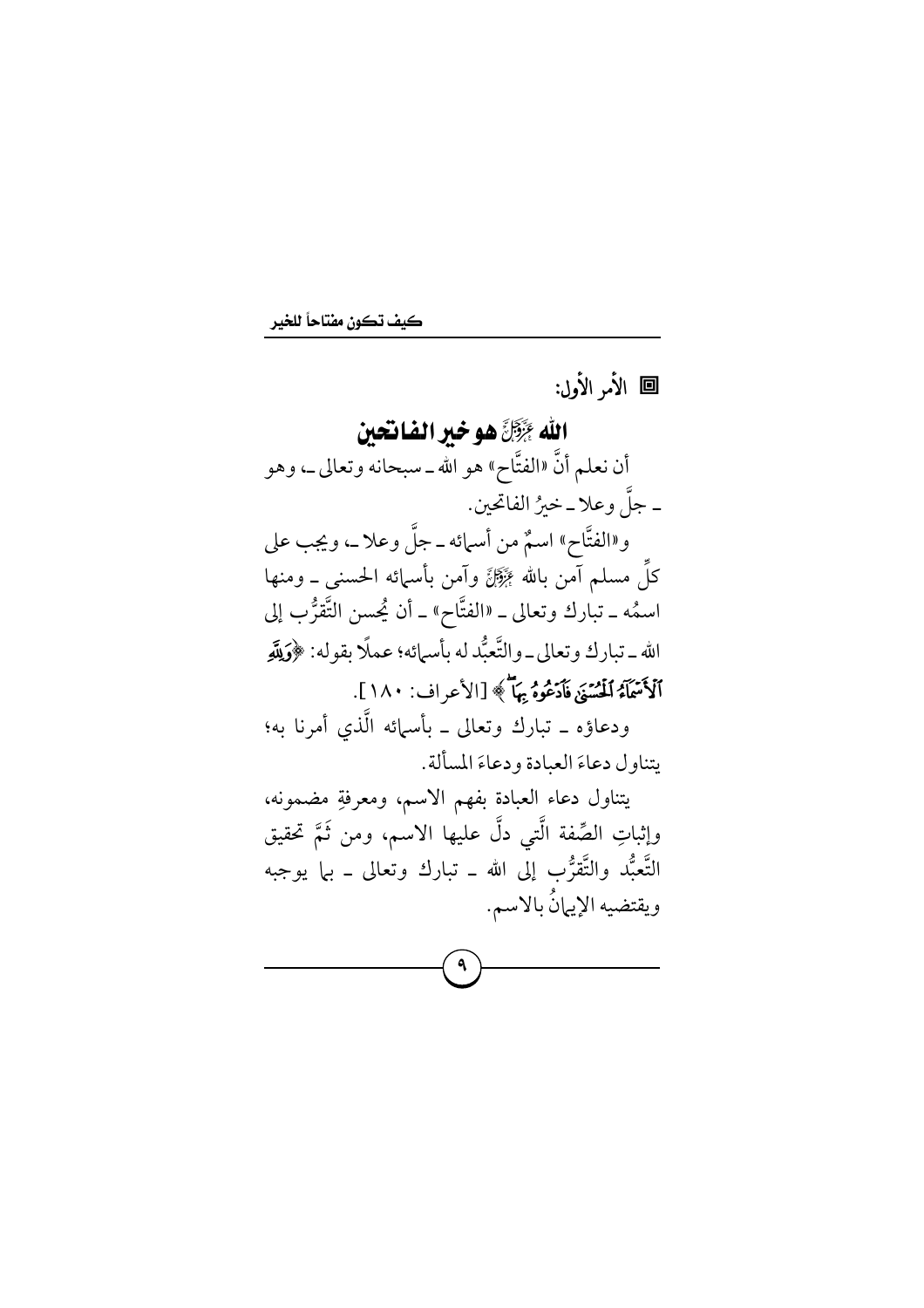واسمُ الله ـ تبارك وتعالى ـ «الفتَّاح»، هذا الاسم العظيم قد ورد في القرآن في موضعين: الأَوَّل: قول الله ــ سبحانه وتعالى ــ في ذكر دعاء شعيب ﷺ: ﴿رَبَّنَا أَفْتَحْ بَيْنَنَا وَبَيْنَ قَوْمِنَا بِٱلْحَقِّ وَأَنْتَ خَيْرُ ٱلْفَنِعِينَ (لَهُ)﴾ [الأعراف: ٨٩].

والموضع الثَّاني: في قوله ـ تبارك وتعالى ـ: ﴿ قُلْ يَجْمَعُ بَيْنَنَا رُمْرُ ثُمَّةٍ يَفْسَعُ بَيْسَنَايِاْلُحِقّ وَهُوَ ٱلْفَتَّاحُ ٱلْعَلِيْمُ (٣)﴾ [سبأ: ٢٦].

واسمه ــ جلَّ وعلا ــ «الفتَّاح» يدلُّ على ثُبوت صفة الفَتْح له ــ جلَّ وعلا ــ، وهذه الصِّفة العظيمة تتناول معانٍّ ذَكَرَهَا أهلُ العلم هي مدلول هذا الاسم، ألَا وهي فَتْحُه ــ تبارك وتعالى ــ بين عباده بِشَرْعِه، وفتحُه ــ جلَّ وعلا ــ بين عباده بجزائه، وفتحه ــ تبارك وتعالى ــ بين عباده بأحكامه القدريَّة، قال تعالى: ﴿ مَّا يَفْتَحِ ٱللَّهُ لِلنَّاسِ مِن رَّحْمَةٍ فَلَا مُمَّسِكَ لَهَكَّأْ وَمَا يُمۡسِكَ فَلَا مُرۡسِلَ لَهُ مِنۡ بَعۡلِهِۦۚ ۚ وَهُوَ ٱلۡعَزِيزِ لَمْتَكِيمُ ۞﴾ [فاطر: ٢].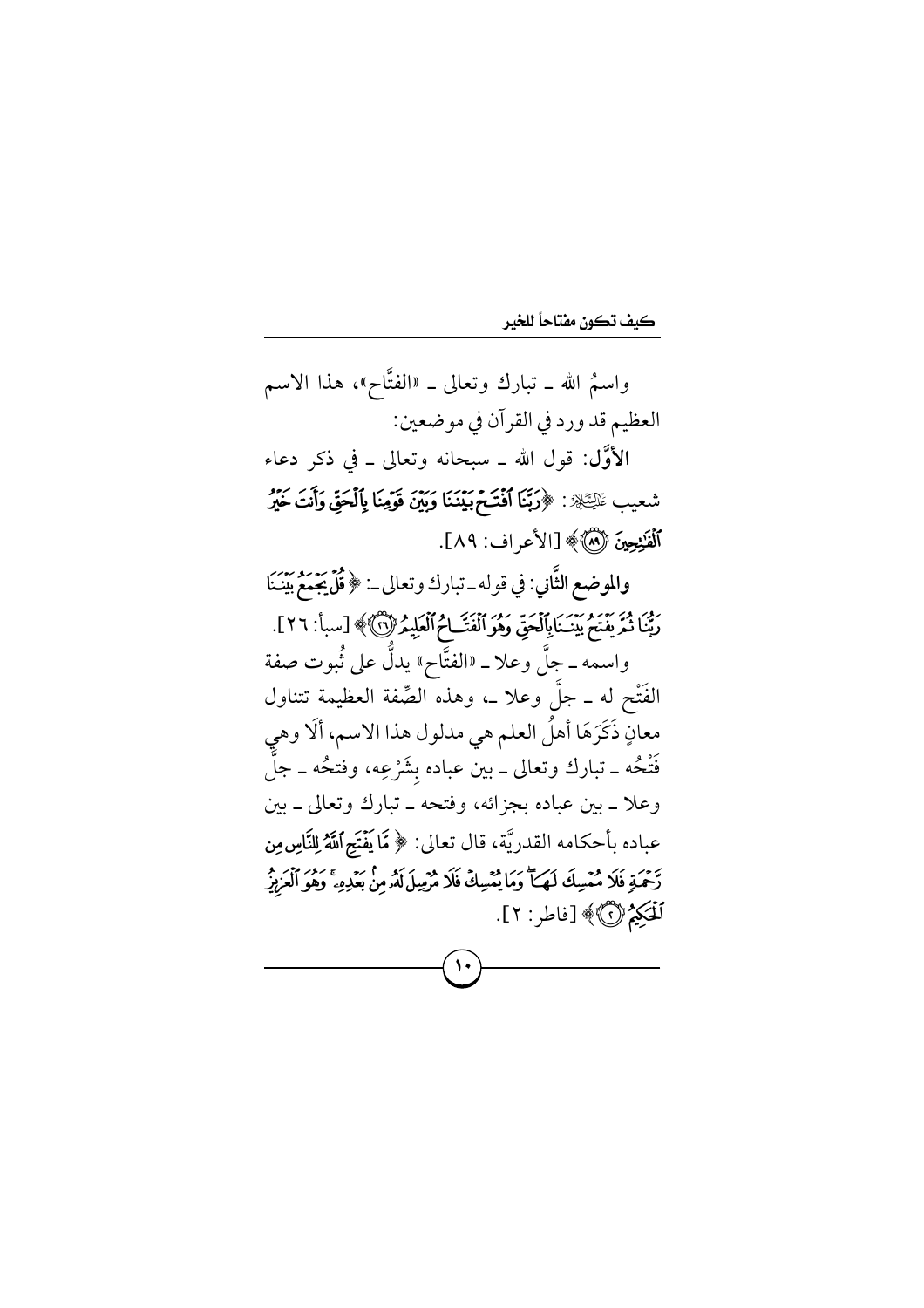فهو \_ تبارك وتعالى\_الفتَّاح. ولهذا؛ الخطوة الأولى في هذا الباب: أن يلجأ من أراد لنفسه أن يكون مفتاحًا للخير إلى الفتَّاح ــ سبحانه ــ، وإلى خير الفاتحين ــ جلَّ وعلا ــ متوسِّلًا إليه، متذلِّلًا بين يديه، طامعًا في نواله ــ جلَّ وعلاـــ، صادقًا معه ــ سبحانه ــ. والله عَزَّقِلَّ لا يُخيِّب عبدًا ناداه، ولا يردُّ مؤمنًا أمَّل فيها عنده ورجاه ــ جلَّ وعلا ــ. فالفتحُ كلُّه من الله ــ جلَّ وعلا ــ، فتحُه عَلَيْك بالعلم النَّافع، فتحُه عليك بالعمل الصَّالح، فتحُه عليك بالأخلاق الفاضلة. كما قال بعض السَّلف: «إنَّ هذه الأخلاق وهائب، وإنَّ الله ــ تبارك وتعالى ــ إذا أحبَّ عبده وهبه منها»، والله ﷺ قَسَمَ بين العباد الأخلاق والأرزاق والأعيال والأعمار، وكلَّ شيء منه ــ جلَّ وعلا ــ. ولهذا يكون الأمر الأوَّل في هذا الباب: اللَّجوء

الكامل إلى الله ﷺ، لا يمكن أن تنال علمًا أو تكسب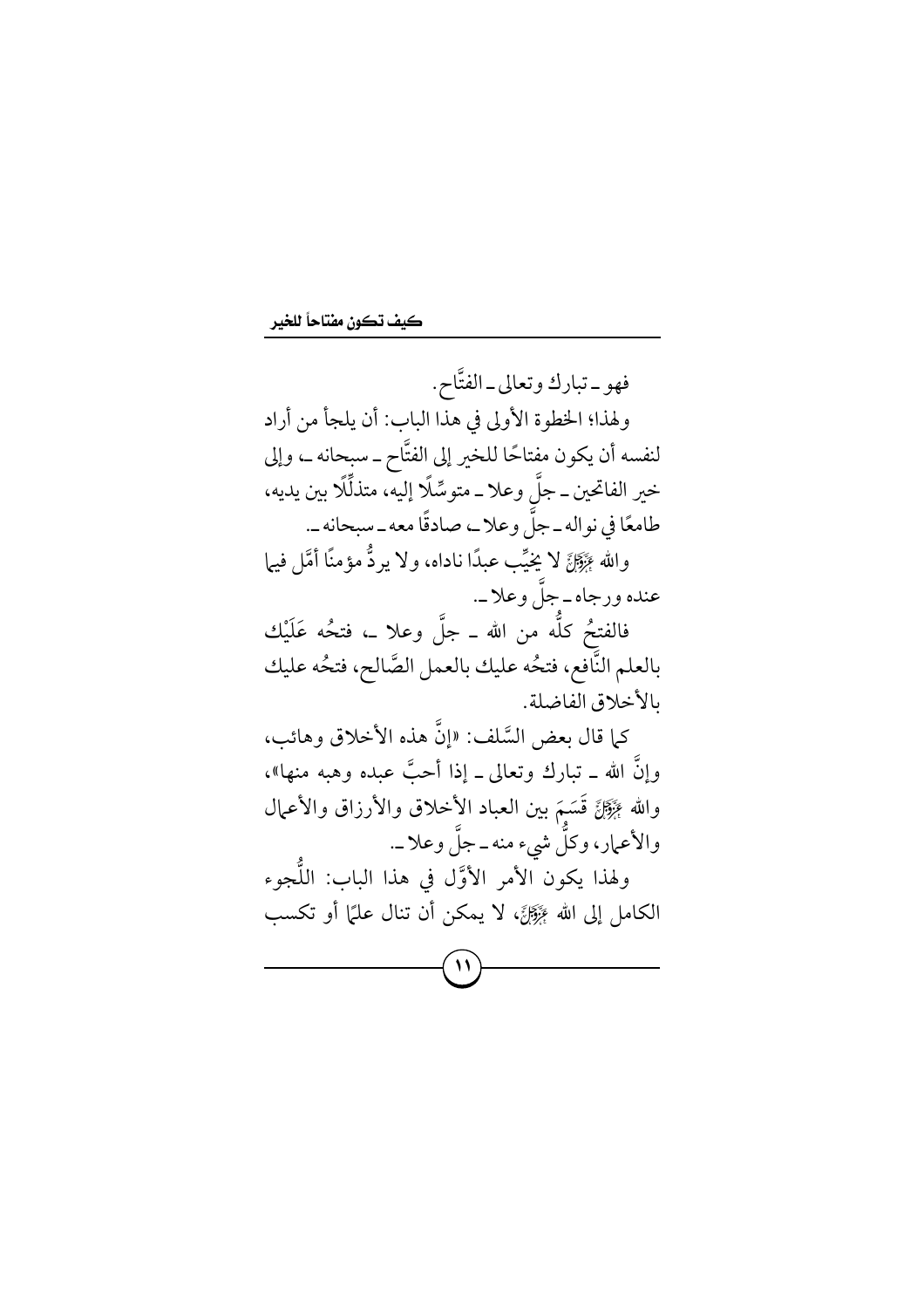فهمَّا أو تحقُّق خلقًا أو تقومَ بعبادة أو غير ذلك من الأمور، إلَّا إذا فتح الله عليكَ. وكم هو جميلٌ هنا كلمةٌ قالها مطرِّف بن عبد الله ابن الشِّخِّير \_من علماء التَّابعين رَحَمْلَتْهُ\_، قال كلمةً عجيبة، قال: «لو أُخرج قلبي وجُعل في يساري، وجيء بالخيرات كلِّها وجُعلت في يمينيِ؛ لم أستطع أنِ أجعل شيئًا من هذه الخيرات في قلبي إلَّا أن يكون الله الَّذي يضعه»'``. فالأمر بيد الله ــ تبارك وتعالى ــ من قبلُ ومِنْ بعدُ. ولهذا ـ أحيانًا ـ يسمع الإنسان مواعظ وأشياء نافعة جدًّا له في دينه ودنياه، ويسمع من أبواب الخير وأبواب البرِّ وأبواب الفلاح، ولكنَّ نفسه تجنح وتجمح ويقلُّ منه العمل والعطاء، والتَّوفيق بيد الله، لا حولٌ ولا قوَّة إلَّا به ــ جلَّ وعلا ــ. 回回回

.<br>(١) «حلية الأولياء» (٢/ ٢٠١)، و«سير أعلام النبلاء» (٤/ ١٩٠).  $\mathbf{v}$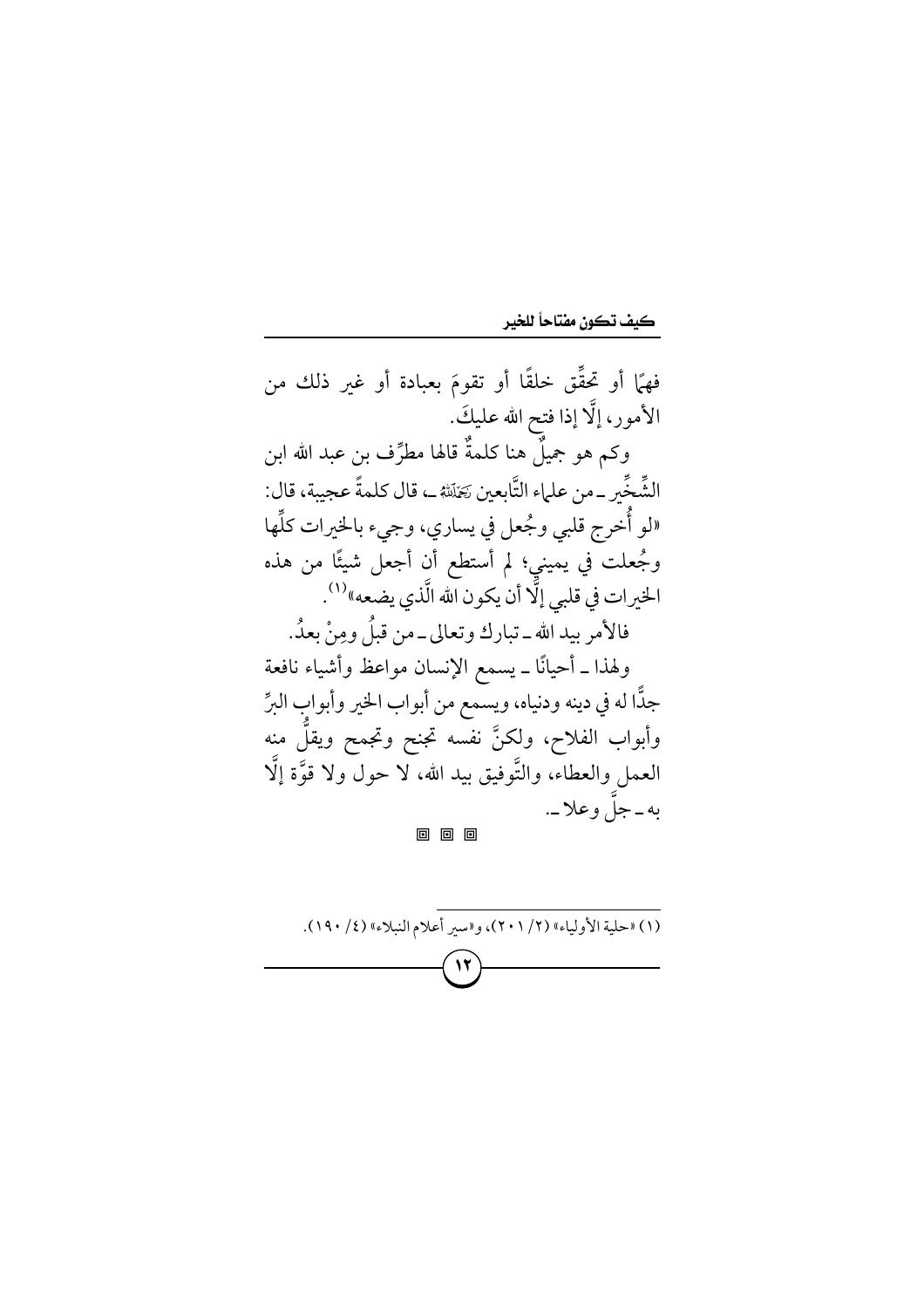回 الأمر الثاني: توحيد الله ﷺ وإخلاص الدين له أن نعلم أنَّ أعظمَ مفاتيح الخير وأجلَّها على الإطلاق؛ توحيد الله ــ جلَّ وعلا ــ، وإخلاص الدِّين له ــ سبحانه وتعالى۔ والتَّوحيد هو مفتاحٌ كلِّ خير، وهو مفتاح الجنَّة، وقد جاء في حديثٍ رواه الحافظ البزَّار يَخَلّنه في «مسنده» عن معاذ بن جبل أنَّ النَّبيَّ ﷺ قال: «مِفْتَاحُ الجَنَّةِ شهادةُ أَنَّ لَا إِلَهَ إِلَّا الله<sup>ِ</sup>»<sup>(۱)</sup> . وهذا الحديث في سنده مقالٌ؛ لكنَّ معناه حقٌّ صحيحٌ، لا ريب فيه، وله شواهد كثيرة، ودلائل عديدة في سنَّة النَّبِيِّ ۞»، لا أطيل بذكرها؛ لكن من أوضحها ما خرَّجه مسلم من حديث عمرَ بن الخطَّاب ﴿لِلَّهَ ۚ أَنَّ (۱) أخرجه البزار في «مسنده» (۲٦٦۰)، وقال: «وشهْر بن حوْشَب لمْ يسمعْ مِنْ مُعَاذِبْن جبل».  $\mathbf{v}$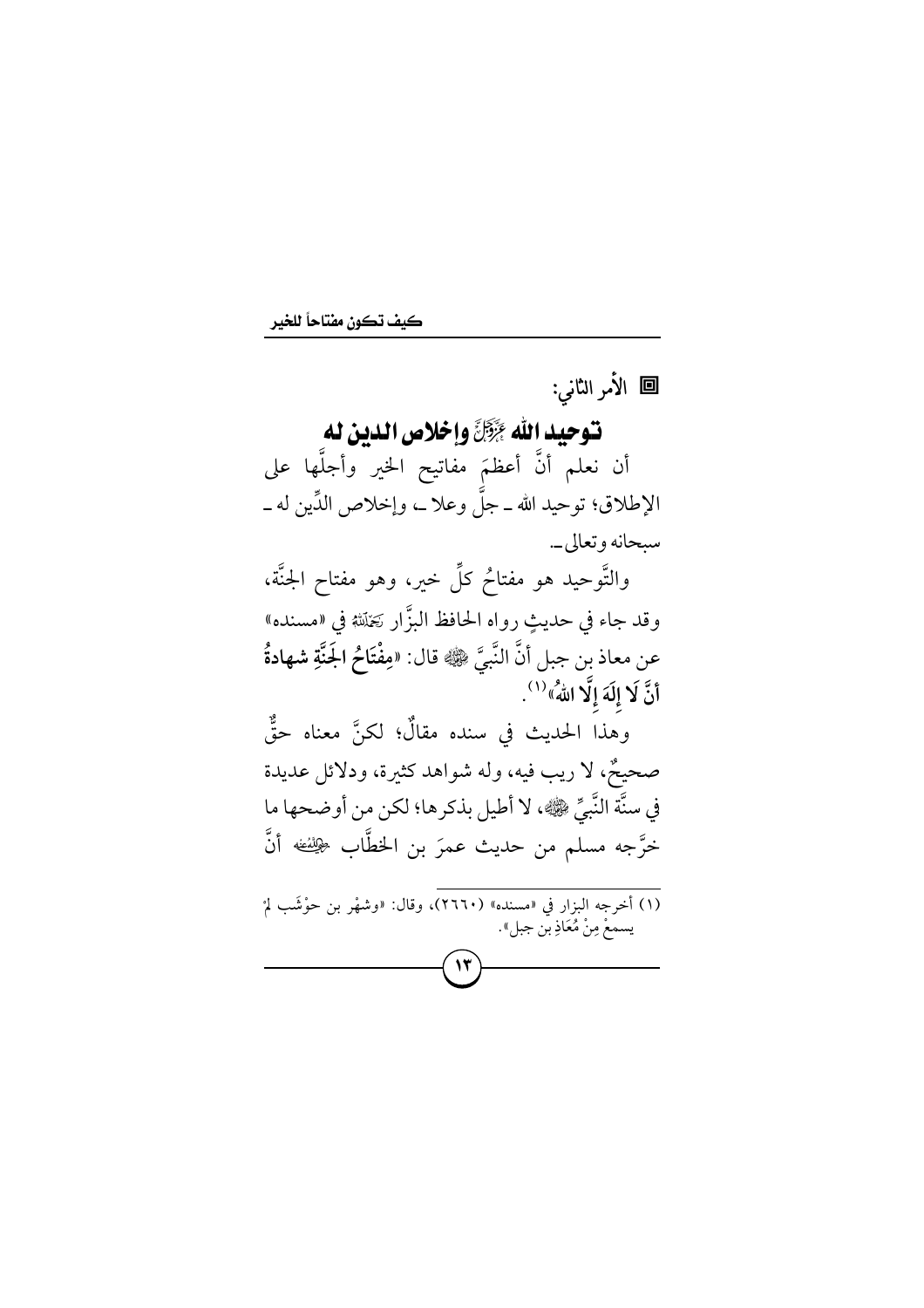النَّبِيَّ ﷺ قال: «مَا مِنْ عَبْدٍ يَتَوَضَّأُ فَيُبْلِغُ الوُضُوء أَوْ فَيُسْبِغُ الوُضُوءَ ثُمَّ يَقُولُ: أَشْهَدُ أَن لَا إِلَهَ إِلَّا اللهُ، وَأَنَّ مُحَمَّدًا عَبْدُهُ وَرَسُولُهُ إِلَّا فُتِّحَتْ لَهُ أَبْوَابُ الجَنَّةِ الثَّمَانِيَةِ يَدْخُلُ مِنْ أَيُّهَا شَاءَ»<sup>(۱)</sup> ِ

فالتَّوحيد مفتاحُ الجنَّة، ومن لم يأتِ بهذا المفتاح الَّذي هو التَّوحيد لا يدخل الجنَّة، ولهذا قال الله ــ سبحانه وتعالى \_عن الكفَّار: ﴿لَانْفَنَّحُمْهُمْ أَبَوۡكُمُ ٱلسَّمَآءِ وَلَايَدۡـَٰٓفُوۡنَاۡلَجَنَّةَ حَقَّ بِلِيمَ ٱلْجَعَلُ فِي سَوِّلَٰٓلِّيَاطِ ﴾ [الأعراف: ٤٠].

الجنَّة لا يمكن دخولها إلَّا بالتَّوحيد، وقد قال ـ عليه الصَّلاة والسَّلام ـ: «لَا يَدْخُلُ الجَنَّةَ إِلَّا نَفْسٌ مُؤْمِنَةٌ»<sup>(٢)</sup>. و«لا إله إلَّا الله» هي كلمة التَّوحيد، وهي مفتاح الجنَّة ـ كما تقدَّم ـ؛ لكنَّ هذا المفتاح لا يتحقَّق عملُه، ولا

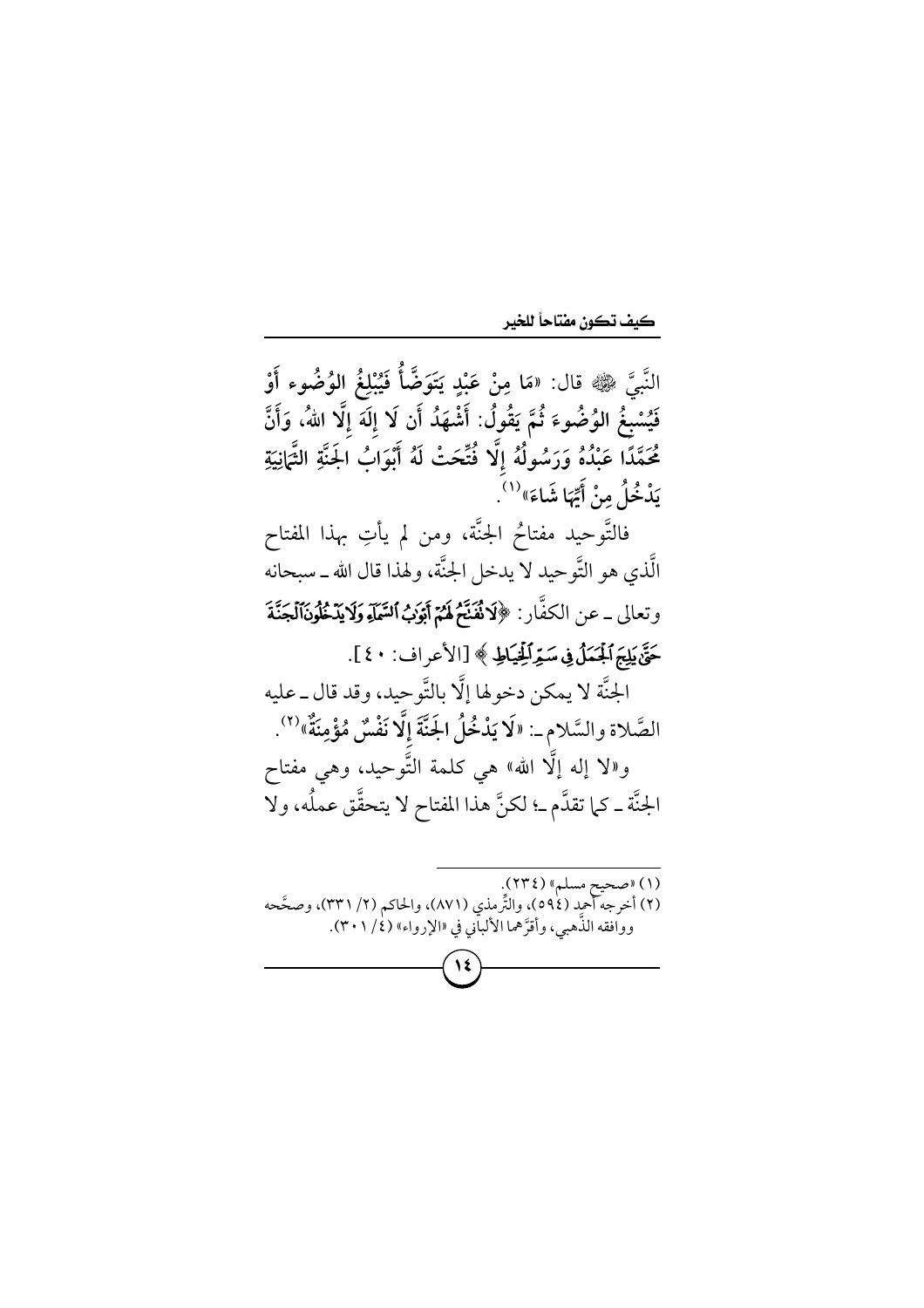يتحقَّق دخولُ العبد الجنَّة به إلَّا إذا حقَّق شروط هذه الكلمة.

ولهذا ذكر الإمام البخاري تَعَمَّلْتُهُ في كتابه «الصَّحيح» عن وهب بن منبِّه ــ وهو من علماء التَّابعين ــ أنَّه سُئل، قيل له: أليس «لا إله إلَّا الله» مفتاح الجنَّة؟ قال: «بلي، ولكن لَيْسَ مِفْتَاحٌ إِلَّا لَهُ أَسْنَانٌ، فَإِنْ جِئْتَ بِمِفْتَاحٍ لَهُ أَسْنَانٌ فُتِحَ لَكَ، وَإِلَّا لَمْ يُفْتَحْ لَكَ»<sup>(١)</sup>.

مشيرًا بذلك إلى شروط «لا إله إلَّا الله» الَّتبي لا ينتفع بــ«لا إله إلَّا الله» إلَّا إذا حقِّقت وأُتي بها، كما جاءت في كتاب الله عَزَّقَلَّ وسنَّة نبيِّه ﷺ، وهي شروط سبعة، ذكرها أهل العلم وبسطوا أدلَّتها في كتب التَّوحيد، لا أطيل

(١) أخرجه البخاري تعليقا في كتاب الجنائز؛ باب في الجنائز، ومن كان آخر كلامه لاَ إِله إِلَّا اللهَّ؛ وقال الحافظ في «الفتح» (٣/ ١٣٢): «وصَّله المصنفُ في «التاريخ»، وأبو نعيمٌ في «الحلية» من طريق محمد ابن سعيد بنَّ رمانة ــ بضمَّ الرَّاءَ وتشٰديد الميم ـ، وبعدَّ الألُّفُ نون، قالَّ: أخبرني أَّبِي قال: قيل لوٰهبٌ بن منبه، فذكرهْ».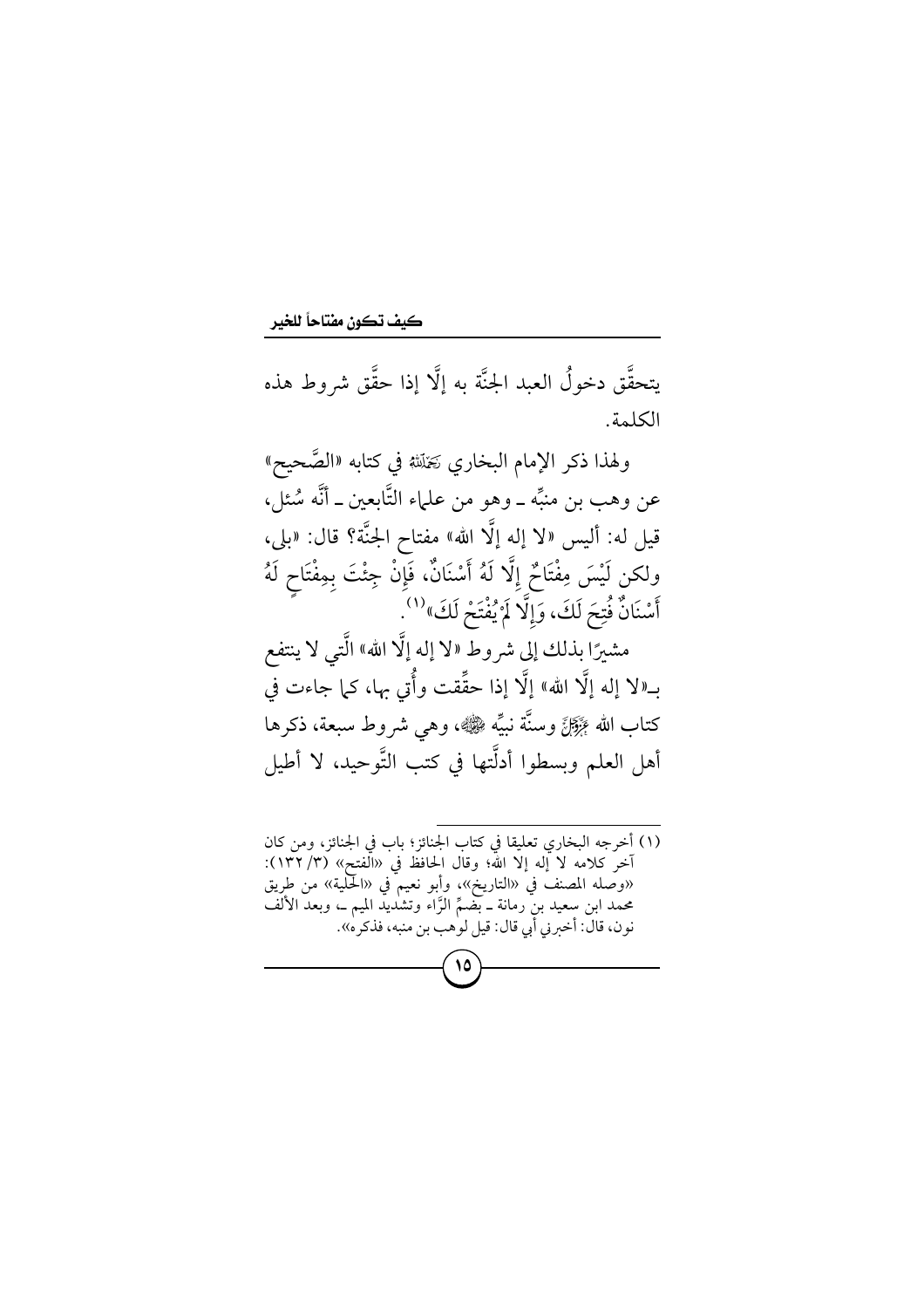بشرحها؛ لكنَّها: العلم بمعناها نفيًا وإثباتًا المنافي للجهل، واليقين المنافي للشَّكِّ والرَّيبِ، والصِّدق المنافي للكذب، والإخلاص المنافي للشَّرك والرِّياء، والمحبَّة المنافية للبغض والكُرْه، والانقياد المنافي للتَّرك، والقبول المنافي للرَّدِّ. علمٌ يقينٌ وإخلاصٌ وصدقٌ مع محبَّةٍ وانتقيادٍ والقبُولُ ليها والشَّيخ العلَّامة حافظ حكمى رَخَلَتْهُ في منظومته المستطابة «سلَّم الوصول» جمع هذه الشُّروط في أبيات جميلة وشرحها شرحًا وافيًا في كتابه «معارج القبول»، قال يَحَذِّثة: وبشروط سبعة قيد قيًّدت وفي نصوص الوحي حقًّا وردَت فإنَّه لا ينتفِع قائلُه ك بالنُّطق إلَّا حيث يستكـمِـلُـهـا العلم واليقيس والقبول والانقياد فاذر ما أقول  $\gamma$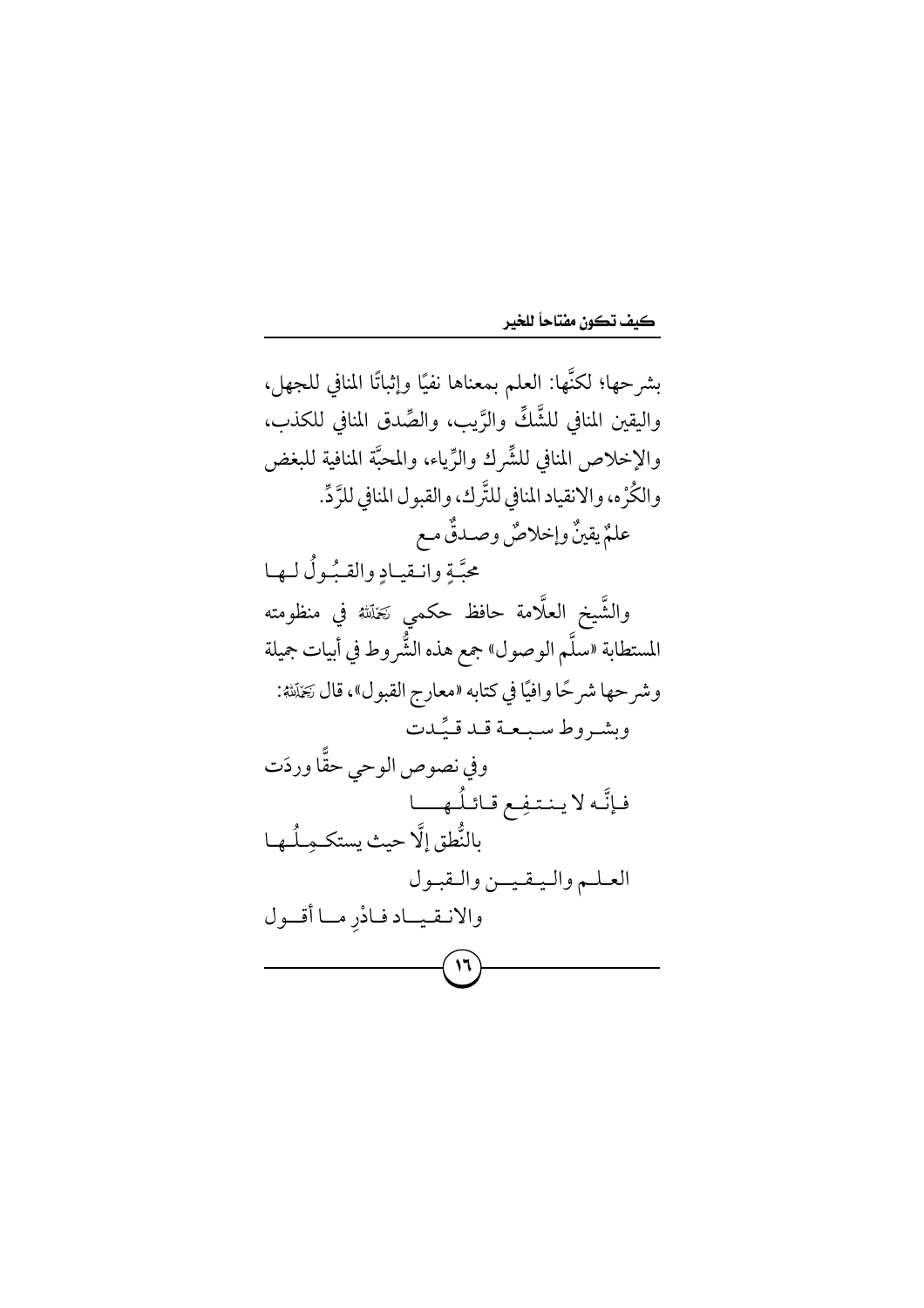والصِّدق والإخلاص والمحبَّة وفَّهْ ف اللَّه لِما أحبَّه فهذه الكلمة العظيمة ــ كلمة التَّوحيد ــ الَّتى هي مفتاح الجنَّة، يجب على من أراد أن يكون مفتاحًا للخير على نفسه وعلى الآخرين أن يحقِّق التَّوحيد لله، وأن يحقِّق الإخلاص لله ــ جلَّ وعلا ــ، وأن يكون مبتغيًا في أعماله وطاعاته وقرباته كلِّها وجه الله عَزَّقِيَّ، يتقرَّب إلى الله بعبادته، ويتقرَّب إلى الله ﷺ بالإحسان إلى النَّاس وطيب المعاملة لهم: ﴿ إِنَّمَا نُظْهِمْكُمْ لِوَجْهِ ٱللَّهِ لَا نُرِيدُ مِنكُمْ جَزَّلَةً وَلَا شَكْوُلِ ۞﴾ [الإنسان: ٩]، يعمل الأعمال ويأتي بها، لا يريد بها إلَّا نيل ثواب الله مَجَّزَةِلَّ وطلب موعوده العظيم الَّذي أعدَّه \_ تبارك وتعالى \_ لعباده المخلصين. **问 问 回** 

 $\mathsf{v}$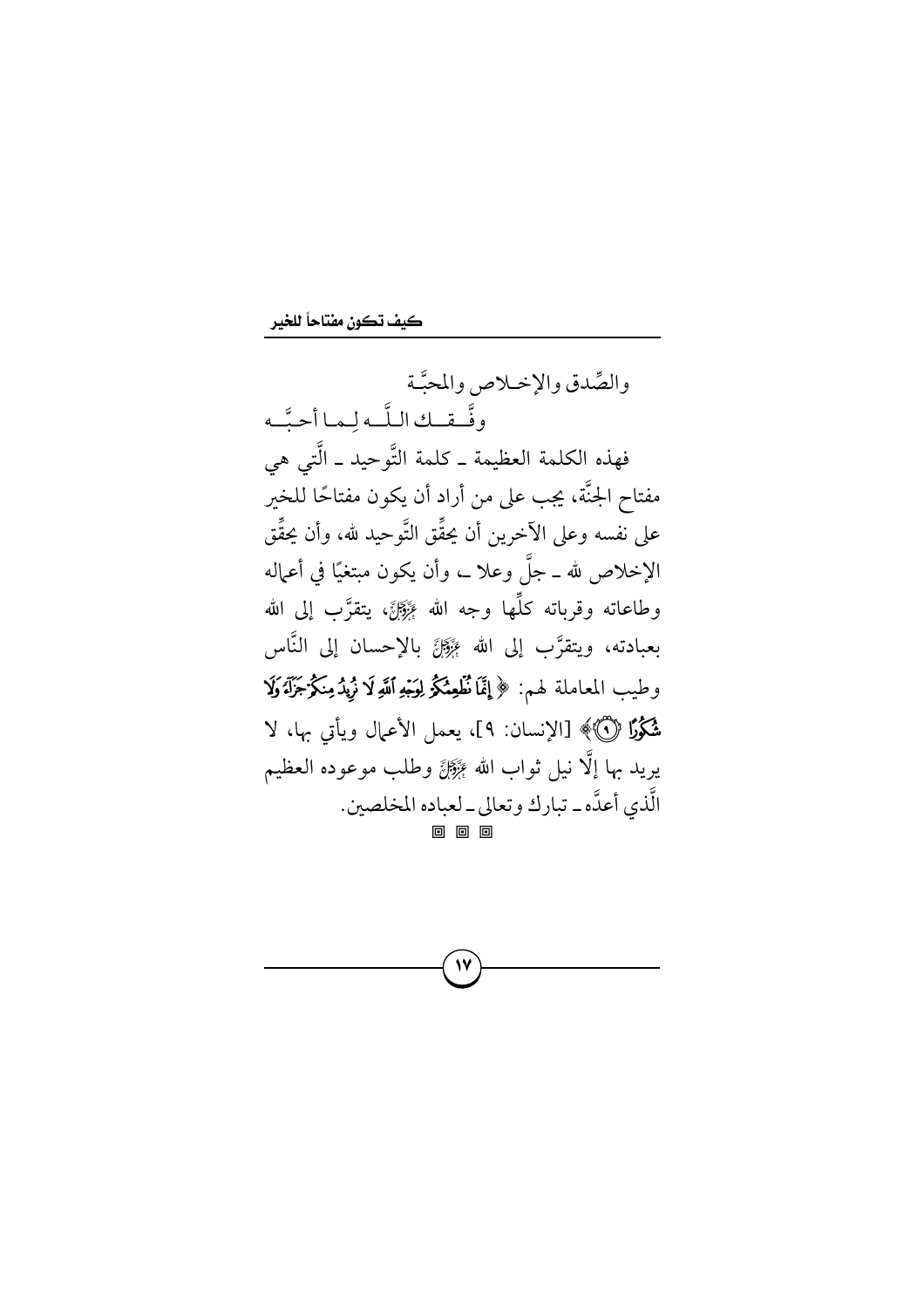回 الأمر الثالث:

#### العلم النافع

العلم النَّافع المستمدُّ من كتاب الله بَرَّقَلَّ وسنَّة نبيِّه ١٤٠ العلم أساسٌ لابدَّ منه ليكون العبد مفتاحًا للخير، ومن لم يكن عنده علم نافع كيف يُميِّزُ بين مفاتيح الخير ومفاتيح الشَّرِّ؟! كيفٌ يميِّز بين الحقِّ والباطل؟! كيف يميِّز بين السُّنَّة والبدعة؟! كيف يميِّز بين الهدى والضَّلال؟! كيف يتَّقى باطلًا وهو لا عِلْمَ له؟! وقد قيل قديمًا: «كيف يتَّقى من لا يدري ما يتَّقى؟!».

كما قال الله ﷺ: ﴿قُلْ هَٰذِهِۦسَبِيلِۍٓ أَدۡعُوٓأَ إِلَى ٱللَّهِ عَلَىٰ بَصِيرَةٍ﴾ [يوسف: ١٠٨]، والبصيرة هي العلم النَّافع، فمن لم يكن عنده علمٌ نافع؛ كيف يميِّز بين حقٍّ وباطل وهدي وضلال؟!

﴿أَفَنَ يَبۡشِى مُكِنًّا عَلَىٰ وَجۡهِهِۦٓ أَهۡدَىٰٓ أَمَّن يَبۡشِى سَوِيًّا عَلَىٰ صِرَٰطٍ مُسْتَقِيمٍ (٣)﴾ [الملك: ٢٢]، ﴿أَفَمَن يَعْلَمُ أَنَّمَآ أُنْزِلَ إِلَيْكَ مِن رِّيِّكَ

 $\lambda$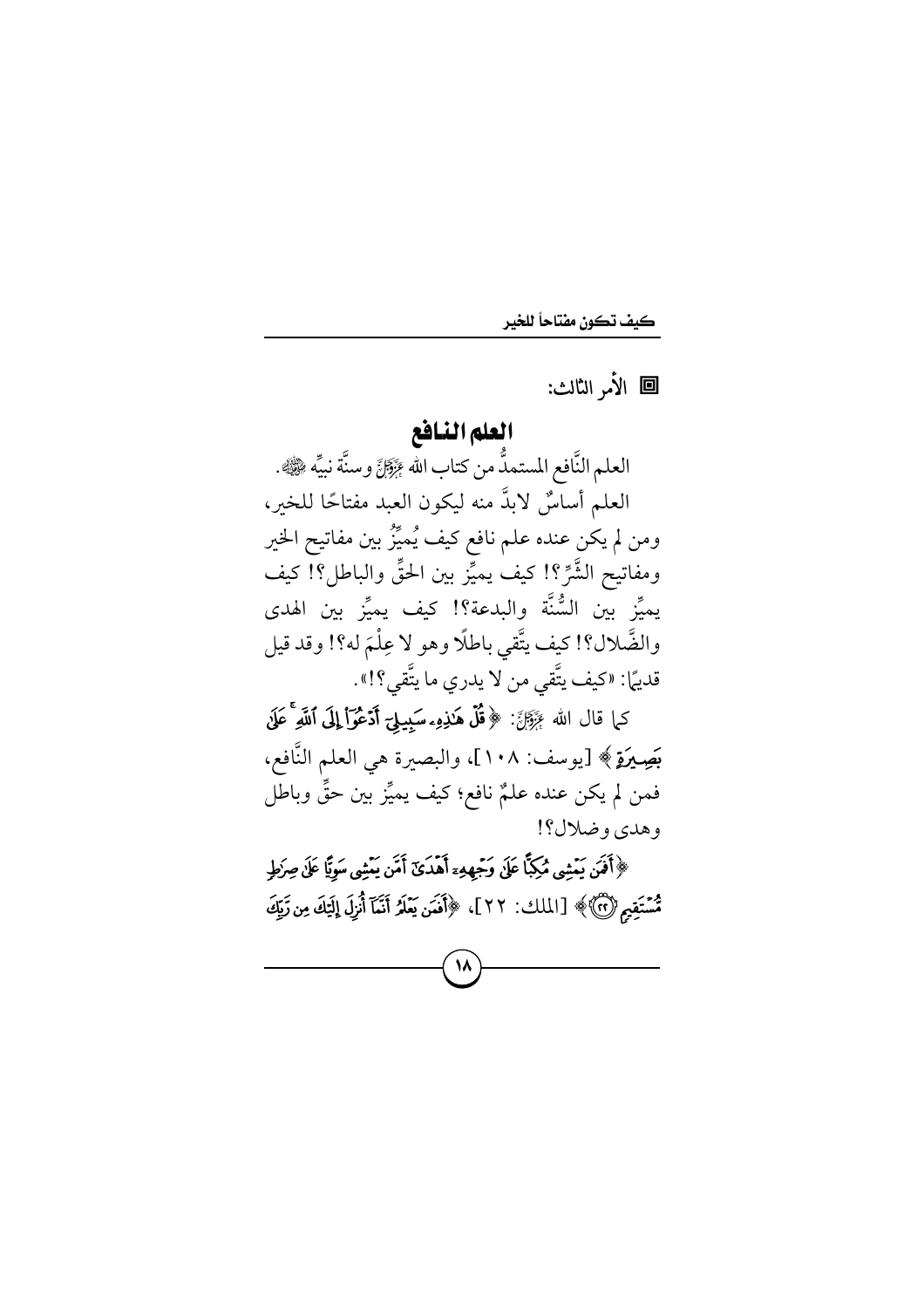الْمُقَّ كَمَنْ هُوَ أَعْمَىٰٓ إِنَّمَا يَذَكَّرُ أُوْلُواْ ٱلْأَلَبُبِ (لَلَّٰهَ)﴾ [الرعد: ١٩]، ﴿قُلْ هَلْ يَسْتَوِى ٱلَّذِينَ يَعْلَمُونَ وَٱلَّذِينَ لَا يَعْلَمُونَ \* [الز مر: ٩]. فمن أراد لنفسه أن يكون مفتاحًا للخير؛ عليه أن يحرص على العلم النَّافع، ويعتني به عنايةً دقيقةً، وقد جاء في حديثٍ رواه البيهقيُّ عن النَّبيِّ ﷺ أنَّه قال: «مَنْ غَدَا يَطْلُبُ عِلْمًا يَتَعَلَّمُهُ، فَتَحَ اللهُ لَهُ بِهِ بَابًا إِلَى الجَنَّةِ» (١) وإسناده ضعيف، لكن يغني عنه ما صحَّ عن النَّبيِّ ۞ من حديث أبي الدَّرداء ﴿لَّفْضَهُ ، وغيره أنَّه ـ عليه الصَّلاة والسَّلام ـ قال: «مَنْ سَلَكَ طَرِيقًا يَلْتَمِسُ فِيهِ عِلْمًا، سَهَّلَ اللهُ لَهُ بِهِ طَرِيقًا إِلَى الْجَنَّةِ» (٢) .. فالعلم أساسٌ عظيم، وأصلٌ كبيرٌ في هذا الباب، لابدَّ أن يعتنيَ به العبد ليكون بذلك من مفاتيح الخير، مغاليق الشَّرِّ .

- (١) أخرجه البيهقي في «شعب الإيهان» (١٦٩٩)، من حديث أبي الدَّرداء ﴿لِيَفْتَهُ ؛ قَالَ الْهَيْتَمِيُّ فِي «مجمعُ الزوائد» (١/ ٢٠٢): «فيه عُثْمان ابن .<br>أيمن ولم أر من ذكره، وكذلك إسهاعيل بن صالح»، وقال الألباني في<br>«ضعيف الترغيب والترهيب» (٧٣): «ضعيف جدًّا». (۲) أخرجه أحمد (٥/ ١٩٦)، وأبو داود (٣٦٤١)، والترمذي (٢٦٨٢)،
- وابن ماجه (٢٢٣)، وابن حبَّان (٨٨) من حديث أبي الدَّرداء ﴿يَشَنَّهُ . وصحَّحه الألباني في «صحيح الجامع» (٦٢٩٧).

19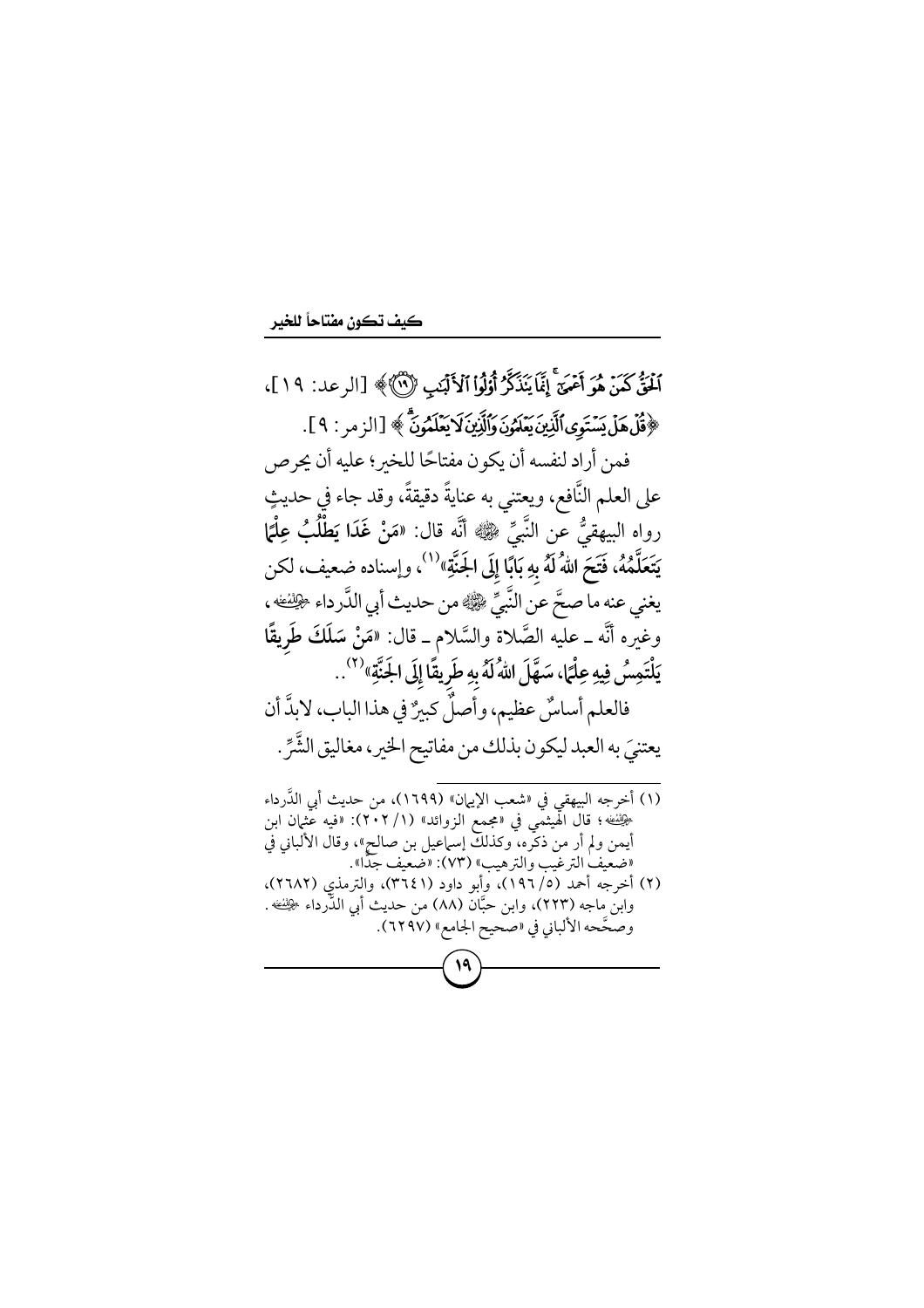وعندما لا يكون العبد متحلِّيًا بالعلم؛ ربَّىا دخلت عليه أمور كثيرة، هي من الضَّلالات والبدع والأهواء، وهو يحسب أنَّه يُحسن صنعًا، ولا أطيل في بيان ذلك؛ لكن أروى فيه قصَّة مشهورة رواها الدَّارمي يَخَلِّثه في «سننه»<sup>(١)</sup> بإسناد حسن، عن عمرو بن سلمة الهمداني قال:

كنَّا نجلس على باب عبد الله بن مسعود قبل صلاة الغداة، فإذا خرج مشينا معه إلى المسجد، فجاءنا أبو موسى الأشعريّ فقال: أخرجَ إليكم أبو عبد الرَّحمن بعدُ؟ قلنا: لا، فجلس معنا حتَّى خرج، فلمَّا خرج قمنا إليه جميعًا، فقال له أبو موسى: يا أبا عبد الرحمن! إنِّي رأيتُ في المسجد آنفًا أمرًا أنكرتُه ولم أرَ والحمد لله إلَّا خيرًا، قال: فما هو؟ فقال: إن عشتَ فستراه، قال: رأيتُ في المسجد قومًا حلقًا جلوسًا ينتظرون الصَّلاة في كلِّ حلقة رجل وفي أيديهم حصًى، فيقول: كبِّروا مائة؛ فيكبِّرون مائة، فيقول: هلِّلوا

 $(1)$ بر قىم: (٢٠٤).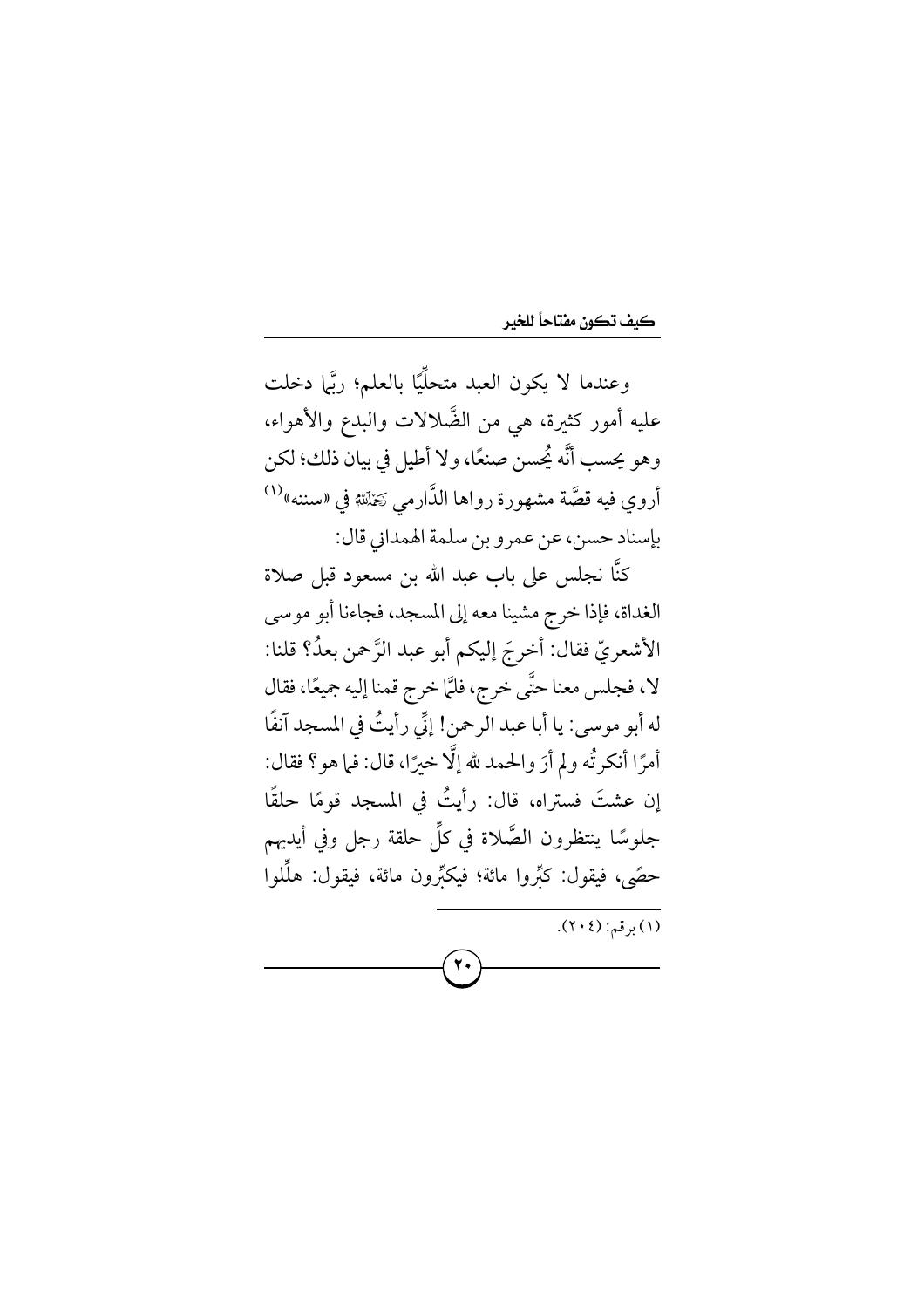مائة؛ فيهلِّلون مائة، ويقول: سبِّحوا مائة؛ فيسبِّحون مائة، قال: فإذا قلتَ لهم؟ قال: ما قلتُ لهم شيئًا، انتظار رأيك ـ أو انتظار أمرك ــ قال: أفلا أمرتهم أن يعدُّوا سيِّئاتهم، وضمنتَ لهم أن لا يضيع من حسناتهم، ثمَّ مضى ومضينا معه حتَّى أتى حلقة من تلك الحلق، فوقف عليهم، فقال: ما هذا الَّذي أراكم تصنعون؟! قالوا: يا أبا عبد الله! حصًى نعدُّ به التَّكبير والتَّهليل والتَّسبيح، قال: فعدُّوا سيِّئاتِكم، فأنا ضامنٌ أن لا يضيع من حسناتكم شيء، ويحكم يا أمَّة محمَّد! ما أسرع هلكتكم، هؤلاء صحابة نبيَّكم ﴿ متوافرون، وهذه ثيابه لم تبل، وآنيته لم تكسر، والَّذي نفسي بيده! إنَّكم لعلي ملَّة هي أهدي من ملَّة محمَّد! أو مُفْتَتِحُوا بابِ ضلالة؟ قالوا: والله يا أبا عبد الرحمن! ما أردنا إلَّا الخير، قال: وكم من مريدَ للخير لن يصيبه». إذًا؛ لن يصيب الخير إلَّا من عرف الخير، إلَّا من عرف العلم، إلَّا من عرف الحقَّ، إلَّا من عرف السُّنَّة.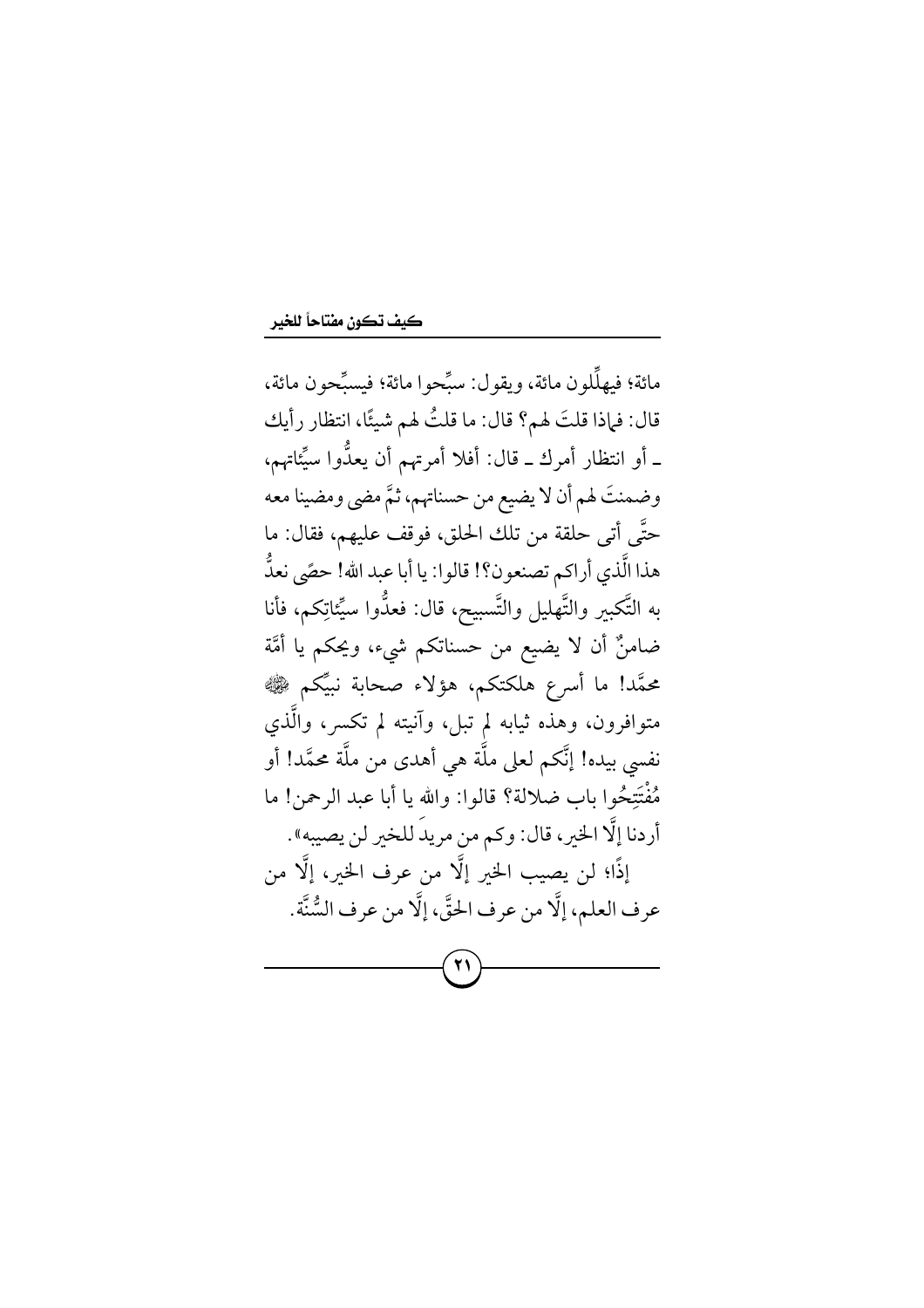وجاء عن عبد الله بن مسعود نفسه ﴿لِلْفَةِ \_ وقد رواه الإمام أحمد في «مسنده» ــ قال: «إنَّ رسول الله ١ عُلِّمَ فواتح الخير، وخواتمه، وجوامعه»<sup>(١)</sup>. فإذا أردت أن تكون مفتاحًا للخير؛ فتعلَّم فواتح الخير وجوامعَ الخير، وخواتمَ الخير الَّتي اشتمل عليها كلامُ إمام الخير وقدوة الخلق محمَّد بن عبد الله، صلوات الله وسلامه عليه.

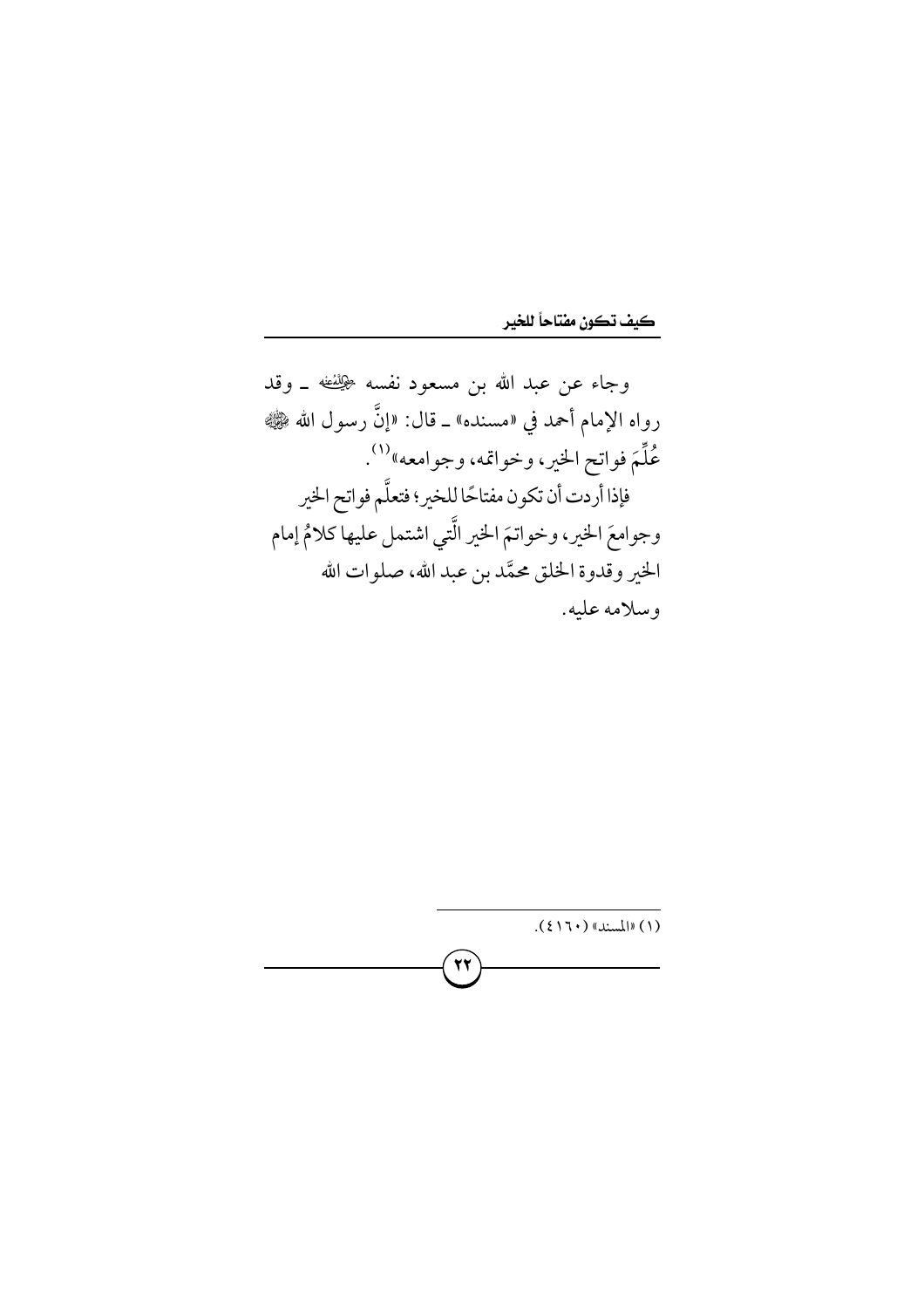回 الأمر الرابع:

## العناية بفرائض الإسلام وواجبات الدِّين

العناية بفرائض الإسلام وواجبات الدِّين والاجتهاد في القيام بها وتحقيقها؛ فإنَّ عنايتك بالفرائض واهتمامك بها ومحافظتك عليها يفتح لك من أبواب الخير، وأبواب البرِّ ما لا يخطر لك ببالٍ، ولا يدور لك بخيال.

والشَّواهد على ذلك والدَّلائل كثيرة؛ لكن أجتزئ بذكر بعضها: جاء في «صحيح البخاري» من حديث أمِّ سلمة ـ أمِّ المؤمنين ﴿شَفَّ زوجٍ النَّبِيِّ ۞ = أنَّهَا قالت: استيقظ رسول الله ﷺ ذات ليلة فقال: «لَا إِلَهَ إِلَّا اللهُ»، وفي رواية قال: «سُبْحَانَ الله! مَاذَا أَنْزَلَ اللهُ هَٰذِهِ اللَّيْلَة مِنَ الفِتَنِ؟! مَاذَا فَتَحَ اللّهُ هَذِهِ اللَّيْلَةَ مِنَ الْخَزَائِنِ؟!» ('').

(١) الصحيح البخاري» (١١٥، ١١٢٦، ٣٥٩٩، ١٤٤،٥٨٤٤، ٧٠٦٩، ٢٠١٩).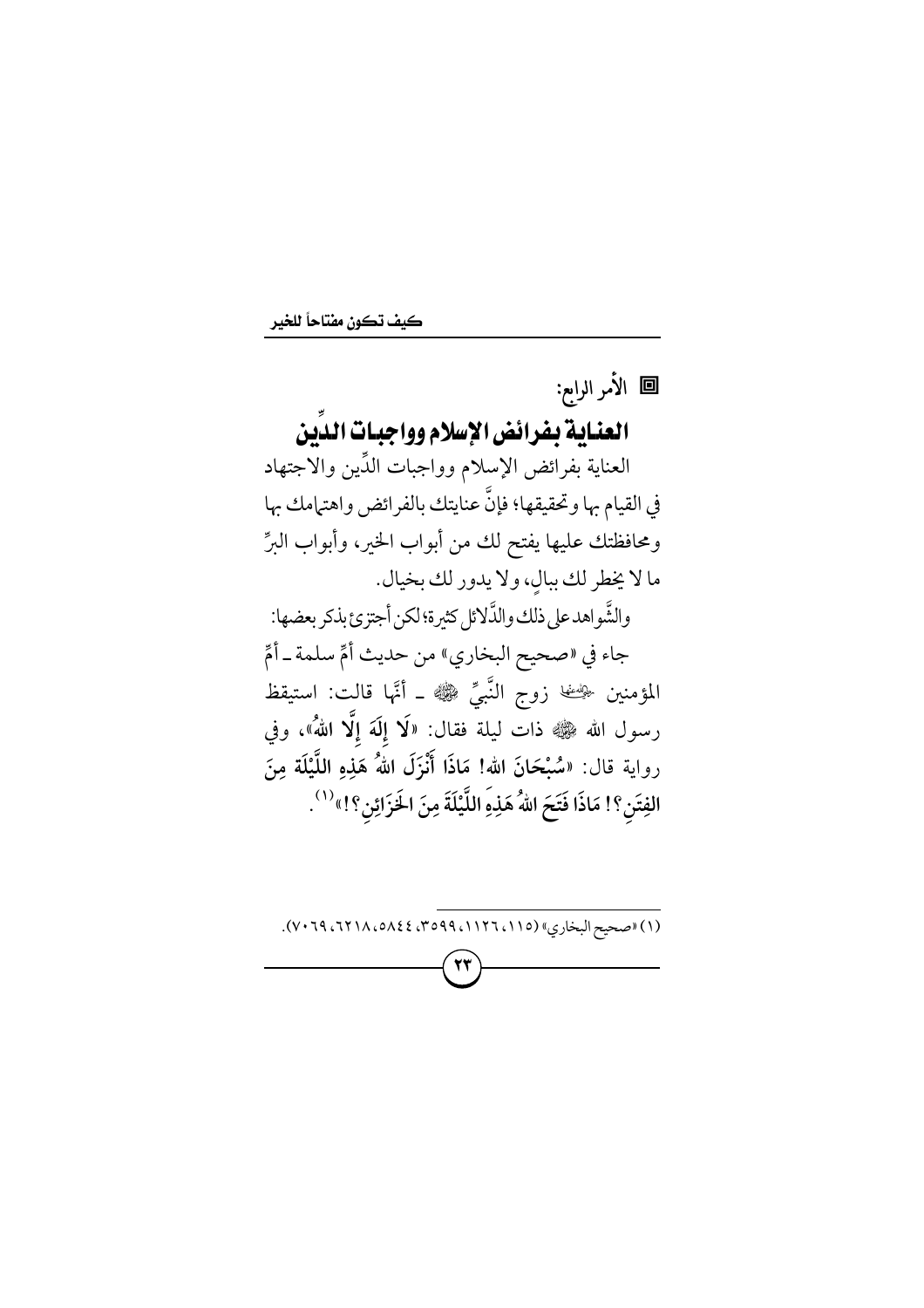لا حظ ـ أَيُّها القارئ الكريم! ـ فِتَنٌ نَزَلَتْ، وأبوابُ خزائن خَيْرٍ فُتِحَت، فإلى ماذا أرشد ــ عليه الصَّلاة والسَّلام ـ؟ «مَنْْ يُوقِظُ صَوَاجِبَ الْمُجُرَاتِ يُصَلِّينَ».

فإذا كنت تريد لنفسك اتِّقاء الفتن، وتريد لنفسك أبواب الخير ودروب الخير ومفاتيح الخير؛ فهي في الصَّلاة.

ولعلَّك هنا تستذكر ما كان يُحافظ عليه النَّبيُّ ــ عليه الصَّلاة والسَّلام ـ عند دخول المسجد، والحديث في «صحيح مسلم»<sup>(۱)</sup> من حديث أبي أسيد أو أبي حميد ﴿يَفْضًا قال: قال رسول الله ﷺ: إذا دخل أحدكم المسجد فليقل: «اللَّهُمَّ افْتَحْ لِي أَبْوَابَ رَحْمَتِكَ»، وإذا خرج فليقلْ: اللَّهُمَّ إِنِّ أَسْأَلُكَ مِنْ فَضْلِكَ».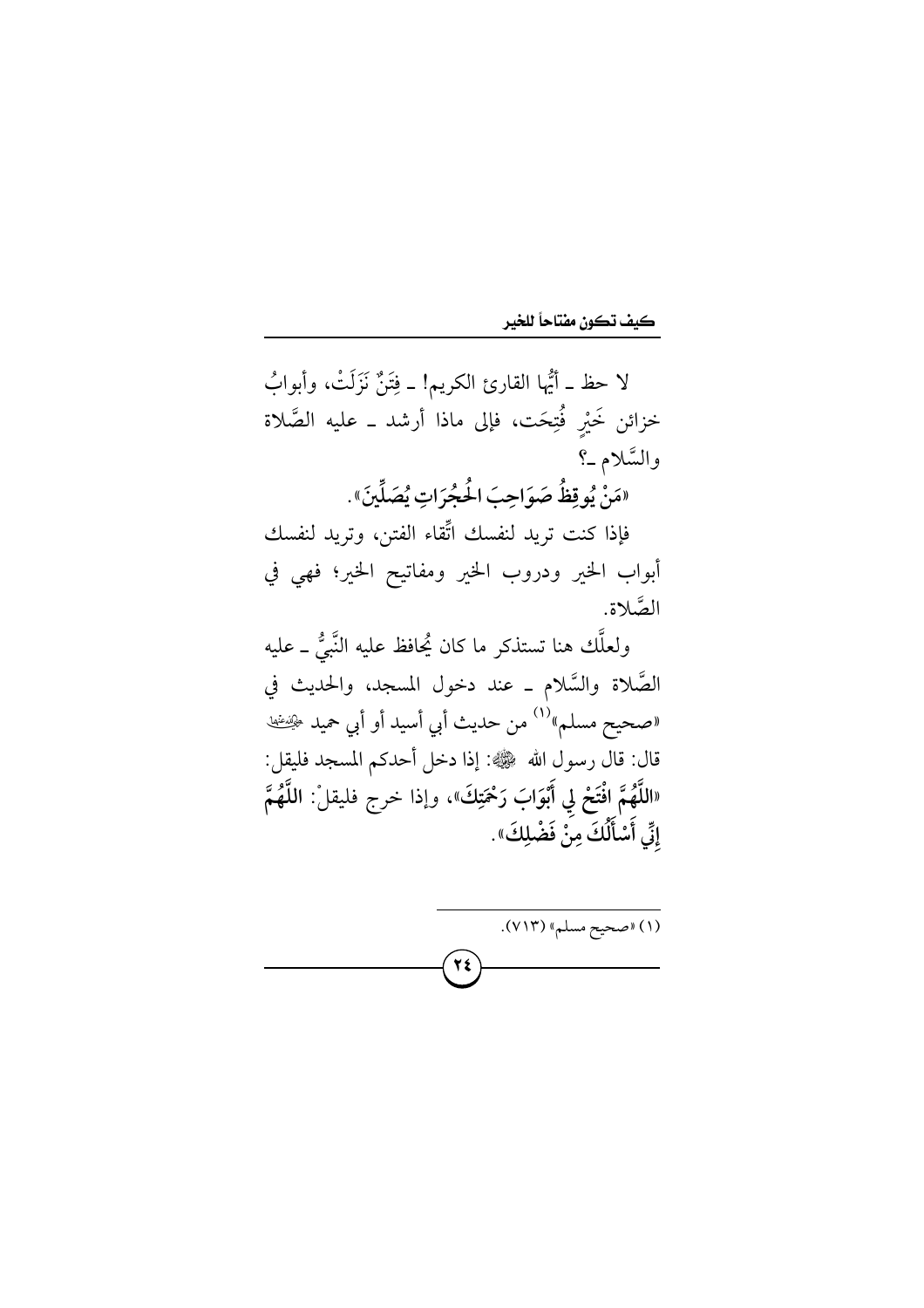وفي رواية: « افْتَحْ لِي أَبْوَابَ فَضْلِكَ»<sup>(١)</sup>. فالإقبال على الصَّلَاة وفعلُها فتـثَّم لأبواب الرَّحمة، وأداؤها تامَّةً كاملةً فتحٌ لأبواب الرِّزق، فكيف يريد لنفسه من ينام عن الصَّلاة، ومَن يثقل رأسُه عن الصَّلاة أن تتفتَّح له أبواب الخير؟!

وفي الباب أحاديث كثيرة، منها ما رواه التِّرمذي في «جامعه» عن أبي الدَّرداء وأبي ذرٌّ ﴿ يَسْخَهْ ، عن رسول الله ﴿ لِلَّهِ عَنِ اللَّهُ ﷺَ أَنَّهُ قَالَ: «ابْنَ آدَمَ! ارْكَعْ لِي مِنْ أَوَّلِ النَّهَارِ أَرْبَعَ رَكَعَاتٍ أَكْفِكَ آخِرَهُ (٢).

ورواه الإمام أحمد وأبو داود بإسناد صحيح من حديث نعيم بن همّار الغطفانيّ ﴿يَفْضَهُ (٣).

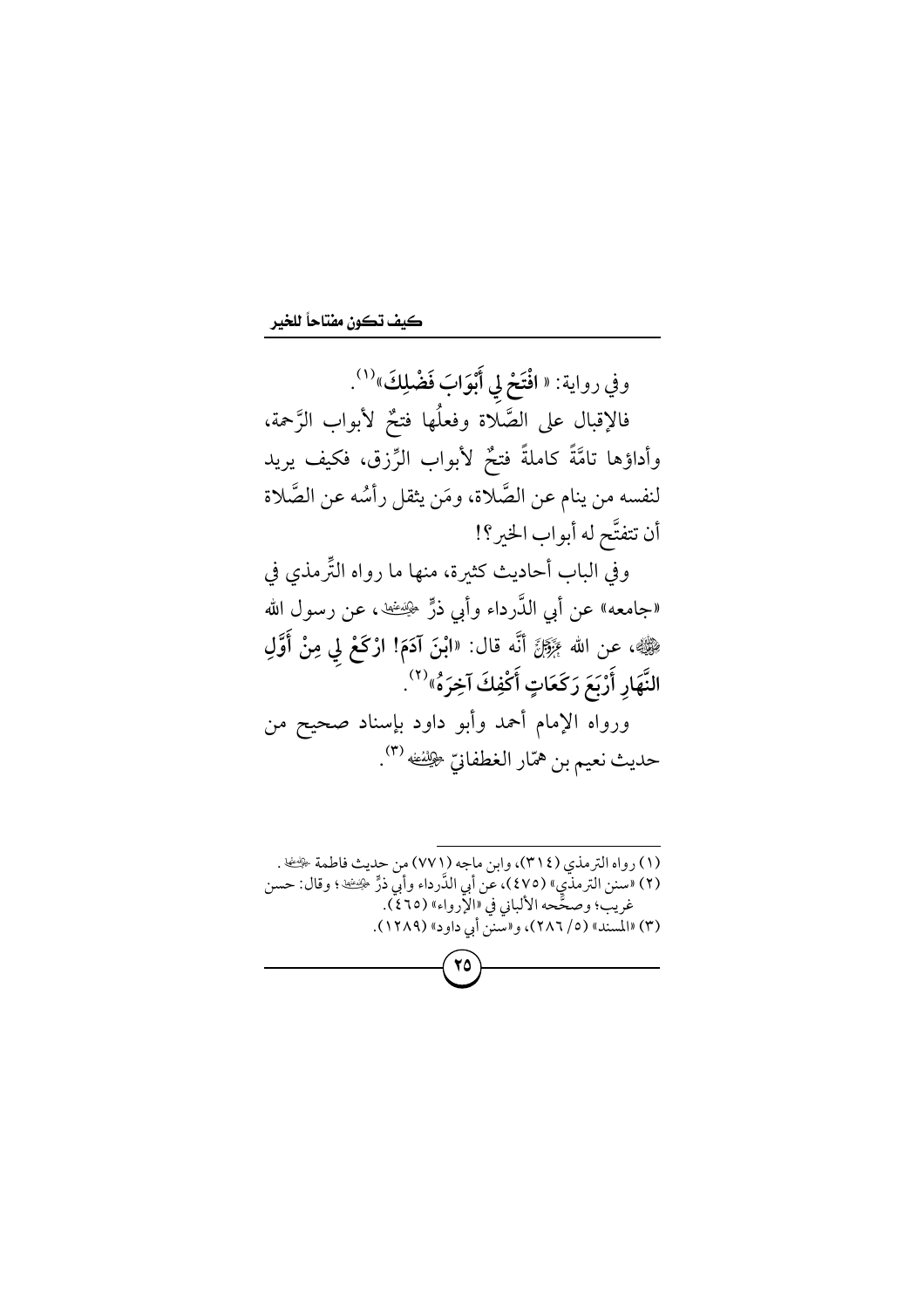فالحديث صحيحٌ ثابتٌ ـ وتأمَّله أيُّها القارئ الكريم! ـ: «ابْنَ آدَمَ! ارْكَعْ لِي مِنْ أَوَّلِ النَّهَارِ أَرْبَعَ رَكَعَاتٍ». الله ــ جلَّ وعلا ــ غني عن ركعاتك، وغنيٌّ عن سجودك، ولكن هذا باب خير وفتح خير لك، يدعوك إليه رِتُ العالمين. يقول شيخ الإسلام ابن تيمية ﷺ: «هذه الأربع عندي هي الفجر وسنَّتها»<sup>(١)</sup>. يعني السُّنَّة الرَّاتبة قبل الفجر وفريضة الفجر تركعها في أوَّلِ النَّهارِ، ثمَّ تنال هذا الخير العميم، والفتح العظيم. فكم يُحرم من الخير مَنْ ينام عن صلاة الفجر، عندما يقوم \_ كما جاء في الحديث \_: «خبيثَ النَّفس كسلانَ» (٢) أُغْلِقت أبوابُ الخبر عنه وسُدَّت أبوابُ الرِّزق، وأوَّلُ اليوم هو أساسه وزمامه، وهو متنزَّل الأرزاق، ومتنزَّل البر كات.

(۱) انظر : «زاد المعاد» (۱/ ۳۶۰). (۲) أخرجه البخاري (۱۱٤۲)، ومسلم (۷۷۲).  $\mathbf{r}$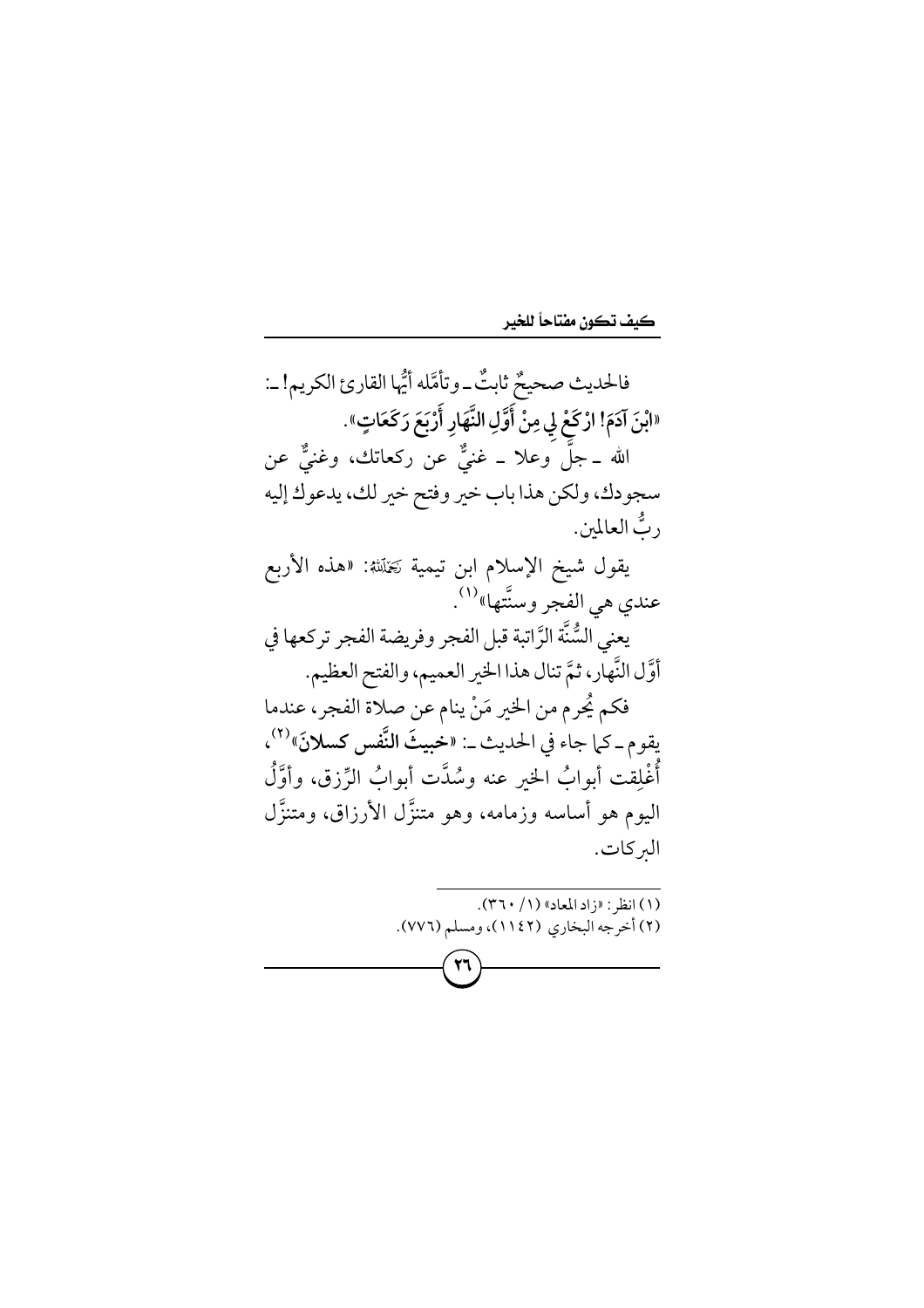يقول بعضُ السَّلف: «يومُك مثلٌ جَمَلِك؛ إن أمسكتَ أَوَّلَه تبعك آخرُه»، فمن لم يمسك أوَّل اليوم بِأداء الصَّلاة؛ ماذا ينتظر في بقيَّة يو مه!؟ ولهذا من الأسس العظيمة في فتح أبواب الخير على

نفسك، وعلى الآخرين المحافظة على فرائض الإسلام، وأداء واجبات الدِّين، ويأتي في مقدِّمة ذلك الصَّلاة.

وانظر ــ أيضًا ــ في فتح أبواب الخير لك؛ في عبادة الصِّيام، ومن ذلك الحديث العظيم الَّذي قال فيه النَّبِيُّ ١١١ «إِذَا كَانَ أَوَّلُ لَيْلَةٍ مِنْ رَمَضَانَ فُتِّحَتْ أَبْوَابُ الْجَنَّةِ، وَغُلِّقَتْ أَبْوَابُ النَّارِ، وَصُفِّدَتِ الشَّيَاطِينُ، وَنَادَى مُنَادٍ: يَا بَاغِيَ الْخَيْرِ أَقْبِلْ، وَيَا بَاغِيَ الشَّرِّ أَمْسِكْ» `` ، فالعبادات والفرائض مع الاهتهام بها والمحافظة عليها من أكبر العون لك لِأَنْ تكون مفتاحَ خير على نفسك، ثم مفتاحَ خير على الآخَرين.

(١) أخرجه الترمذي (٦٨٢)، وابن ماجه (١٦٤٢)، وابن حبان (٣٤٣٥)، والحاكم (١/ ٥٨٢) من حديث أبي هريرة ﴿لِلنَّهُ ؛ وَقَالَ الْحَاكم: صحيح<br>على شرط الشَّيخين؛ وحسَّنه الألباني في «صحيح الجامع» (٧٥٩).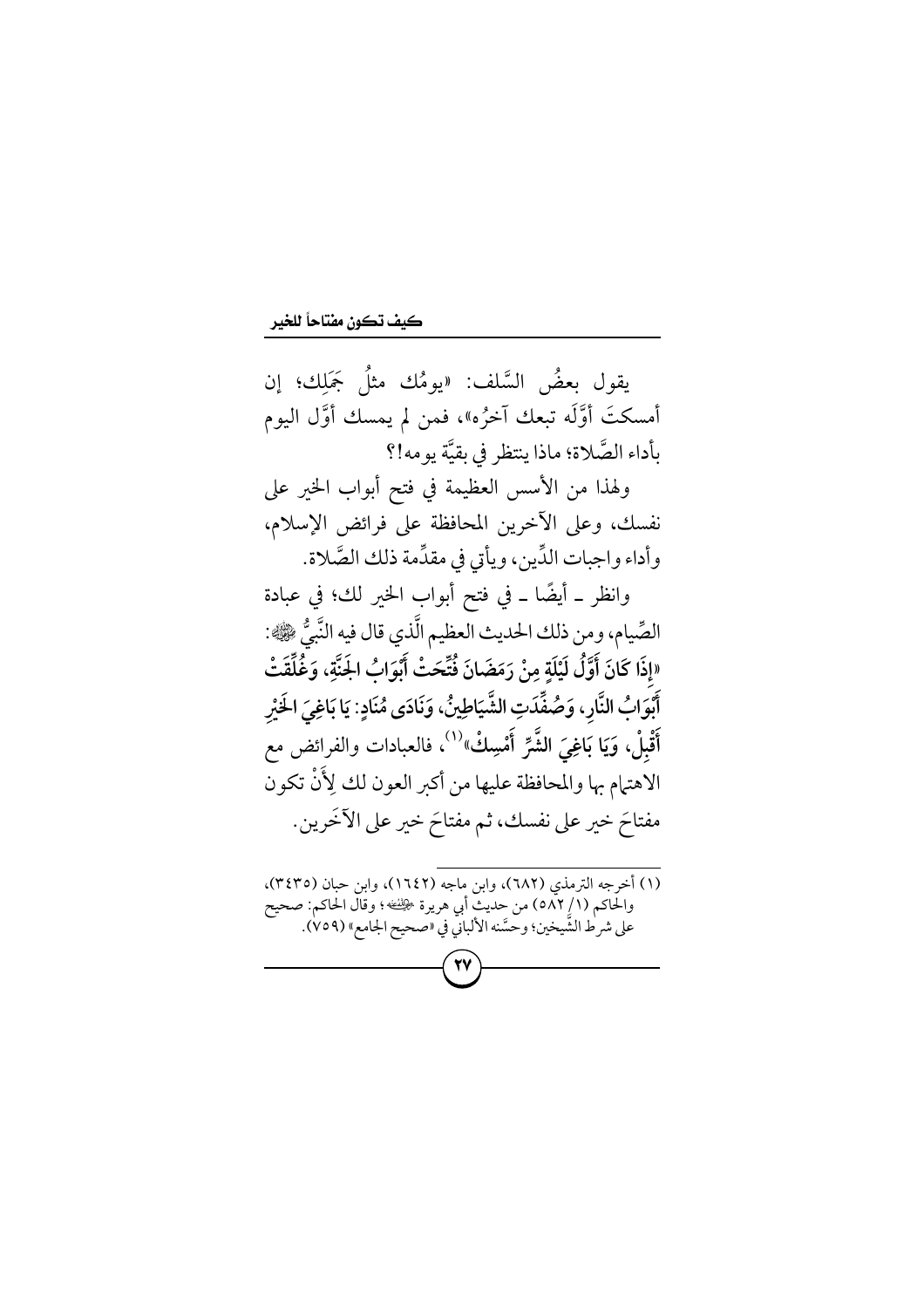回 الأمر الخامس: مجاهدة النَّفْسِ على البعد عن الأثام

من الأمور الَّتي يكون بها العبد مفتاحًا للخير مغلاقًا للشَّرِّ : مجاهدةُ النَّفس على البعد عن الآثام، وتجنُّبُ مواردِ الحرام ومعصيةِ الله ـ تبارك وتعالى ـ.

روى الإمام أحمد تَعَلَّلْتُهُ في «مسنده» عن النَّوَّاس ابن سَمعان ﴿لِلْفَةِ أَنَّ النَّبَيَّ ۞ قال: «إِنَّ اللهَ ضَرَبَ مَثَلًا ۖ صِرَاطًا مُسْتَقِيبًا، وَعَلَى جَنْبَتَى الصِّرَاطِ أَبْوَابٌ، وَعَلَى الأَبْوَابِ سُتُورٌ مُرْخَاةٌ، وَفِي أَوَّلِ الصِّرَ اطِ مُنَادِ يُنَادِي: يَا عِبَادَ الله! ادْخُلُوا الصِّرَاطَ وَلَا تَعُوجُوا، وَمِنْ جَوْفِ الصِّرَاطِ ـ وفي لفظَ ـ: وَمِنْ فَوْقِ الصِّرَاطِ مُنَادٍ يُنَادِي يَا عَبْدَ الله! لَا تَفْتَح البَابَ فَإِنَّكَ إِنْ فَتَحْتَهُ تَلِجْهُ، ثُمَّ بَيَّنَ ذَلِكَ فقَالَ: أَمَّا الصِّرَاطُ فَهُوَ الإِسْلَامُ، وَأَمَّا السُّورَانِ فَحُدُودُ الله، وَأَمَّا الأَبْوَابُ الَّتِي عَلَيْهَا سُتُورٌ مُرْخَاةٌ فَمَحَارِمُ اللهَ، وَأَمَّا

28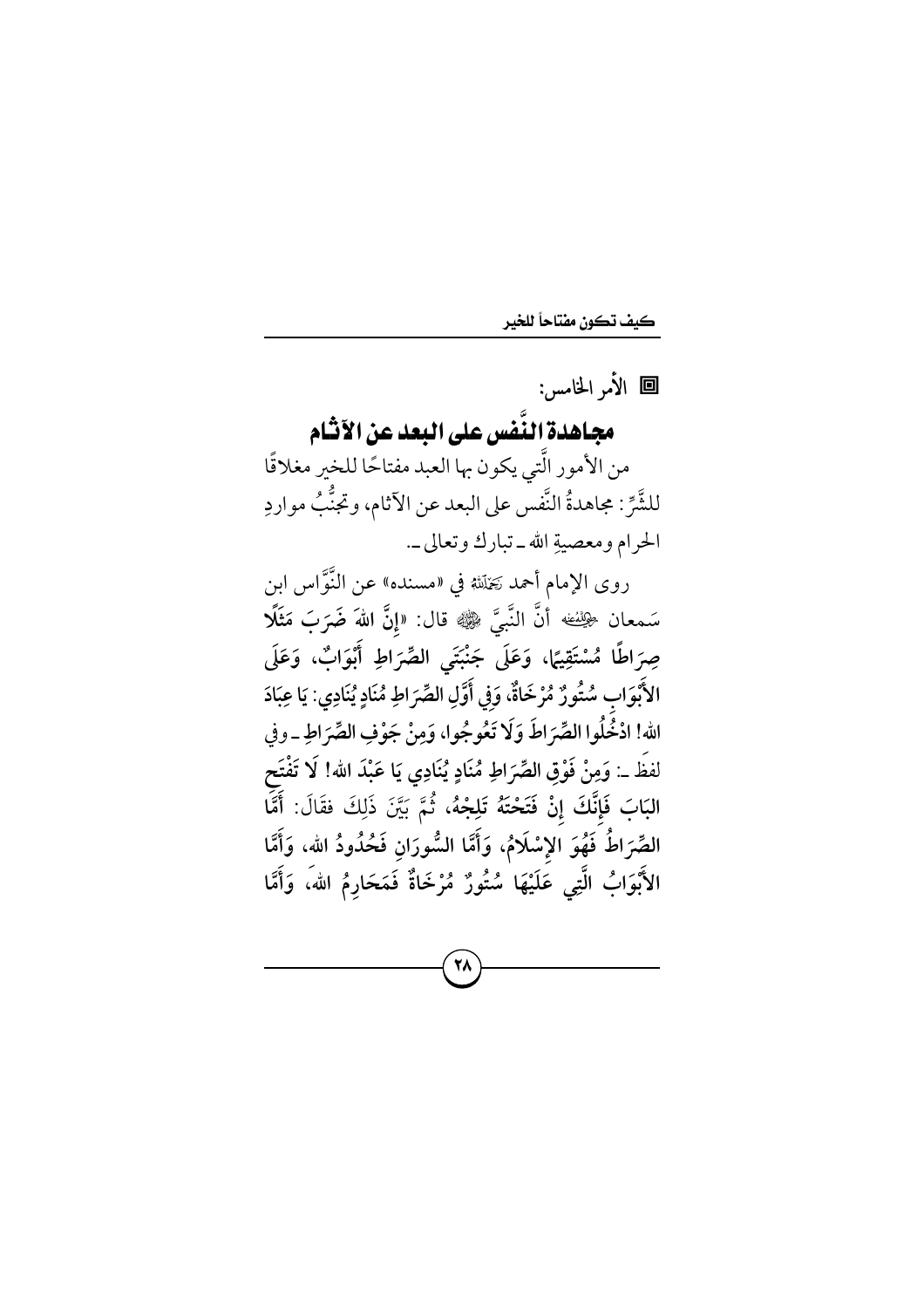الْمَنَادِي الَّذِي يُنَادِي مِنْ أَوَّلِ الصِّرَ اطِ فَكِتَابُ الله، وَأَمَّا الْمُنَادِي الَّذِي يُنَادِي مِنْ جَوْفِ الصِّرَاطِ أَوْ مِنَّ فَوْقِ الصِّرَاطِ فَوَاعِظُ الله فِي قَلْبِ كُلِّ مُسْلِمٍ» (١).

وهذه من مِنَّة الله على كلِّ مسلمٌ أن جعل له في قلبه واعظًا عندما تحدِّثه نفسُه لفتح بابٍ من أبوابِ الحرام أو الدَّخول في شيءٍ من منافذ الباطلِّ؛ تزجُرُه عن ذلك: يا عبد الله! لا تفتَح الباب؛ فإنَّك إن فتحتَه تلِجْه.

فمن أراد لنفسه أن يكون مفتاحًا للخبر مغلاقًا للشَّرِّ؛ فليعلم ــ على ضوء هذا الحديث ــ أنَّه يسير فى طريق مستقيم يُفضي بصاحبه إلى جنَّات النَّعيم، وعلى جنبَتي هذا الطَّريق المستقيم أبوابٌ كثيرة عن يمينه وعن يساره، وهذه الأبواب ليس فيها مغاليق ولا مفاتيح، وإنَّما عليها ستائر وهي أبوابٌ تُفضى إلى الحرام.

(١) «المسند» (١٧٦٣٤)، وأخرجه الحِاكم (١/ ١٤٤)، وقال: «صحيح على شرط مسلم، ولا أُعرفُ له علَّة»؛ وصحَّحه الألباني في «صحيح الجامع» (٣٨٨٧).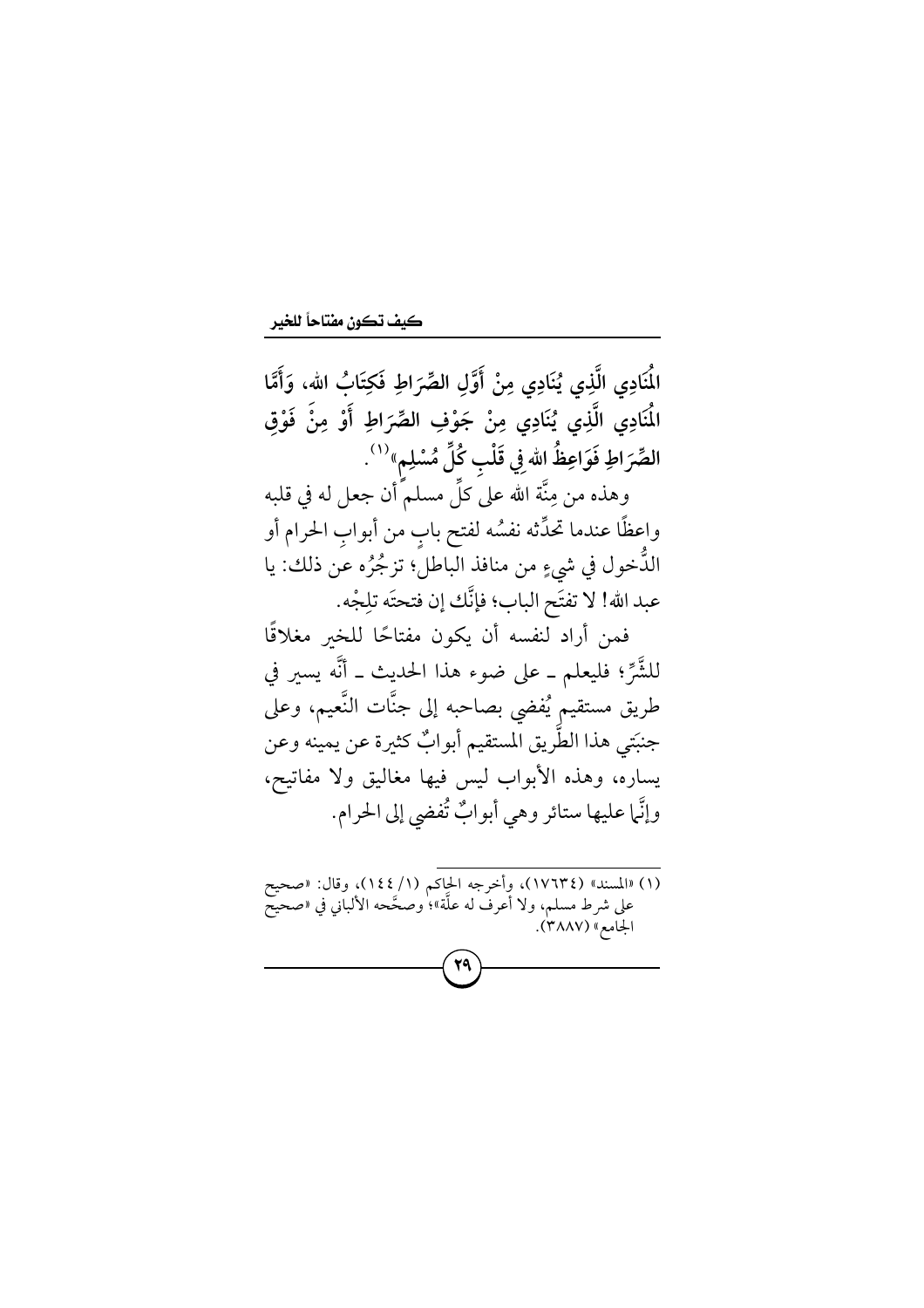ومن المعلوم أنَّ الباب الَّذي عليه سِتارة لا يكلِّف داخلَه وقتًا ولا جهدًا، بل يلامسُه بكتفه ويدخل سريعًا، بخلاف الباب المغلَق الَّذي يحتاج إلى مفتاح ومعالجة، فهذا يأخذ منكَ وقتًا، وأمَّا الباب الَّذي عليه سِتارة؛ فإنَّه يدخله الإنسان سريعًا، فأنت ماضٍ في طريق مستقيم، وعلى جَنبتي هذا الطَّريق أبوابٌ كثيرة تُدخل الإنسانَ إلى الحرام، وليس عليها إلَّا ستائر .

فيجبُ على الإنسان إذا أراد أن يكون مفتاحًا للخير أن يحذر غاية الحذر من أبواب الشَّرِّ الَّتي على يمينه وعلى شماله، وإذا دخل في شيءٍ منها فتح على نفسه أوَّلًا باب الشَّرِّ، ثمَّ فتحه على الآخرين؛ لأنَّ النَّفس إذا دخلت في الحرام وتوطَّدت فيه، وتمكَّن منها الحرام لا تحبُّ أن تكون وحدَها فيه؛ فيتحوَّل من فاعلِ للحرام إلى داع للحرام ومُرَغَّبٍ فيه.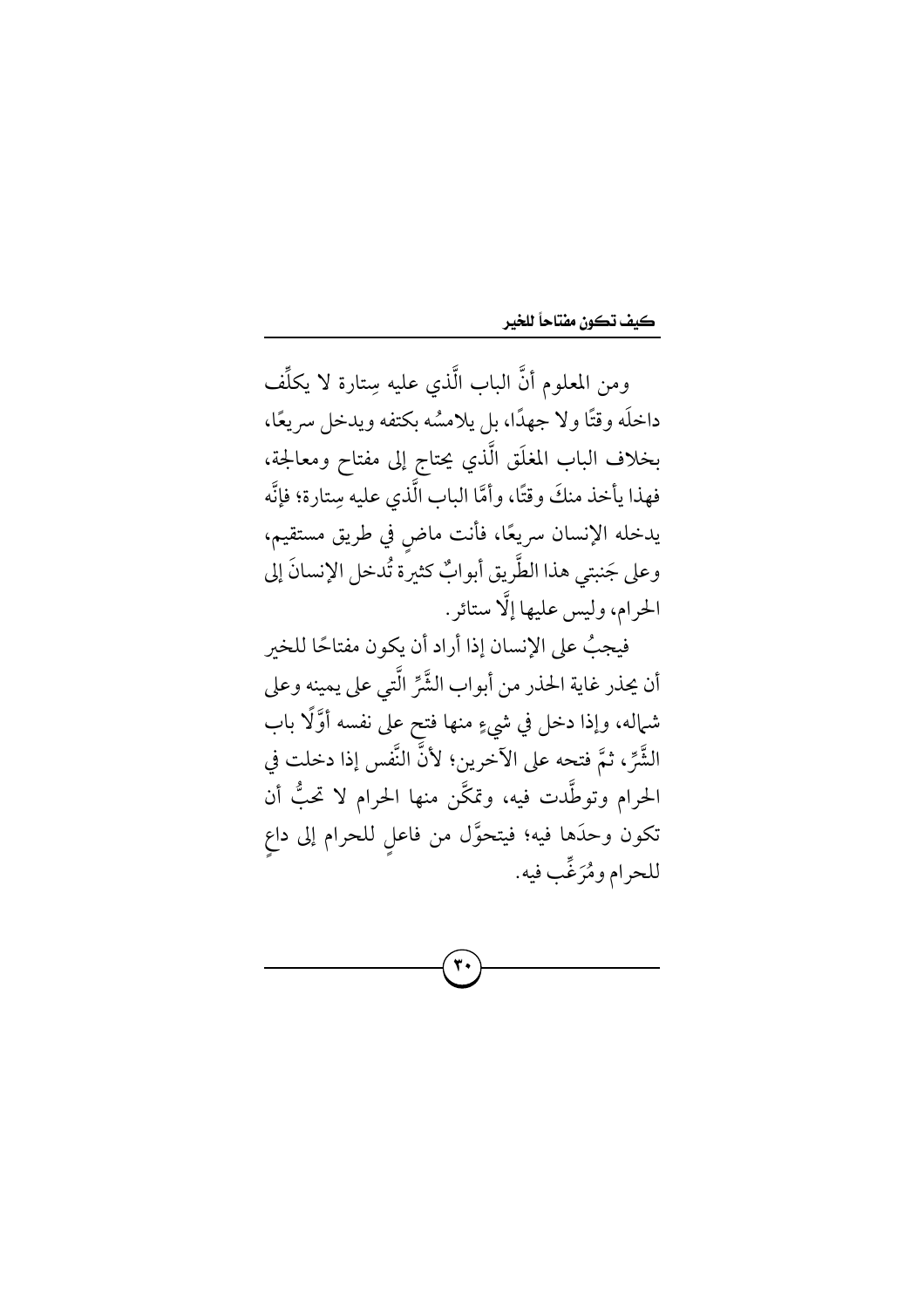كيف تكون مفتاحاً للخير

وهذا شأنُ أهلِ الباطل ودعاةِ الضَّلال وفسَّاق النَّاس في كلِّ وقتٍ وحينٍ، في بادئ الأمر وطِئت أقدامُهم الحرامَ، ووَلجوا فيه من أبوابه، ثمَّ أصبحوا دعاةً له، وفي هذا المعنى يقول الخليفة الرَّاشد عثمان بن عفَّان هِيَّنْهُه : «ودَّت الزَّانية لو زني النِّساءُ كلُّهنَّ»<sup>(١)</sup>، من دخل الحرامَ وولج فيه لا يحبُّ أن يكون وحيدًا فيه، فتبدأ نفسه تنطلق من كونها فاعلةً للحرام إلى داعيةٍ للحرام، ويكون بذلك\_والعياذ بالله-مفتاحًا للشَّرِّ، مِغلاقًا للخير.

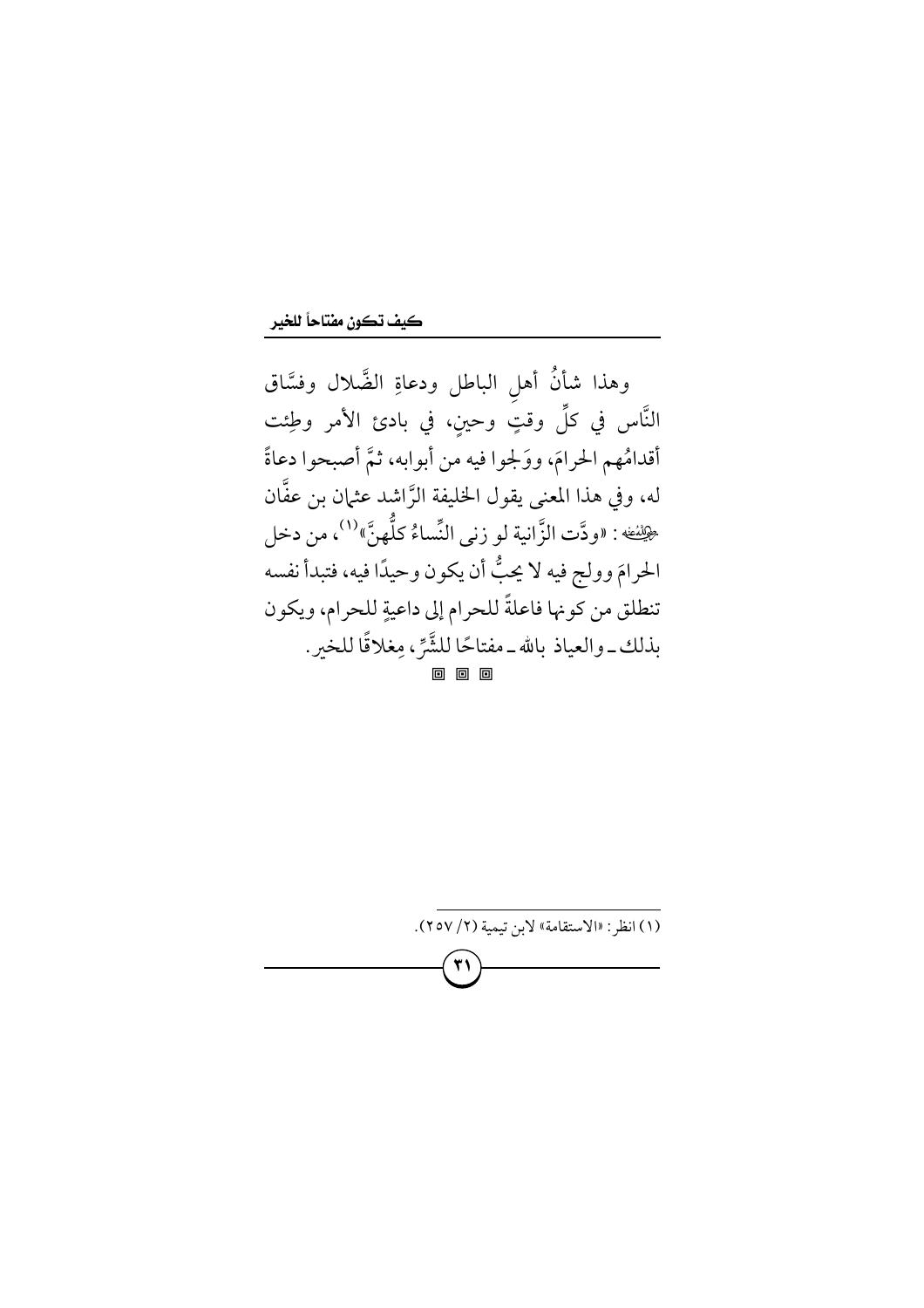回 الأمر السادس: الدُّعاء الدُّعاء، وهو مفتاحُ كلِّ خير، وفي هذا المعنى يقول أحد السَّلف: «تأمَّلتُ في جماع الخير فوجدت للخير أبوابًا كثيرة: الصَّلاة خير، الصِّيام خير، الحجُّ خير، أبواب الخير كثيرة، ووجدت أنَّ ذلك كلَّه بيد الله، فأيقنت أنَّ الدُّعاء مفتاحُ كلِّ خىر». لا تستطيع أن تصلِّي إلَّا إذا أعانَك الله، لا تستطيع أن تحجَّ، أن تصوم، أن تتصدَّق، أن تبرَّ والديك، أن تقوم بأعمال البرِّ إلَّا إذا أعانَك الله. ولذلك كان رسول الله ١٠٠٠ ولكن يوم الأحزاب: وَالله لَـوْلَا الله مَــا اهْـتَـدَيْـنَـا وَلَا صُعْنَا وَلَا صَلَّيْنَا (١)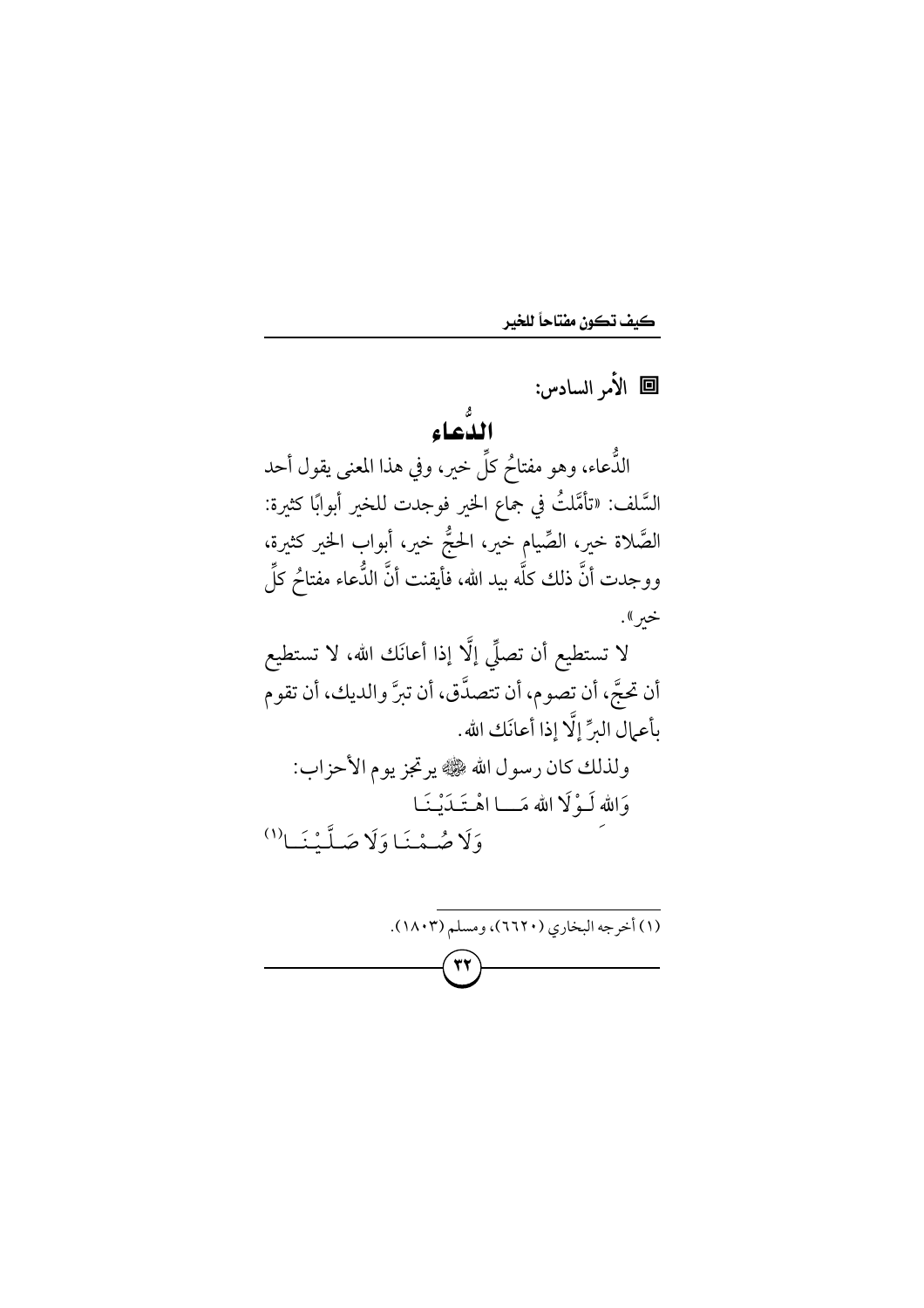﴿وَلَوۡلَا فَضۡلُ ٱللَّهِ عَلَيۡكُمۡ وَرَحۡمَتُهُۥمَازَكَىٰ مِنكُمۡ مِّنۡ أَحَدٍ أَبَدَا وَلَٰكِنَّ أَلَّهَ يُزَكِّى مَن يَشَآءٌ ﴾ [النور: ٢١]، قال تعالى: ﴿وَلَـٰكِنَّ أَللَّهَ حَبَّبَ إِلَيْكُمُ ٱلْإِيمَٰنَ وَزَيَّنَهُ فِي قُلُوبِكُمْ وَكَرَّهَ إِلَيْكُمُ ٱلْكُثْرَ وَٱلْشُوقَ وَٱلْعِصْيَانَ أَوَلَتِكَ هُمُ اَلزَّشِدُونَ ۚ ۞ فَضْلَا مِّنَ اللَّهِ وَنِفَمَةً ۚ ﴾ [الحجرات: ٨\_٨].

ولهذا إذا أردتَ لنفسك أن تكون مفتاحًا للخبر، ومن أهل الفضل، ومن أهل العلم النُّبل، ومن أهل الأمور الفاضلة العظيمة؛ فاسألِ اللهَ ﷺَ فإنَّ كلَّ ذلك بيده ــ جلَّ وعلا ــ، ولهذا قال غيرُ واحدٍ من أهل العلم: «الدُّعاءُ مفتاحٍ كلِّ خيرٍ، فمن وفِّق لهذا المفتاح وفِّق للخير، ومن حُرم هذا المفتاح حُرم من الخير».

فالدُّعاء واللَّجوء إلى الله عَزَّقَلَّ، والصِّدق معه، والعناية بآداب الدُّعاء وشروطه وضوابطه المتقرِّرة في كتاب الله وسنَّة نبيِّه ــ صلوات الله وسلامه عليه ــ هذا من أعظم ما يكون، بل هو أساسٌ في هذا الباب؛ وقد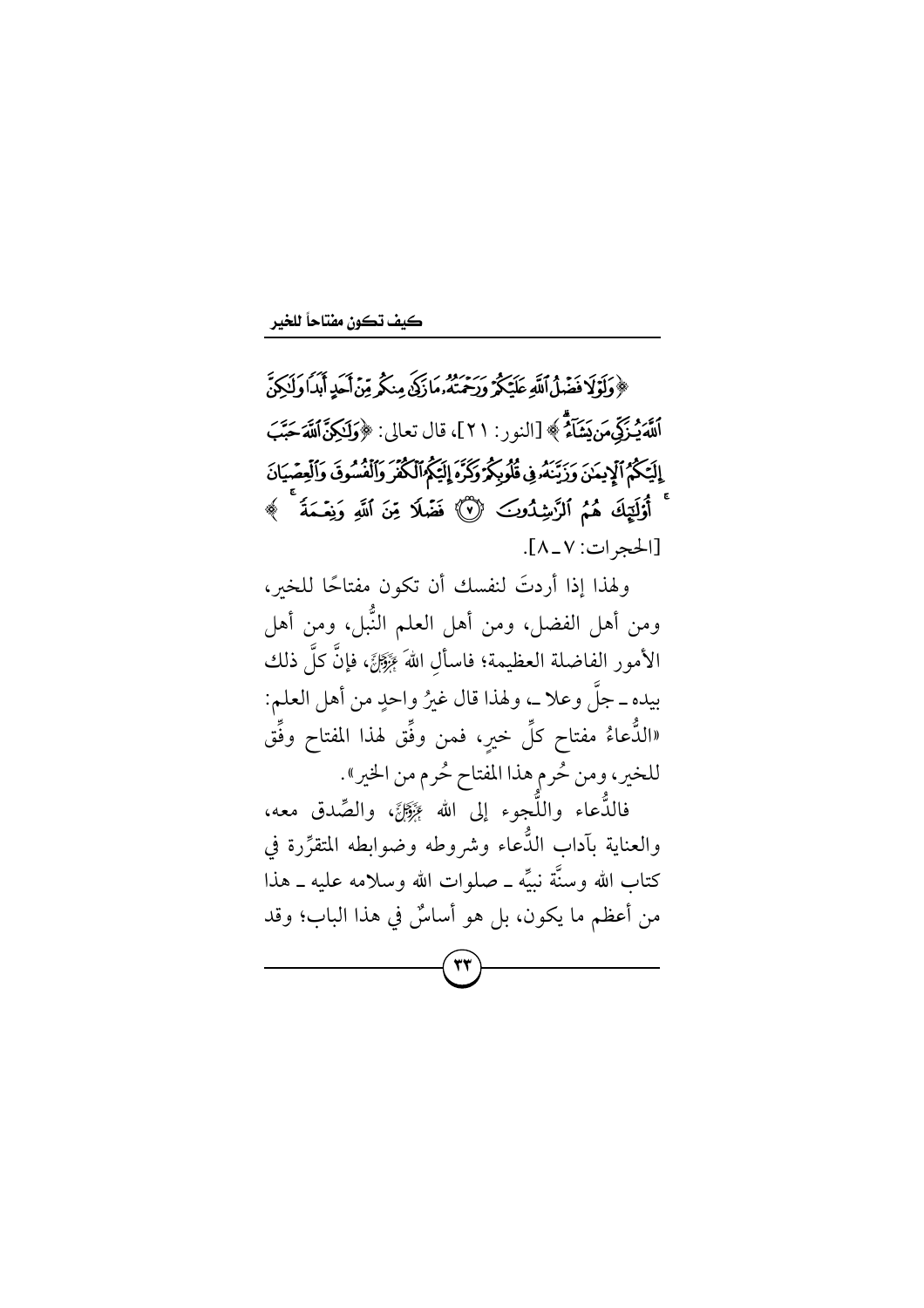تُقبلِ على الله ﷺَ إقبالًا صادقًا، ترجوه وتأمِّله وتطمع في نواله، راجيًا منه، ويستجيب الله دعاءك، فتحيى حياتَك كلَّها مفتاحًا للخبر مغلاقًا للشَّةِ .

والأدعية في هذا الباب كثيرة، ولا أطيل بذكرها؛ لكن أُشير إلى دعاءٍ كان يقوله نبيُّنا ﷺ في كلِّ مرَّة يخرج من بيته؛ كان يقول: «اللَّهُمَّ إنِّي أَعُوذُ بكَ أَنْ أَضِلَّ أَوْ أَضَلَّ، أَوْ أَزِلَّ أَوْ أُزَلَّ، أَوْ أَظْلِمَ أَوْ أُظْلَمَ، أَوْ أَجْهَلَ أَوْ <u>مُجْهَلَ</u> عَلَيَّ»<sup>(۱)</sup>.

لاحِظ هذا الدُّعاء العظيم وجمالَه وشدَّة الاحتياج إليه في كلِّ مرَّة تخرج فيها من بيتك، فإذا أكرمَك الله واستجابَ لك هذه الدَّعوة؛ صِرْتَ مفتاحًا للخير ومغلاقًا للشَّرِّ .

(۱) أخرجه أبو داود (۹٤•٥)، وابن ماجه (٣٨٨٤)، والترمذي (٣٤٢٧) من حديث أمٌّ سلمة ﴿ فِي اللَّهُ التَّرْمَذِي: «حسن صحيح»، وصحَّحه الألباني في «الصَّحيحة» (٣١٦٣).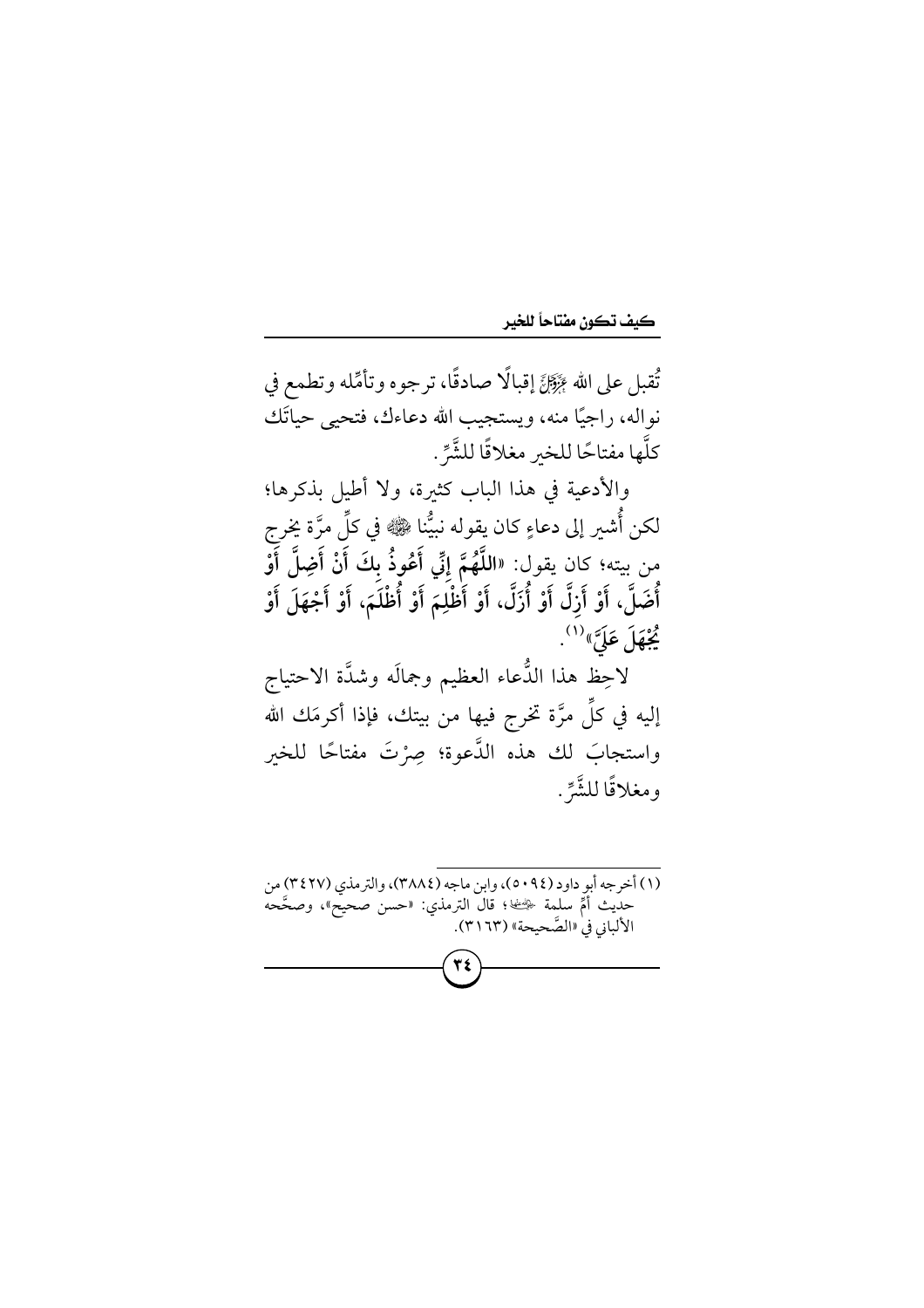كان بعضُ السَّلف يقول في دعائه: «اللَّهمَّ سلِّمني، وسلَّم منِّي». ودعاء النَّبيِّ ١١٠، وسع منه وأجمل وأتمُّ. فعلى من أراد أن يكون مفتاحًا للخير أن يلجأ إلى الله \_ جلَّ وعلا \_، وأن يُلِحَّ عليه \_ سبحانه وتعالى \_ بالدُّعاء، أن يُكْرِمه بفتح أبواب الخير له. ومن الدَّعوات العظيمة ما كان يحافظ عليه نبيُّنا ــ

عليه الصَّلاة والسَّلام ــ كلَّ يوم بعد صلاة الفجر: «اللَّهُمَّ إِنِّي أَسْأَلُكَ عِلْمًا نَافِعًا، وَعَمَلًا مُتَقَبَّلًا، وَرِزْقًا ...<br>طبّعاً» <sup>(۱)</sup>

ومنها ما علَّمه النَّبيُّ ﷺ عائشة ﴿ فَلَّكَ اللَّهُمَّ إِنِّي أَسْأَلُكَ مِنَ الخَيْرِ كُلِّهِ عَاجِلِهِ وَآجِلِهِ، مَا عَلِمْتُ مِنْهُ، وَمَا لَمْ أَعْلَمْ، وَأَعُوذُ بِكَ مِنَ الشَّرِّ كُلِّهِ عَاجِلِهِ وَآجِلِهِ، مَا

(١) أخرجه أحمد (٢٦٥٢١)، وابن ماجه (٩٢٥) من حديث أمِّ سلمة ﴿ فَلَحْظٍ؛ وصحَّحه الألباني في «صحيح ابن ماجه» (٧٥٣). ٣٥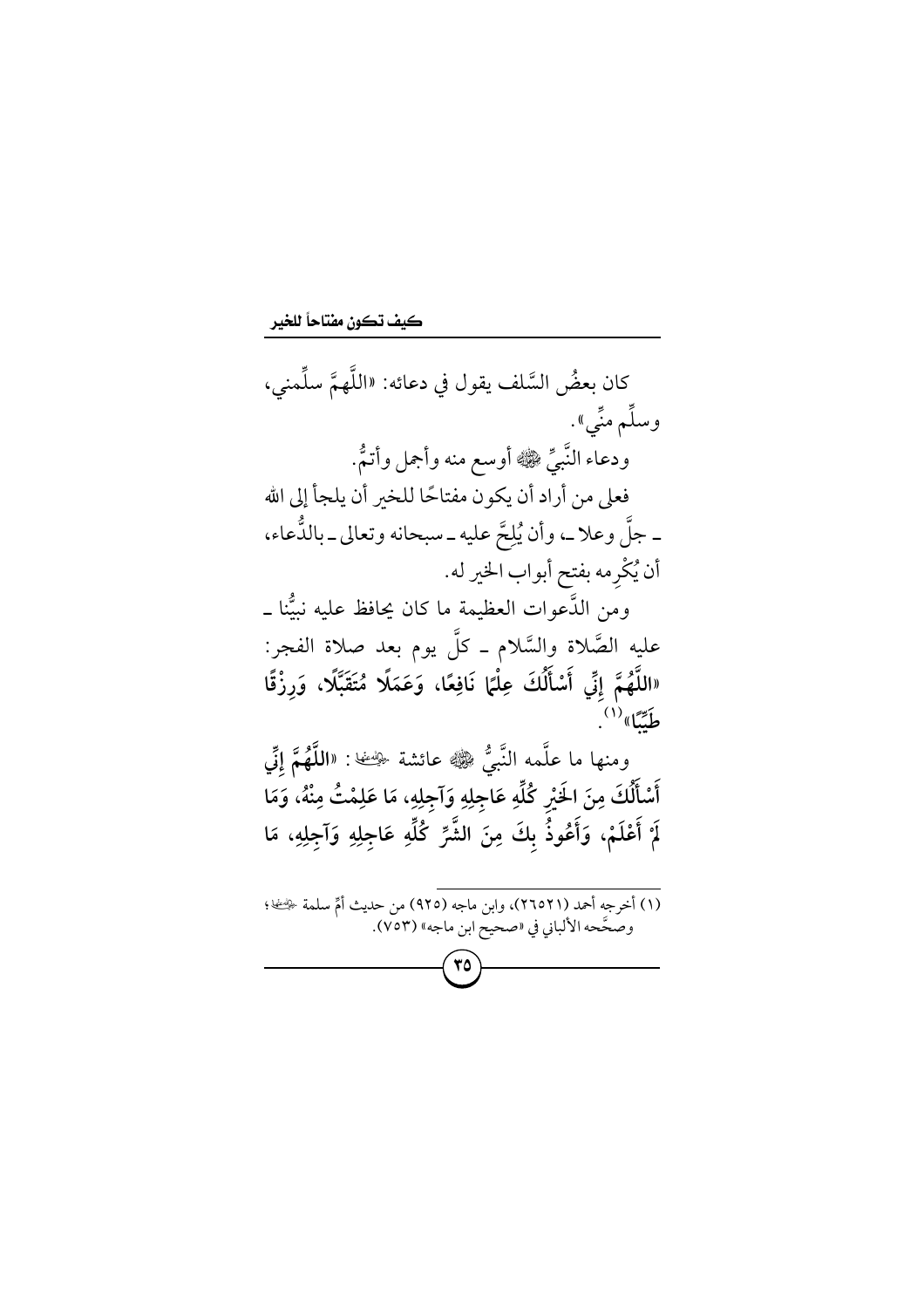عَلِمْتُ مِنْهُ، وَمَا لَمْ أَعْلَمْ، اللَّهُمَّ إِنِّي أَسْأَلُكَ مِنْ خَيْرِ مَا سَأَلَكَ عَبْدُكَ وَنَبِيُّكَ، وَأَعُوذُ بِكَٰ مِنْ شَرِّ مَا عَاذَ بِهِ عَبْدُكَ وَنَبِيُّكَ، اللَّهُمَّ إِنِّيَ أَسْأَلُكَ الجَنَّةَ وَمَا قَرَّبَ إِلَيْهَا مِنْ قَوْلٍ أَوْ عَمَلٍ، وَأَعُوذُ بِكَ مِنَ النَّارِ وَمَا قَرَّبَ إِلَيْهَا مِنْ قَوْلٍ أَوْ عَمَلٍۗ، وَأَسْأَلُكَ أَنْ غَجْعَلَ كُلَّ قَضَاءٍ قَضَيْتَهُ لِي خَيْرًا»<sup>(١)</sup><br>[ @ @ @ @ @ ]

(۱) أخرجه أحمد (۲۵۰۱۹)، وابنِ ماجه (۳۸٤٦)، وابن حبان (۸٦۹)<br>من حديث عائشة ﴿ فَلِسْمَا ؛ وصحَّحه الألباني في «الصَّحيحة» (۱۵٤۲). 37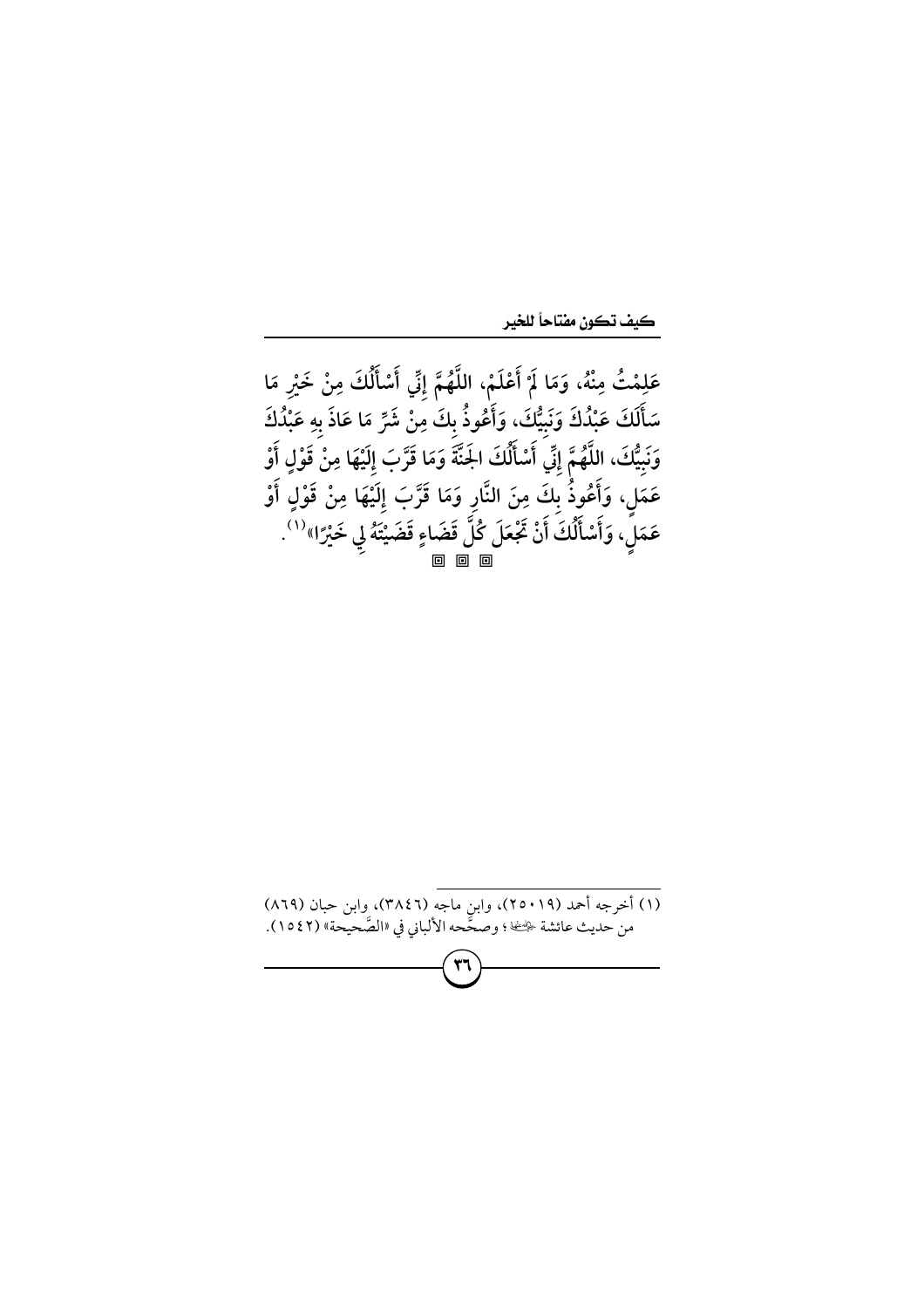回 الأمر السابع: تجنَّب موارد الفتن والشَّبهات، والحذر منها من الأمور الَّتى يكون بها المرء مفتاحًا للخير: تجنُّب موارد الفتن والشُّبهات، والحذر منها.

وهذا يحقِّق للعبد السَّلامة في نفسه، وأيضًا السَّلامة من أن يكون مفتاحَ شرٍّ على النَّاس؛ فعن عبد الله بن مسعود هِيْنُتْهِ قال: «إنَّها ستكون أمورٌ مُشْتَبِهَاتٌ، فعليكم بِالتَّؤَدَة؛ فإنَّك أن تكون تابعًا في الخير خيرٌ مِنْ أن تكون رأسًا في الشَّرِّ » (١).

فهنا من أراد لنفسه أن يكون مفتاحًا للخبر مغلاقًا للشَّرِّ؛ لينتبه في الأمور المشتبهات وأمور الفتن، فلا يبرُز لها ولا يندفع اندفاعَ الطَّائشين المتهوِّرين الَّذين يوقِعون أنفسهم في الهلَكة ويوقعون غيرَهم فيها؛ بل يتأنَّى ويتَّئد،

(١) أخرجه ابن أبي شيبة في «المصنف» (٥ ا/ ٣٤)، والبيهقي في «الشُّعب»<br>(٧ / ٢٩٧).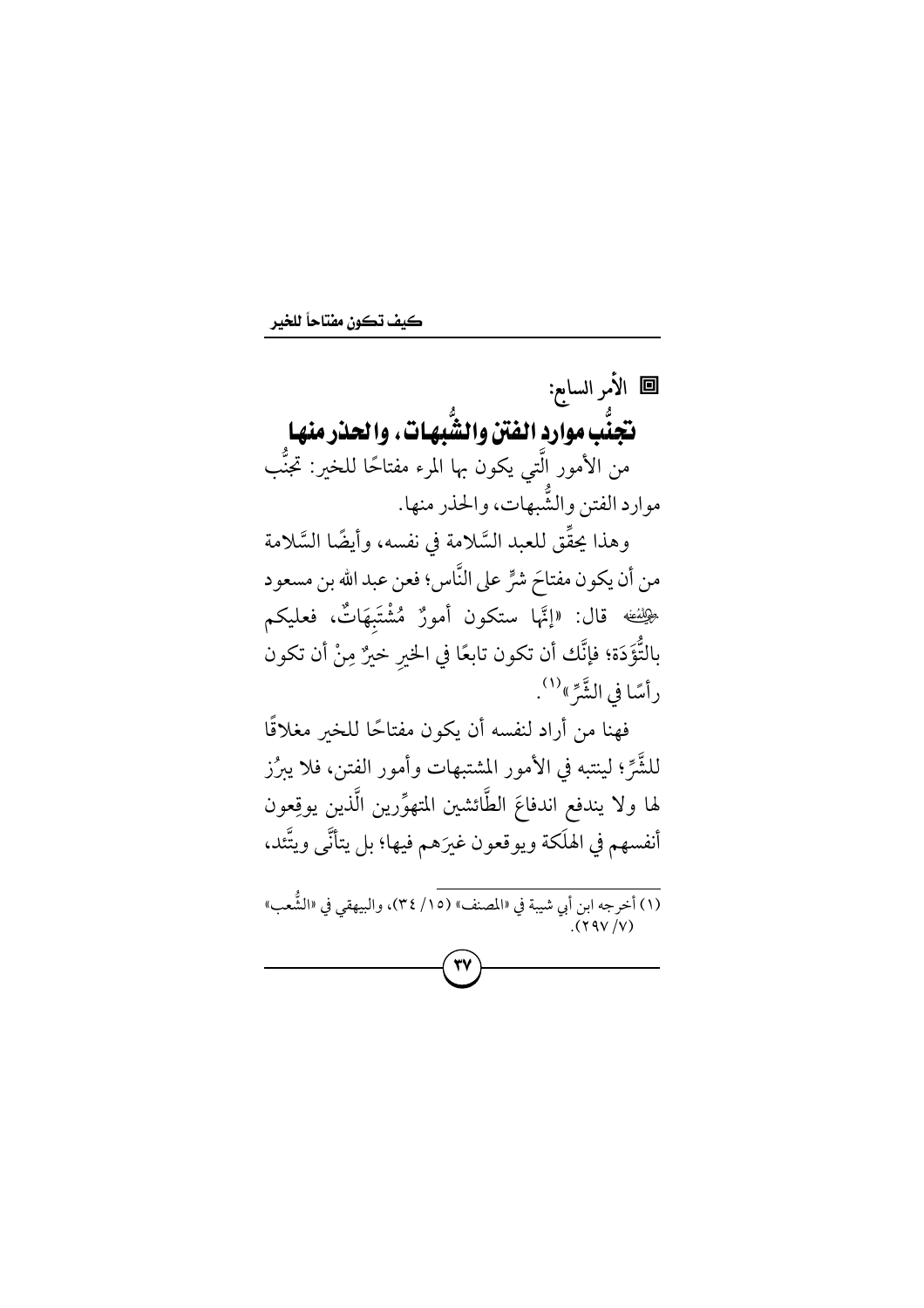ويتروَّى ويتَّصل بالعلماء الكبار والأئمَّة الأكابر، يستشيرهم ويسترشد بآرائهم، لا يندفع برأي رآه أو هوًى أعجبه أو كلام قيلَ له ودُفع نحوه؛ لأنَّه إذا اندفع اندفاعًا بلا تؤدة ولا أناة ورَّط نفسه في الشَّرِّ، وأيضًا صار مفتاح شرٌّ على الآخرين.

ولهذا يجب على الإنسان أن يتأنَّى، وأن يتَّئد، وأن يأخذ الأمور بالهدوء والأناة، وأن يُشاور أهلَ العلم، وأن يُكثر دعاء الله ــ سبحانه وتعالى ــ أن يجنِّبه الشَّرَّ ، لا أن يندفع وينساق وراء الفتن والشُّبهات ويبرز لها ويتصدَّر، ثمَّ يتورَّط بأن يكون قد فتح شرًّا على نفسه، وعلى الآخرين. 回 回 回

38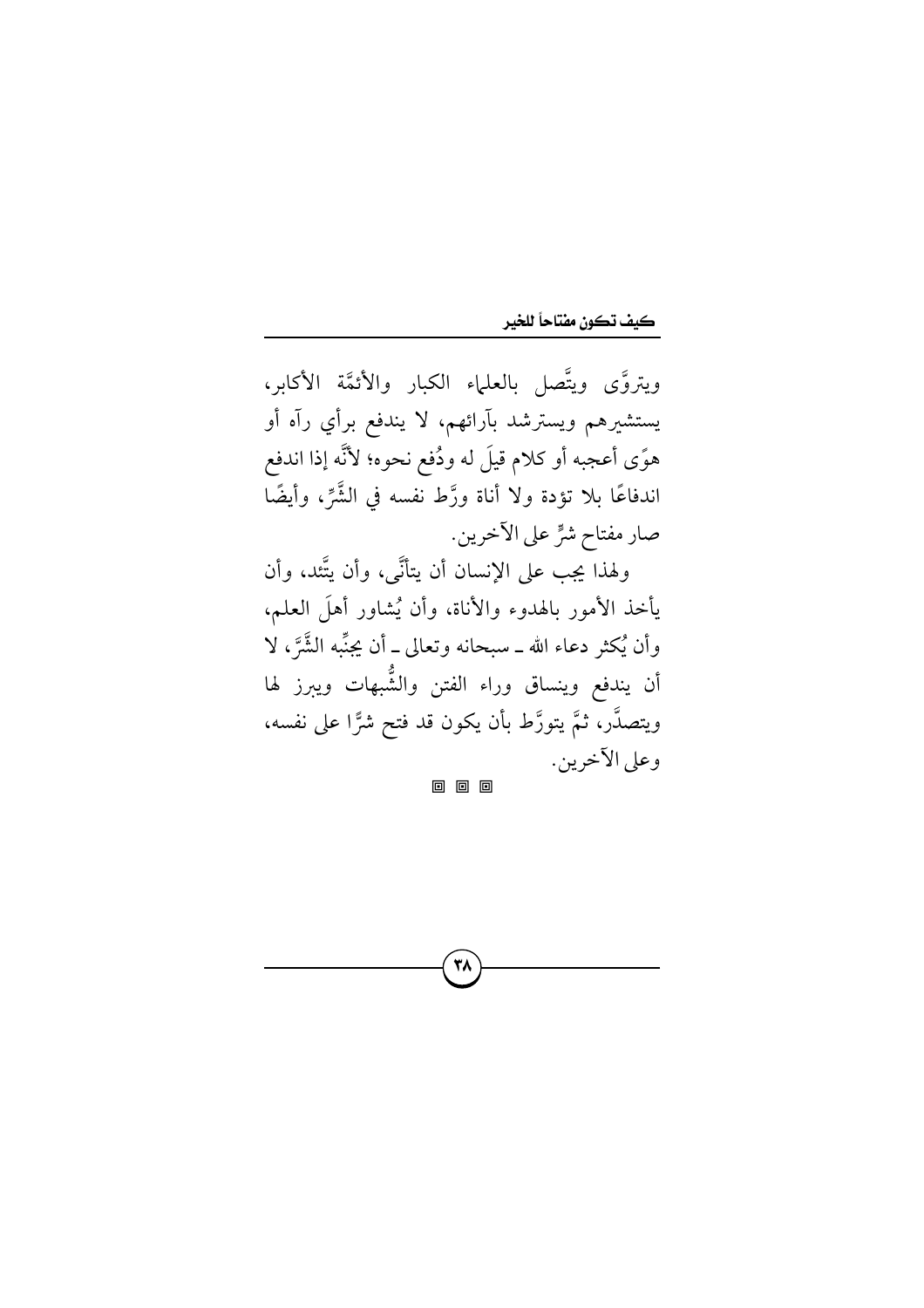回 الأمر الثامن: الرِّفْقِ فِي الأمورِ ، والتَّعامل مع النَّـاس بِمكارِم الأخلاق من الأمور الَّتي يكون بها المرء مفتاحًا للخير: الرِّفق في الأمور، والتَّعامل مع النَّاس بمكارم الأخلاق. فإنَّ هذا من أعظم الرَّوافد لِأَنْ تكون مفتاحًا للخير. وثِقْ ـ أَيُّها الأخ الموفَّق ـ أنَّ صاحب الأخلاق الفظَّة والمعاملات السَّيِّئة لا يمكن أن يفتحَ بها قلوب النَّاس، وقد قال الله ــ سبحانه وتعالى ــ لنبيَّه سيِّد ولد آدم: ﴿ فَبِمَا رَحْمَةٍ مِّنَ ٱللَّهِ لِنتَ لَهُمٌّ وَلَوْ كُنتَ فَظًّا غَلِيظَ ٱلْقَلْبِ لَاَنفَتُواْ مِنْحَوْلِكَ﴾ [آل عمر ان: ١٥٩]. النُّفوس تنفر من الغليظ، من الشَّديد، من العنيد، من سيِّئِ الأخلاق، حتَّى ولو كان الَّذي يقوله لهم خيرًا، فإنَّ

39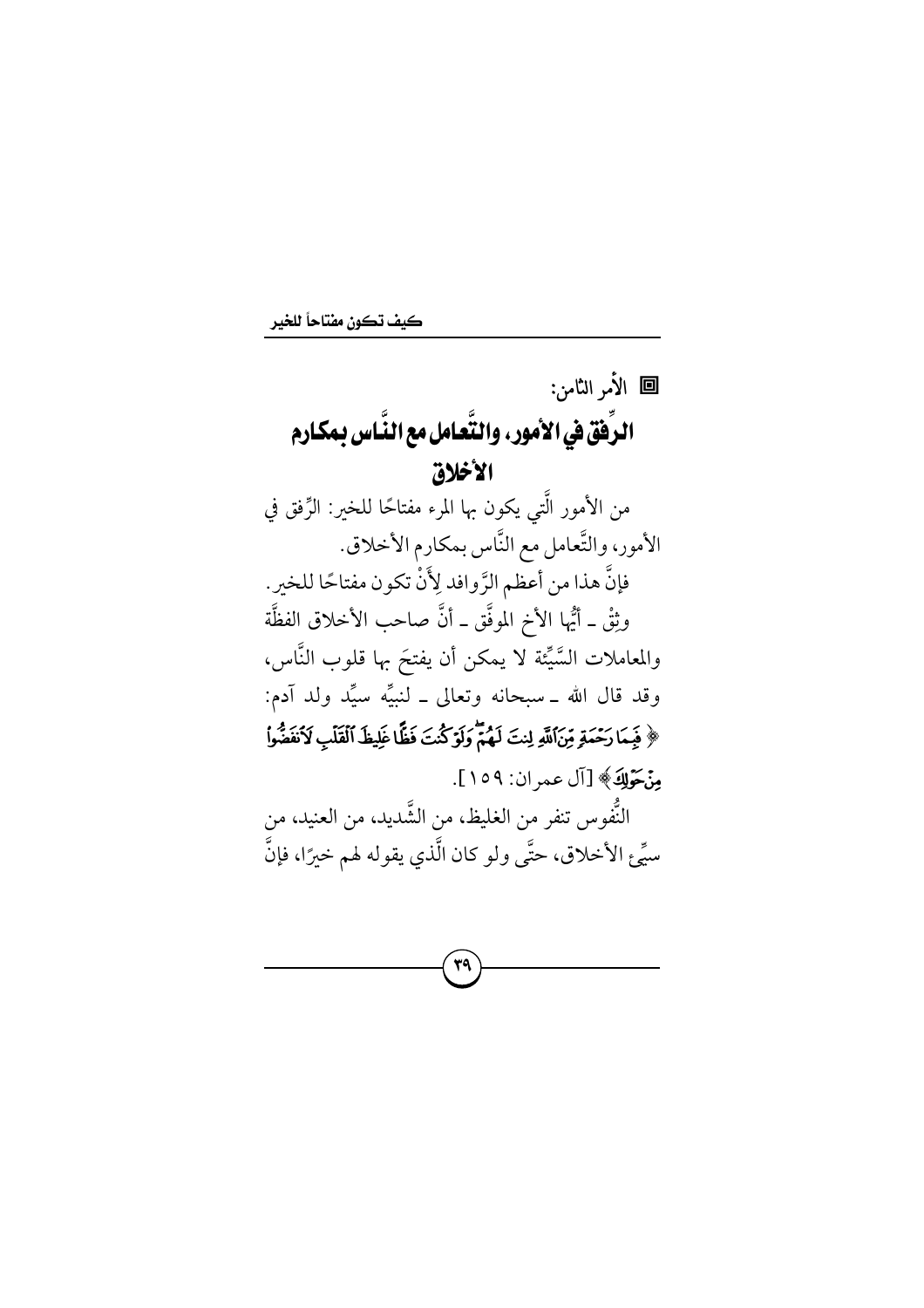رعونة أخلاقه، وسوء معاملاته، وفظاظة أسلوبه تنفُّر النَّاس منه.

ولهذا يحتاج الإنسان ليكون مفتاحًا للخير أن يتعامل مع النَّاس المعاملة الرَّفيقة، وأن يكلِّمهم بالكلام الطَّيِّب الهادئ، الكلام الَّذي فيه التَّواضع، ليس فيه التَّعالى، وليس فيه التَّرفُّع على النَّاس، وليسْ فيه التَّطاول عليهم، ولو أخذتُ أضرب الأمثلة على ذلك من سنَّة النَّبيِّ ۞ لطَالَ بنا المقام، لكن أضرب مثالًا واحدًا عجيبًا ومدهشًا:

عندما دخل نبيُّنا ــ عليه الصَّلاة والسَّلام ــ مكَّة فاتِحًا في البلد الَّذي أوذي فيه أشدَّ الأذي، ذهب أبو بكر الصِّدِّيقِ ﴿لِلَّهُ وَأَتِي بِواللهِ ـ وواللَّهُ لَم يكنْ قد أسلم بعدُ ــ أتبي به إلى النَّبيِّ ــ عليه الصَّلاة والسَّلام ــ ممسِكًا بيده، وكان شعرُ لحيته ورأسه وحواجبه أبيضٌ، كأنَّه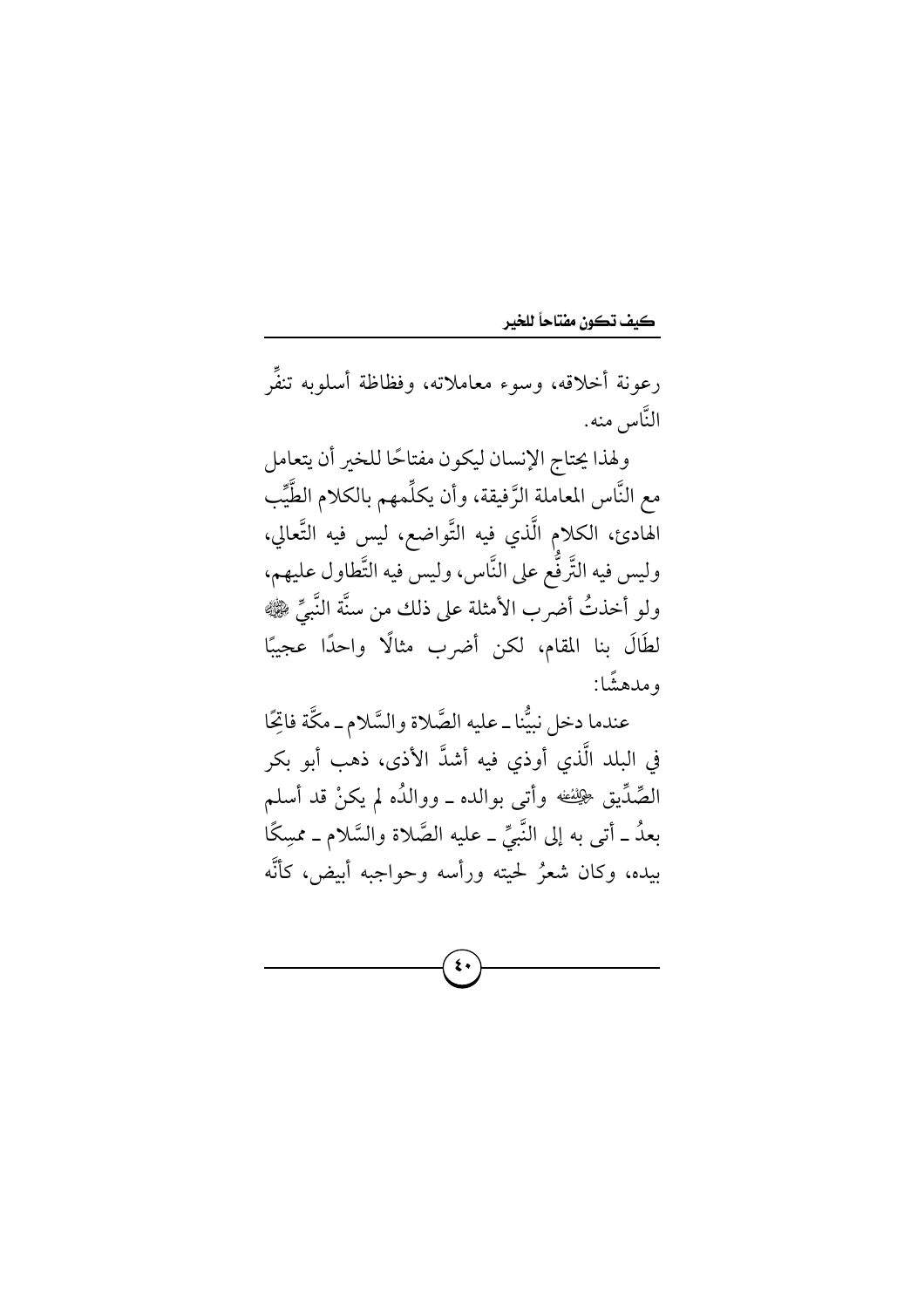ثغامة، رجلٌ كبير في السِّنِّ، لحيته بيضاء، شعره أبيض، فجاء به أبو بكر إلى النَّبيِّ ـ عليه الصَّلاة والسَّلام ـ. فماذا قال ـ عليه الصَّلاة والسَّلام ـ؟! قال: «هَلَّا تَرَكْتَ الشَّيْخَ في بَيْتِهِ حَتَّى أَكُونَ أَنَا آتِيهِ فِيهِ»(۱)

هذا الخلُق الرَّفيع العظيم مِنْ رَجُلٍ دخلٍ فاتحًا في بلد أوذي فيه أشدَّ الأذي، ماذا يصنع في القلوب؟!

ثمَّ وضع ــ عليه الصَّلاة والسَّلام ــ يده على صدره، وقال: «تَشْهَدُ أَنْ لَا إِلَهَ إِلَّا اللهُ، وَأَنِّي رَسُولُ الله؟»، قال: أشهد أن لا إله إلَّا الله وأنَّك رسول الله.

وقال ـ عليه الصَّلاة والسَّلام ـ لمعاذ بن جبل ـ ووضع يده على كتفه وهو شابٌّ صغير من شبَّان الصَّحابة ـ: «يَا مُعَاذُ! إِنِّي أُحِبُّكَ؛ فَلَا تَدَعَنَّ دُبُرَ كُلِّ

(١) أخرجه أحمد (٢٦٩٥٦)، وابن حبان (٧٢٠٨)، والحاكم (٣/ ٤٦) وقال: «هذا حديث صحيح على شرط مسلم».  $\mathbf{t}$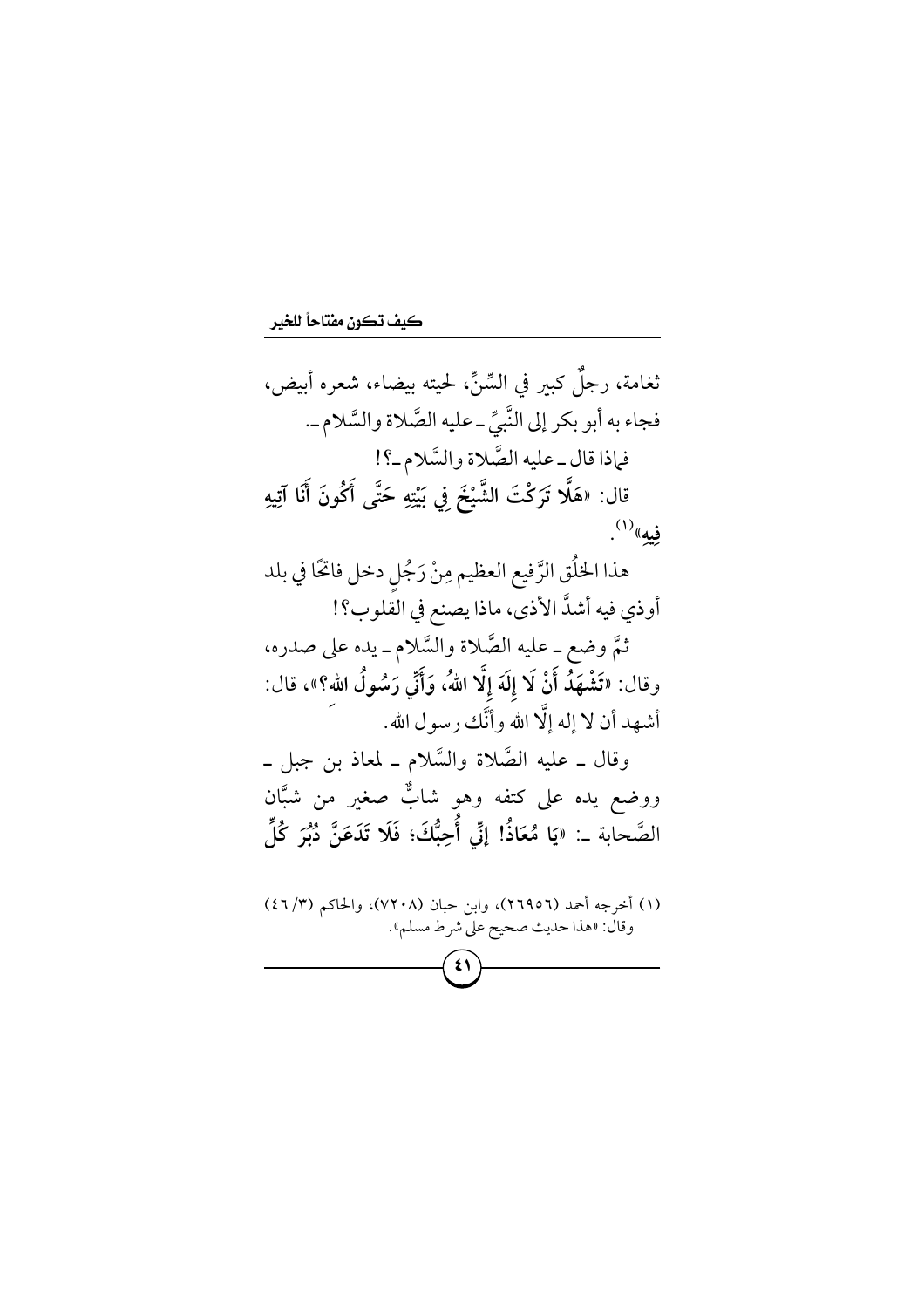صَلَاةٍ أَنْ تَقُولَ: اللَّهُمَّ أَعِنِّي عَلَى ذِكْرِكَ، وَشُكْرِكَ، وَحُسْنِ عِبَادَتِكَ»<sup>(١)</sup>. فَرْقٌ بين هذا وبين من يخاطبُ الصَّغير: يا ولد! أو يا جاهل! أو يا كذا! بعبارات غليظةٍ تغلق القلوب، وتنفِّر النُّفو س. ولهذا من أراد لنفسه أن يكون مفتاحًا للخير؛ فليتحلَّ بمكارم الأخلاق ونَبيلها، وقد قال ــ عليه الصَّلاة 

- (١) أخرجه أحمد (٢٢١٧٢)، وأبو داود (١٥٢٢)، والنَّسائي في «الكبرى» / `` (۹۹۳۷)، وابن حَبَّان (۲۰۲۰)، والحاكم (۶۰۷/۱) وقال: "صحيح الإسناد<br>على شرط الشيخين"، وصحَّحه الألباني في "صحيح الجامع" (۷۹۶۹).<br>(۲) أخرِجه أحمد (۸۹٥۲)، والبخإري في «الأدب المفرِدٍ» (۲۷۳).
- والحاكم (٣/ ٦١٣) من حديث أبيّ هريّرة ﴿لِلنَّفَةُ، وصحَّحه الألباني في «الصَّحبحة» (٤٥).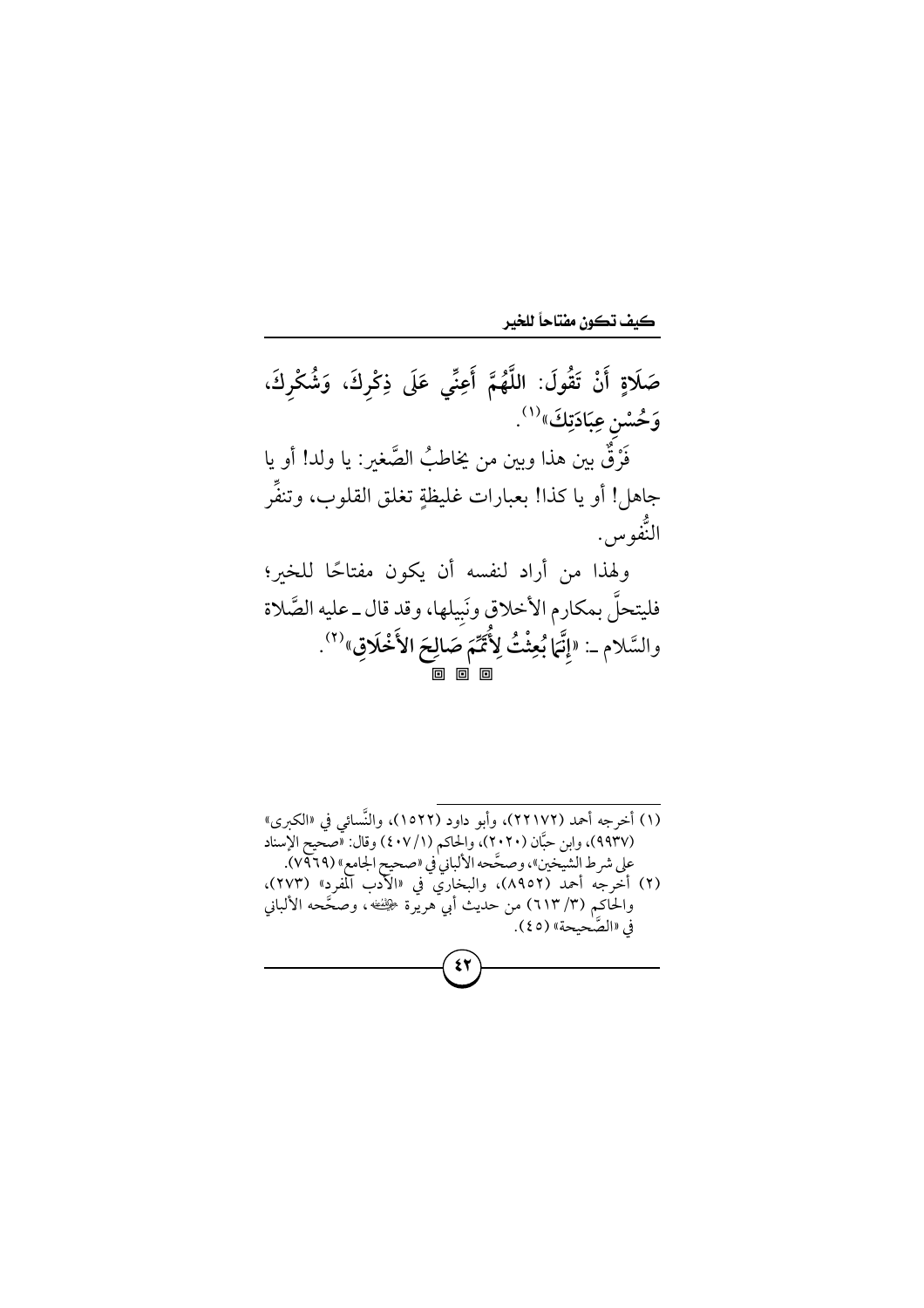回 الأمر الناسع:

#### الاستباق الى الخبر

لا يتحقَّق للعبد أن يكون متمِّمًا للفتح على النَّاس بالخير إلَّا إذا كان هو معتنيًا بالخير، فاعلًا له، سبَّاقًا إليه، وانظر إلى قول شعيب ﷺ عندما قال لقومه: ﴿وَمَآ أَرِيدُ أَنَأْخَالِفَكُمْ إِلَىٰ مَآ أَنْهَـٰكُمْ عَنْدُ ﴾ [هو د: ٨٨].

ولهذا مَنْ يدعو النَّاس إلى الخير ينبغي أن يكون سبَّاقًا للخير، قال تعالى: ﴿ لَّقَدْكَانَ لَكُمْ فِي رَسُولِ ٱللَّهِ أَسْوَةً حَسَنَةٌ لِمَن كَانَ يَرْجُواْ ٱللَّهَ وَٱلْيَوْمَ ٱلْأَخِرَ وَذَكَرَ اللَّهَ كَثِيرًا ۚ (أَ)) ﴾ [الأحزاب: ٢١]، فلا يكفي أن يكون الإنسان داعيةً بلسان مقاله وأن يكون مفرِّطًا مضيِّعًا بواقع حاله، بل ينبغي أن تكون أفعاله قدوةً، وهنا تبلغ المسألةُ خطورتَها عندما يكون الإنسانُ الَّذي يدعو النَّاس إلى الخير أعمالُه تدعوا النَّاس إلى الشَّرِّ .

٤٣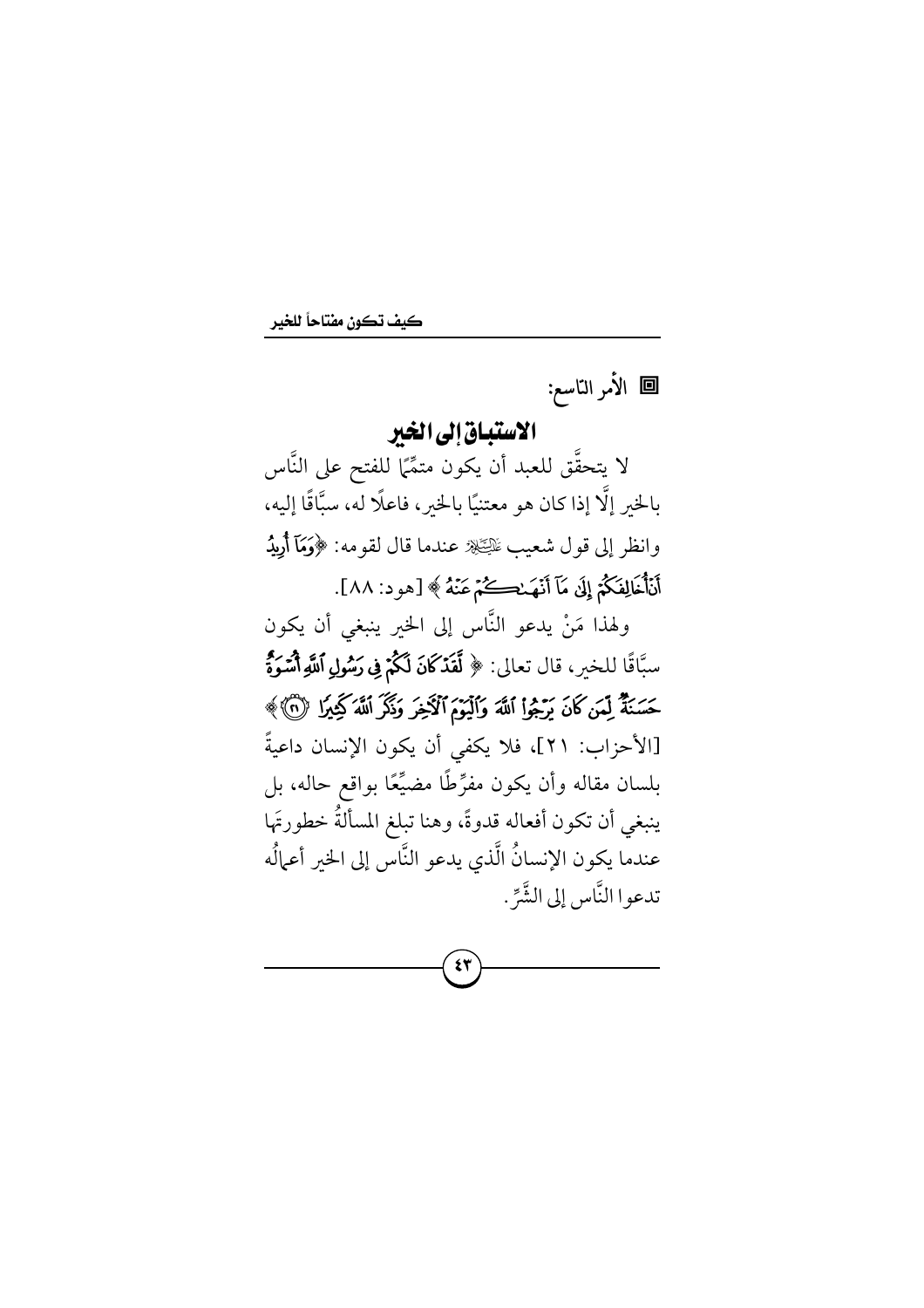يقول ابن القيِّم رَحَمْلَتْهُ: «علماء السُّوء جلسوا على باب الجنَّة يدعون إليها بأقوالهم، ويدعونهم إلى النَّار بأفعالهم، فكلَّما قالت أقوالهم للنَّاس: هلمُّوا! قالت أفعالهم: لا تسمعوا منهم؛ فلو كان ما دعوْا إليه حقًّا كانوا أوَّل المستجيبين له؛ فهم في الصُّورة أدلَّاءُ ــ يعني هؤلاء العلماء، علماء السُّوء في الصُّورة أدلَّاء يعني يدلُّون النَّاس 

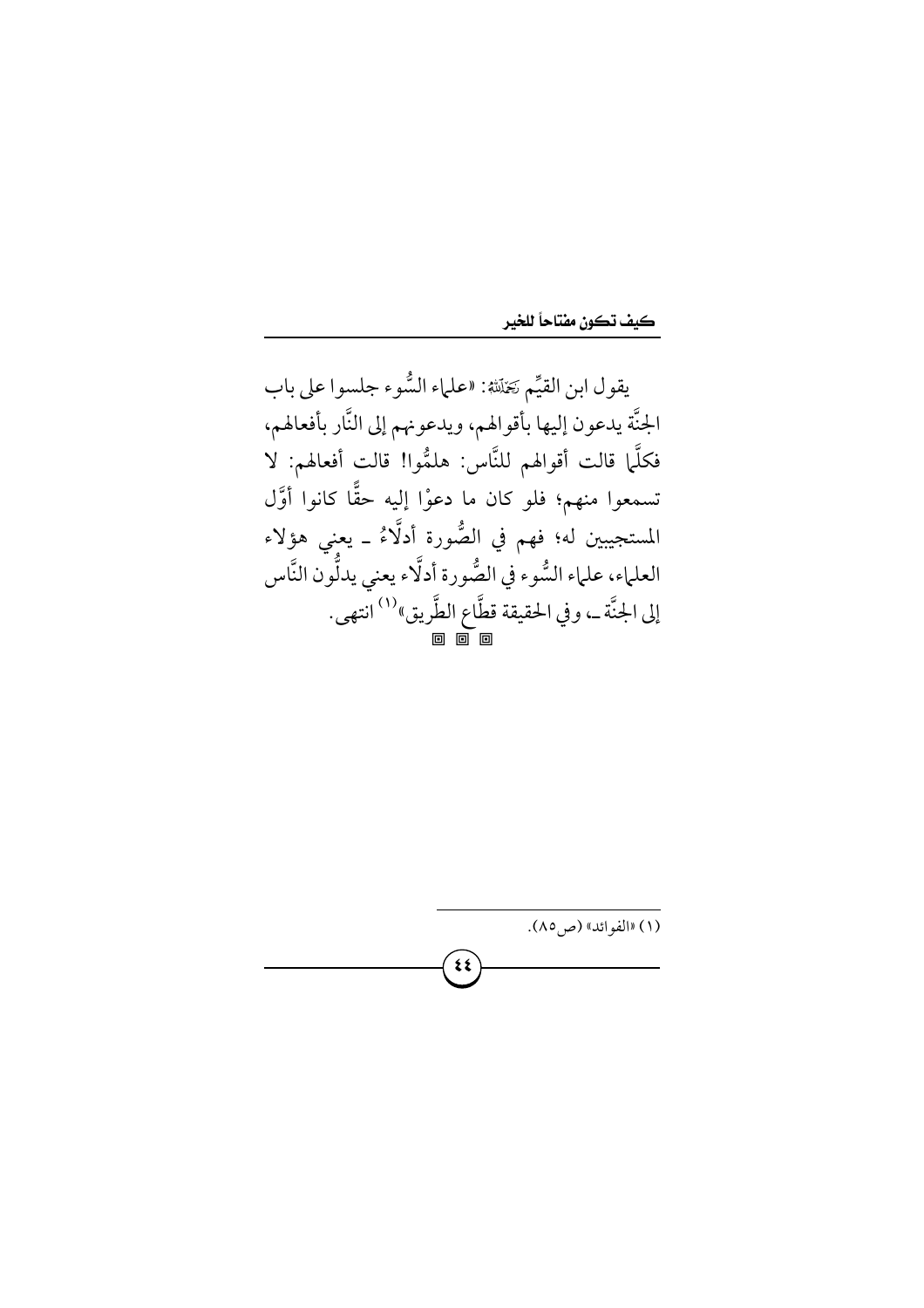回 الأمر العاشر:

## تننكّر الآخرة والوفنوف بين بدي الله

من الأمور الَّتي يكون بها الإنسان مفتاحًا للخير: أن يَذْكُرَ الآخرة والقيام بين يدي الله ـ تبارك وتعالى ـ، ومجازاة النَّاس على أعمالهم، وأنَّ ما يقوله وما يصدُر منه من عمل كلُّ ذلك يلقى الله عَزَّقَلَّ به يوم القيامة.

وأن يتذكَّر في هذا الباب أنَّ الجنَّة لها ثيانية أبواب، والنَّارِ لها سبعة أبواب، قال الله ـ تبارك وتعالى ـ في أواخر سورة الزُّمَرِ: ﴿وَسِيقَ ٱلَّذِينَ كَفَرُوٓاْ إِلَىٰ جَهَنَّمَ زَمَرٍّ حَتَّجَ إِذَا جَلَّمُوهَا فُتِحَتْ أَبْوَٰبُهَا وَقَالَ لَهُمْ خَزَنَٰهُمَآ أَلَمۡ يَأۡتِكُمۡ رُمِنٌ مِّنكُمْ يَتَلُونَ عَلَيْكُمْ ءَايَدَ رَبِّكُمْ وَيُنذِرُونَكُمْ لِقَـَآءَ يَوْمِكُمْ هَٰذَاً قَالُواْ بَلَا، وَلَـٰكِنۡ حَقَّتۡ كَلِمَةُ ٱلۡعَذَابِ عَلَى ٱلۡكَٰفِرِينَ ۚ(ْ١) قِيلَ أَمْثُلُوٓاْ أَبْوَٰبَ جَهَنَّمَ خَٰلِلِينَ فِيهَآ فَبِئَسَ مَنُوءَ ٱلۡمُتَكَبِّرِينَ (٣) وَسِيقَ ٱلَّذِينَ ٱتَّقَوْا رَبَّهُمْ إِلَى ٱلْجَنَّةِ زُمَرًا حَقَّ إِذَا جَآءُوهَا وَفُتِحَتْ أَبْوَبُهَا وَقَالَ لَهُمْ خَزَنَهُمَا سَلَنَّمَ عَلَيْكُمْ طِبْتُمْ

٤٥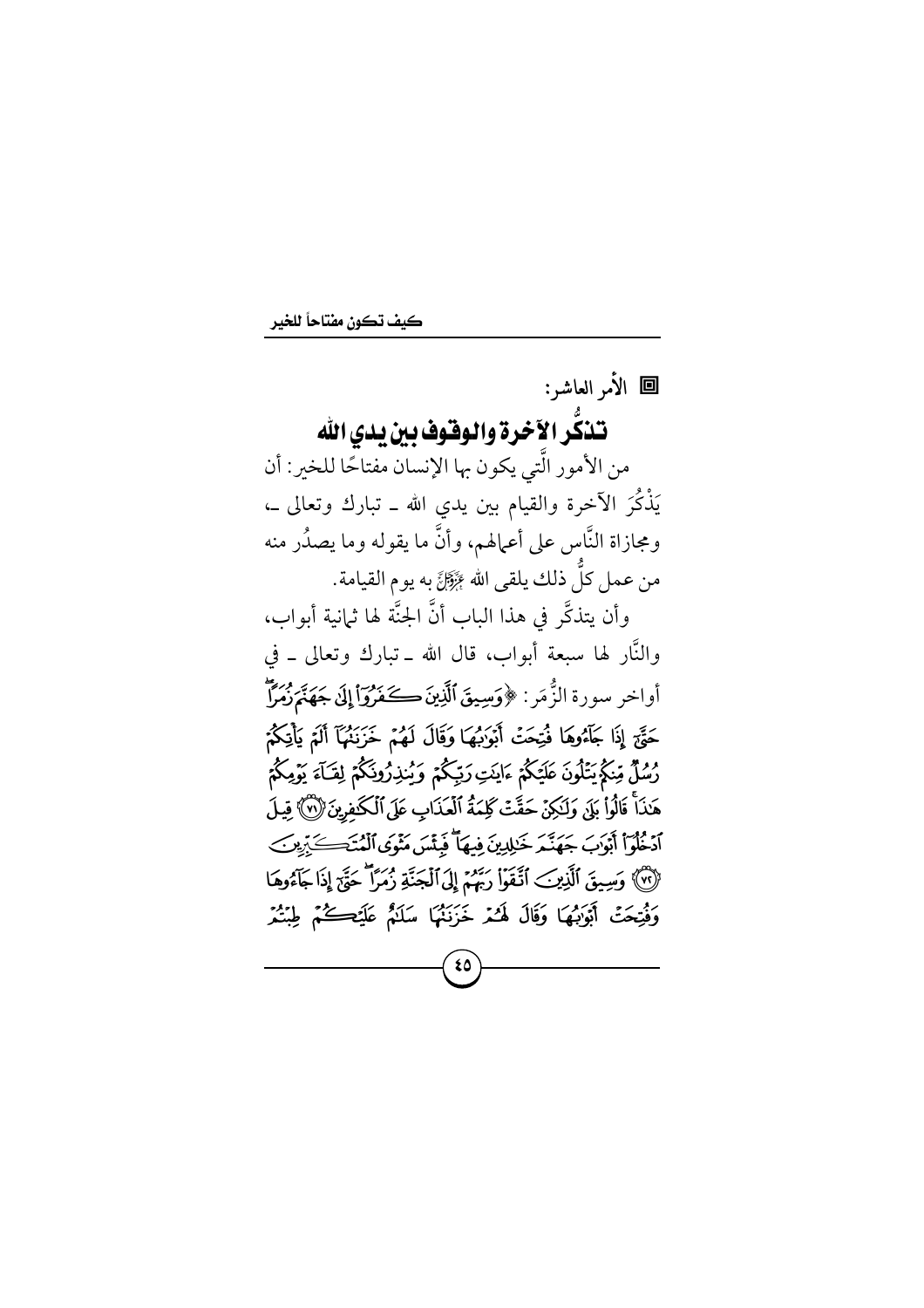فَأَدْخُلُوهَا خَلِلِينَ ۚ (٣) وَقَالُواْ ٱلْحَمَّدُ لِلَّهِ ٱلَّذِى صَدَقَنَا وَعَدَهُ وَأَوْرَثَنَا ٱلْأَرْضَ نَتَبَوَّأُ مِنَ ٱلْجَنَّةِ حَيْثُ نَشَاءٌ فَنِعَمَ أَجْرُ ٱلْعَنِمِلِينَ (W) ﴾ [الزمر : ٧١ \_ ٧٤].

فالجنَّة لها أبواب، وأبوابها لها مفاتيح، والنَّار لها أبواب، وأبوابها لها مفاتيح، ومفاتيح الجنَّة والنَّار في الدُّنيا وليست في الآخرة، ليس في الآخرة إلَّا الجزاء والحساب، أمَّا الدُّنيا هي الَّتي فيها المفاتيح، مفتاح الجنَّة التَّوحيد، الصَّلاة، الصِّيام، طاعة الله ﷺ، امتثال الأوامر؛ والنَّار مفاتيحها الشِّرك بالله، والكفر به ـ سبحانه وتعالى\_، والمعاصي والآثام؛ أمَّا الشِّرك والكفر بالله ــ تبارك وتعالى ــ فإنَّ من مات عليه فُتِحَت له أبو اب النَّار وخلِّد فيها أَبد الآباد، وأمّا المعاصي والآثام التي دون ذلك؛ فإن دخل النَّار صاحبِها عُذِّبٌ فيها على قدر ذنوبه ولا يخلَّد في النَّار إلَّا المشرك.

 $\mathbf{z}$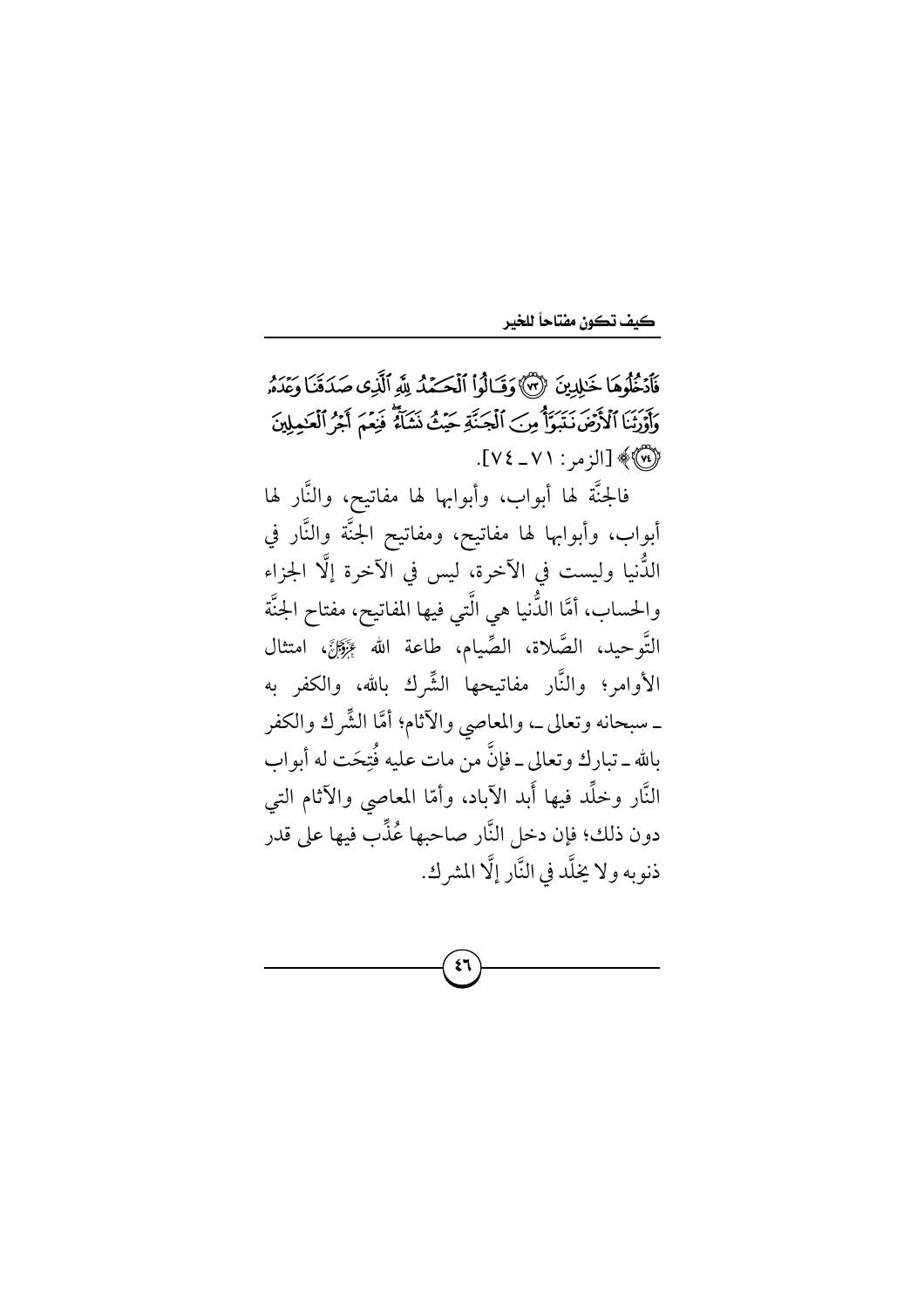جاء في «الصَّحيحين» من حديث أبي هريرة ﴿ لِلَّهُ غَيْنَ مَنْ عن النَّبيِّ ﷺ أنَّه قال: «مَنْ أَنْفَقَ زَوْجَيْنِ فِي سَبِيلِ الله نُودِيَ يَوْمَ القِيَامَةِ مِنْ أَبْوَابِ الجَنَّةِ: يَا عَبْدَ الله! هَذَا خَيْرٌ َ فَمَنْ كَانَ مِنْ أَهْلِ الصَّلَاةِ نُُودِيَ مِنْ بَابِ الصَّلَاةِ، وَمن كَانَ مِنْ أَهْلِ الصِّيَامِ نُودِيَ مِنْ بَابِ الرَّيَّانِ، وَمنْ كَانَ مِنْ أَهْلِ الجِهَادِ نُودِيَ مِنْ بَابِ الجِهَادِ، وَمَنْ كَانَ مِنْ أَهْلِ الصَّدَقَةِ نُودِيَ مِنْ بَابِ الصَّدَقَةِ».

قال أبو بكر ﴿لِلنَّـٰه : «يا رسول الله! ما على مَنْ نودي من هذه الأبواب من ضرورةٍ، فهل يُدعى أحدٌ من هذه الأبوابِ كلِّها؟ قال: «نَعَمْ، وَأَرْجُو أَنْ تَكُونَ مِنْهُمْ» متَّفق علىه''.

فمحافظةُ العبد على هذه الطَّاعات وهذه العبادات: الصَّلاة، الصِّيام، الصَّدقة.. إلى غير ذلك، هذه كلُّها مفاتيح للجنَّة.

(۱) البخاري (۱۸۹۷)، ومسلم (۱۰۲۷).  $\mathbf{y}$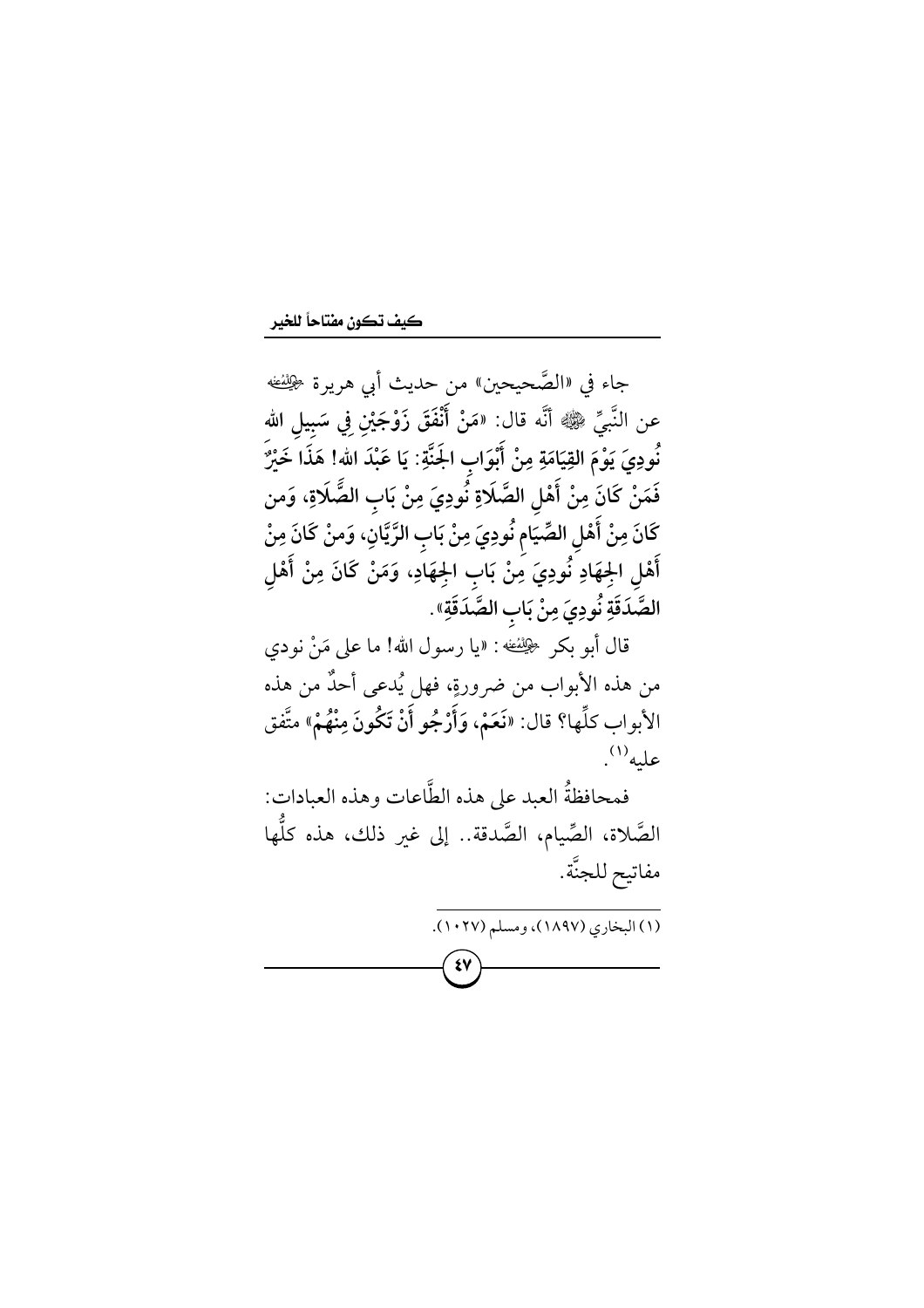وكذلك دعوة النَّاس إلى الخير: «ا**لدَّالُّ عَلَى الخَ**يْرِ كَفَاعِلِهِ»<sup>(١)</sup>، وهذا فضلٌ عظيم، تدعو شخصًا إلى طاعة فيقوم بها؛ يُكْتَبُ لك مثل أجره، وترتفع درجاتك في جنَّات النَّعيم، وأنت كنت بذلك دالًّا على الخير، مفتاحًا للخير. فإذًا؛ هذا من الأمور المهمَّة في هذا الباب العظيم: أن تذكر الجنَّة والنَّار والوقوف بين يدي الله-تبارك وتعالى-.

回 回 回

.<br>(١) حديث أخرجه بهذا اللَّفظ التِّرمذي (٢٦٧٠)، والضِّياء المقدسي في<br>«المخِتارة» (٢١٩٣) عن أنس ﴿لِلْفَــٰه مرفوعا؛ وصحَّحه الألباني في «الصَّحبحة» (١٦٦٠). ٤٨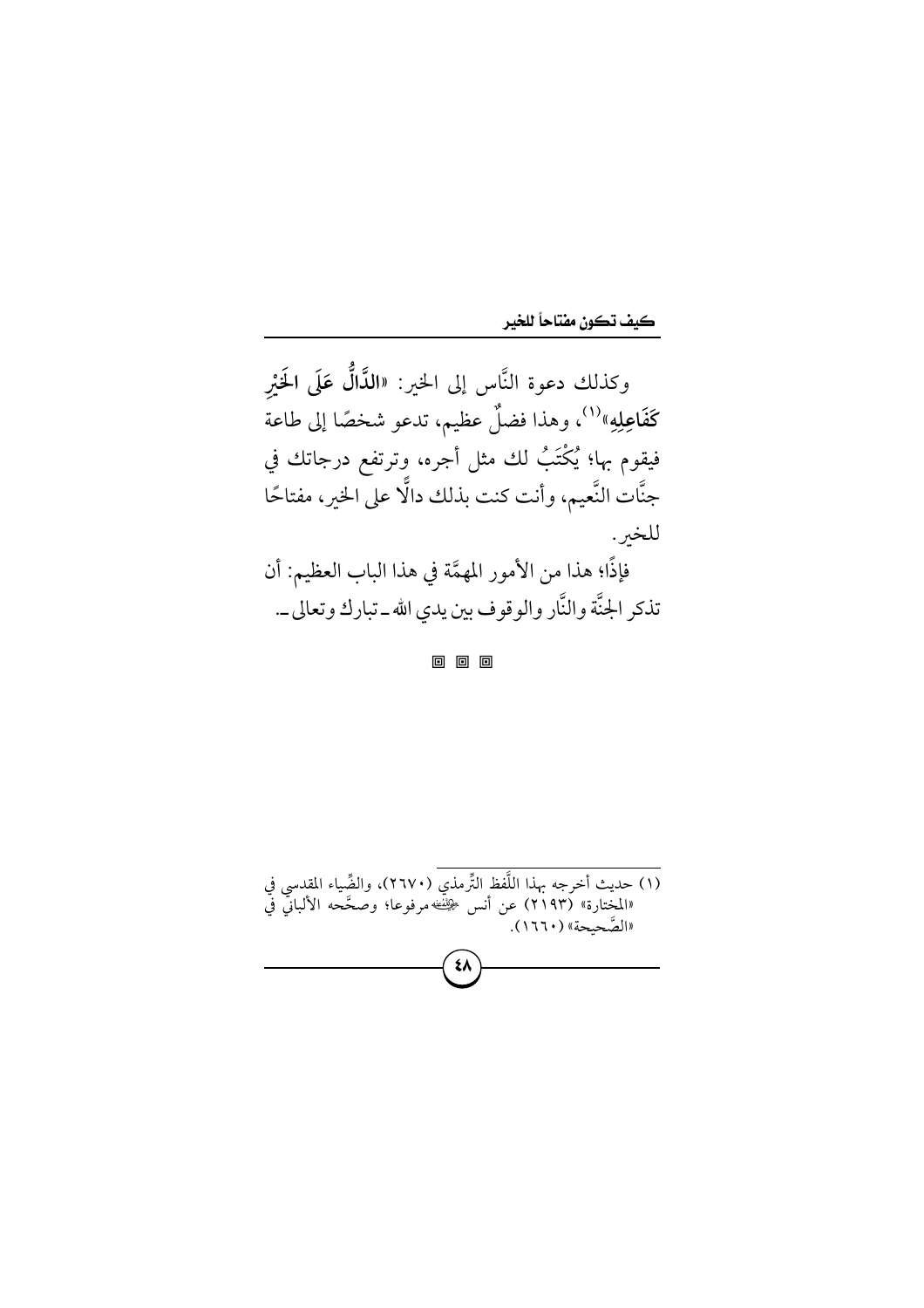回 الأمر الحادي عشر: مرافقة الأخيار ومجالسة الصّالحن مرافقة الأخيار ومجالسة الصَّالحين، وفي

«الصَّحيحين» عن أبي موسى الأشعري ﴿لِلْفَـٰهِ، عن النَّبيِّ ﷺ أنَّه قال: «إِنَّهَا مَثَلُ الجَلِيسِ الصَّالِح وَالجَلِيسِ السَّوْءِ كَحَامِلِ المسْكِ، وَنَافِخ الكِيرِ، فَحَامِلُ السْكِ: إِمَّا أَنْ يُحْذِيَكَ، وَإِمَّا أَنْ تَبْتَاعَ مِنْهُ، وَإِمَّا أَنْ تَجِدَ مِنْهُ رِيحًا طَيِّبَةً، وَنَافِخُ الكِبِرِ: إِمَّا أَنْ يُحْرِقَ ثِيَابَكَ، وإِمَّا أَنْ تَجِدَ رِيحًا ح<br>خَبِيثَةً»<sup>(۱)</sup> .

فمن أراد أن يكون مفتاحًا للخير؛ فليصبر نفسه مع أهل الخير وأهل الفضل وأهل الطَّاعة، قال الله عَبَّرَةِلَّ: ﴿وَٱصْبِرْ نَفْسَكَ مَعَ ٱلَّذِينَ يَدْعُونَ> رَبَّهُم بِٱلْعَـٰدَوٰةِ وَٱلْعَشِيّ يُرِيدُونَ وَجْهَةً وَلَا تَعَدُ عَيْنَاكَ عَنْهُمْ تُزِيدُ زِينَةَ ٱلْحَيَوٰةِٱلدُّنِيَّاۖ وَلَا

(١) البخاري (٥٥٣٤)، ومسلم (٢٦٢٨).  $\mathbf{a}$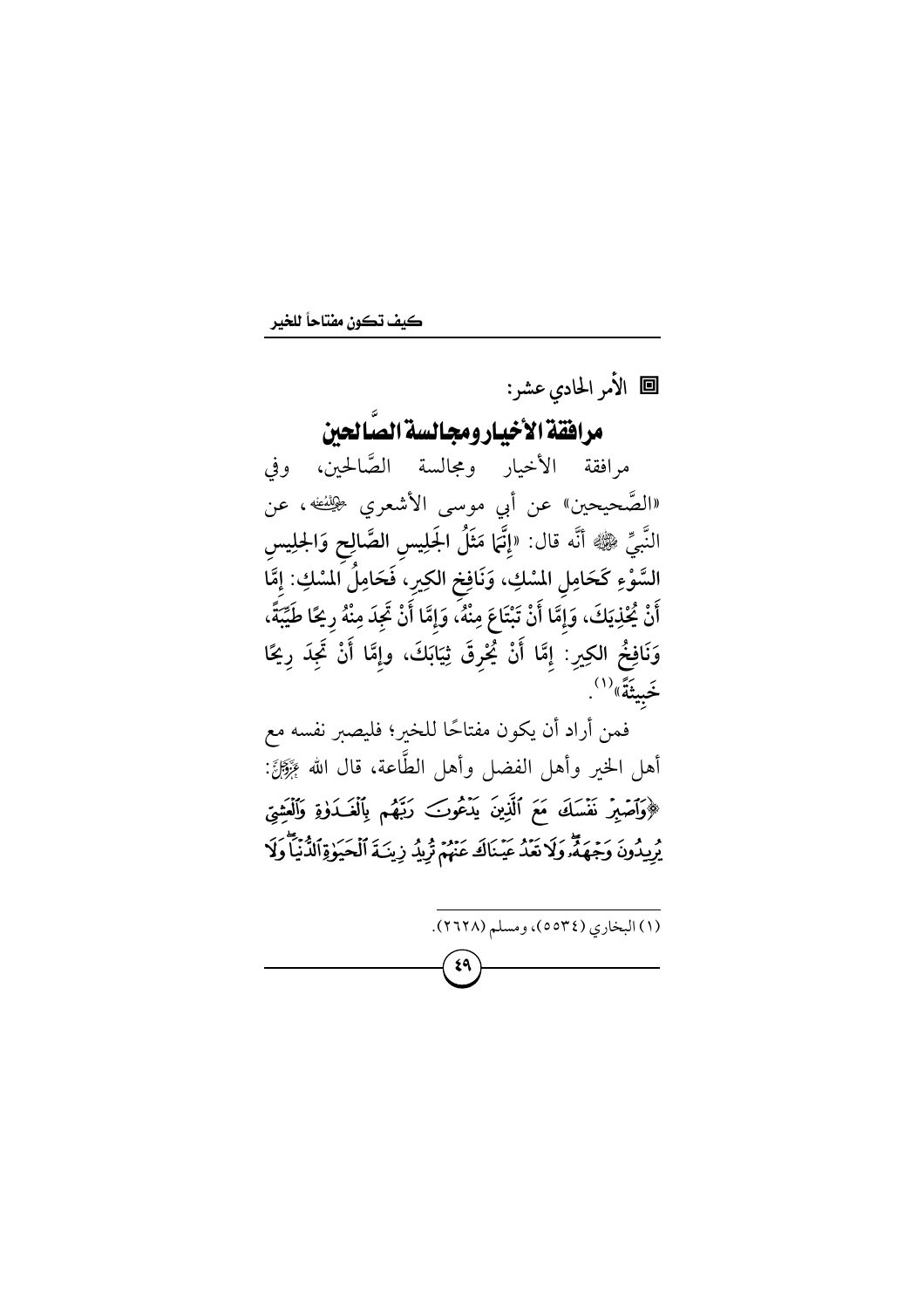ثُطِعَ مَنْ أَغَفَلْنَا قَلْبَهُ عَن ذِكْرِنَا وَأُتَّبَعَ هَوَنْهُ وَكَانَ أَمْرَهُ وَإِطَا لَا الله بَهِ [الكهف: ٢٨].

وليحذر أشدَّ الحذر من مرافقة الأشرار، حيث يندم يوم القيامة ولا ينفعُه ندمٌ: ﴿ وَيَوْمَ يَعَضُّ ٱلظَّـٰلِهُمْ عَلَىٰ يَدَيْـهِ يَكْوُلُ يَلْيَتَنِي ٱتَّخَذَتُ مَعَ ٱلرَّسُولِ سَبِيلًا (٣) يَوَلِّكَ لَيْتَنِي لَمْ أَتَّخِذُ فُلَانًا خَلِيلًا ۞ لَقَـٰذَ أَضَلَّنِي عَنِ ٱلذِّكْـرِ ۚ بَعۡدَ إِذۡ جَـٰٓءَنِّ وَكَانَ ٱلشَّيْطَنُنُ لِلْإِنسَـٰنِ خَذُولًا﴾ [الفرقان: ٢٧ \_  $\Gamma$   $\uparrow$  9

回 回 回

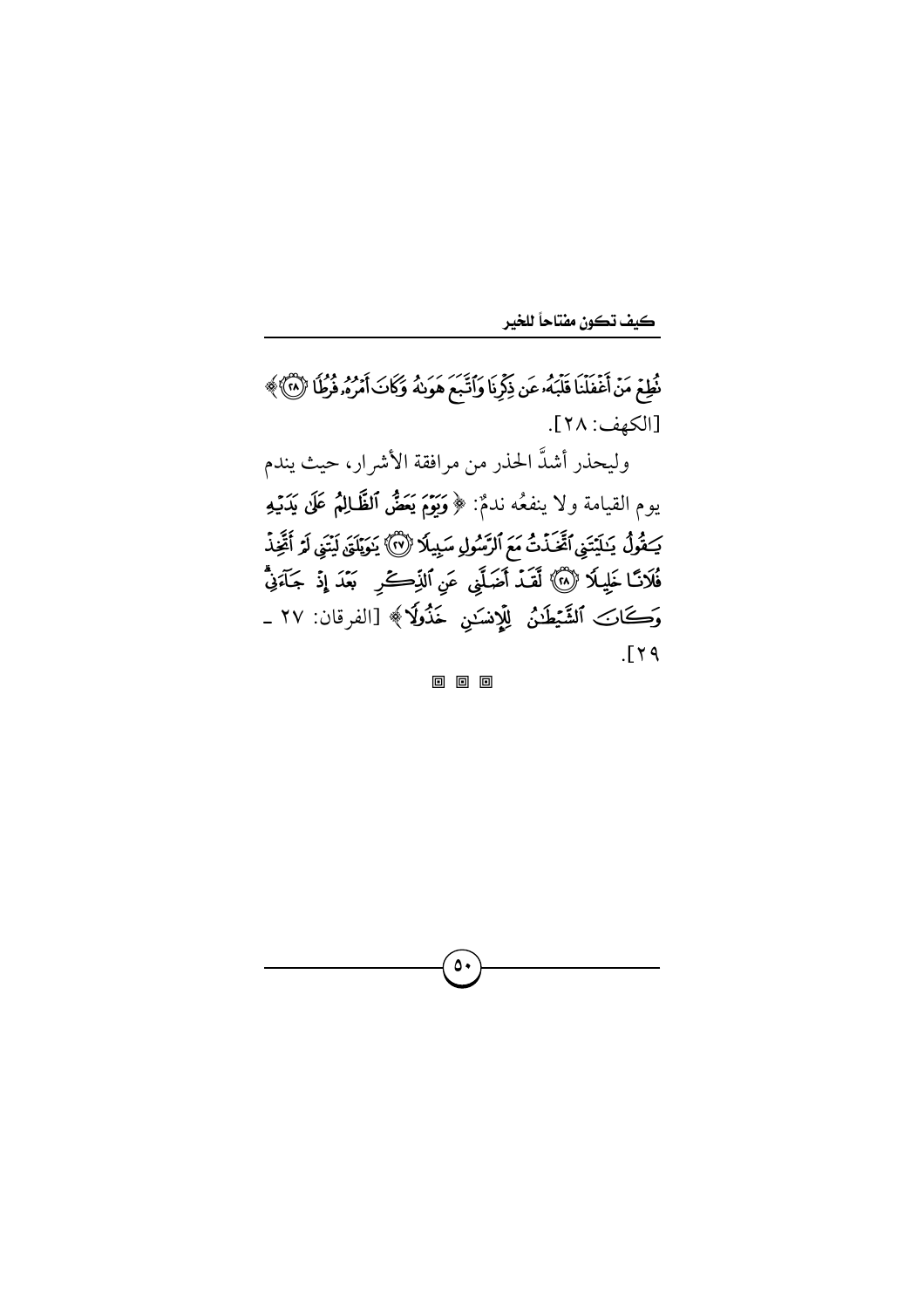回 الأمر الثاني عشر: الحرص على نشر الخبر النُّصح للعباد حالَ معاشرتهم ومخالطتهم بِشَغْلِهم بالخير وصرفِهم عن الشَّرِّ، وقد قال ـ عليه الصَّلاة والسَّلام ـ: اللدِّينُ النَّصِيحَةُ، الدِّينُ النَّصِيحَةُ، الدِّينُ النَّصِيحَةُ» (١) ولا يكون الإنسان مفتاحًا للخير إلَّا إذا كان في كلِّ، مجلس من مجالسه حريصًا على نشر الخير. ولهذا يقول ابن القيِّم كِمَلَتْهُ في معنى قوله تعالى: ﴿وَجَعَلَنِي مُبَارَكًاأَيْنَ مَاڪُنتُ﴾[مريم: ٣٢]، قال: «أي معلمًا للخير داعيًا إلى الله، مذكِّرًا به، مرغَّبًا في طاعته، فهذا من بركة الرَّجل، ومن خلا من هذا فقَدْ خلا من البركة، ومُحقت بركةُ لقائه والاجتماع به»```. (١) أخرجه مسلم (٥٥) من حديث تميم الدًّاري ﴿ يَفْضَفْ .<br>(٢) «رسالة ابن القيم إلى أحد إخوانه» (ص٥).  $\sigma$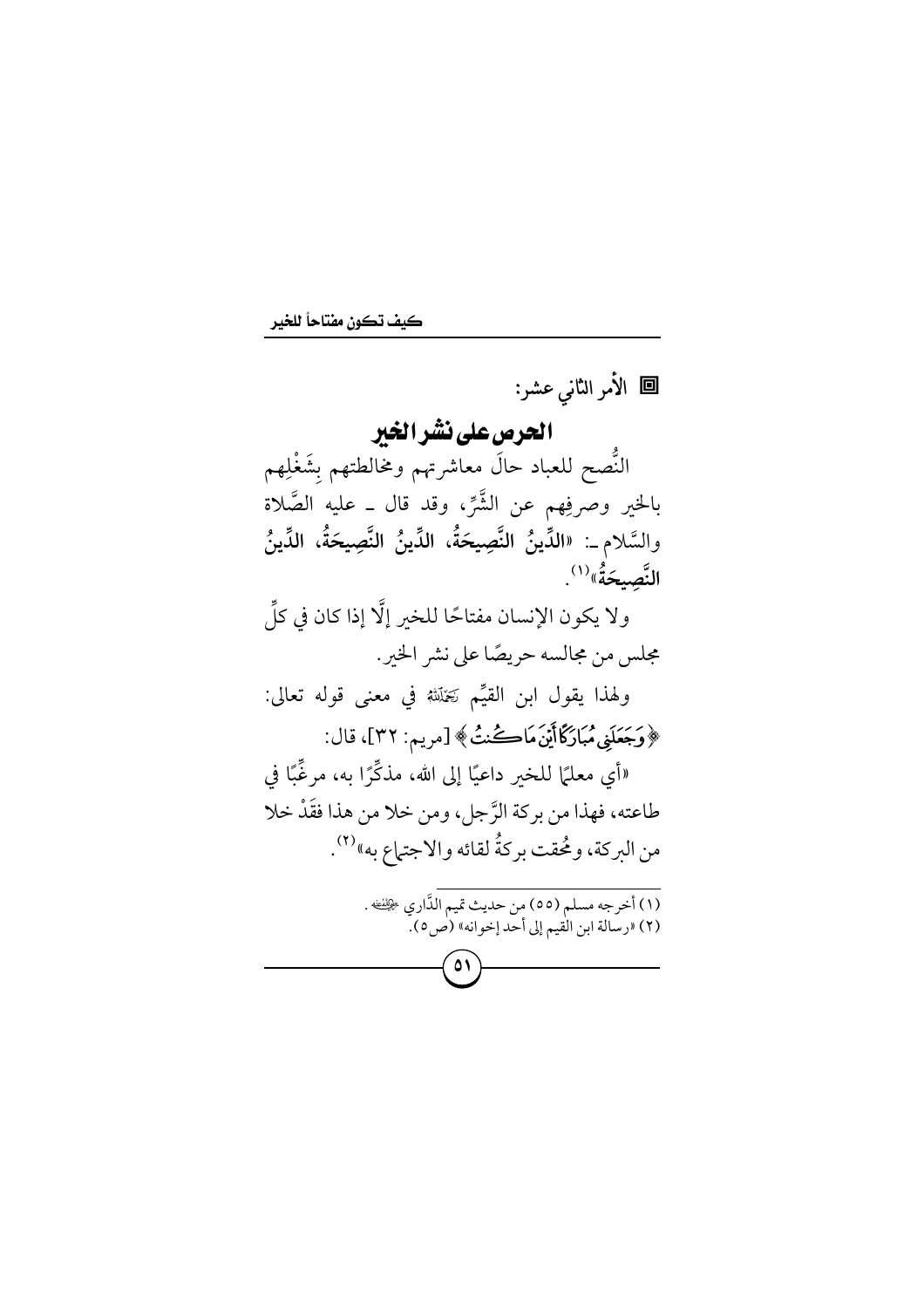# وقد مرَّ في الحديث المتقدِّم قول النَّبيِّ ﷺ: «خَيْرُكُمْ <br>مَنْ يُرْجَى خَيْرُهُ وَيُؤْمَنُ شَرُّهُ».<br>© © © ©

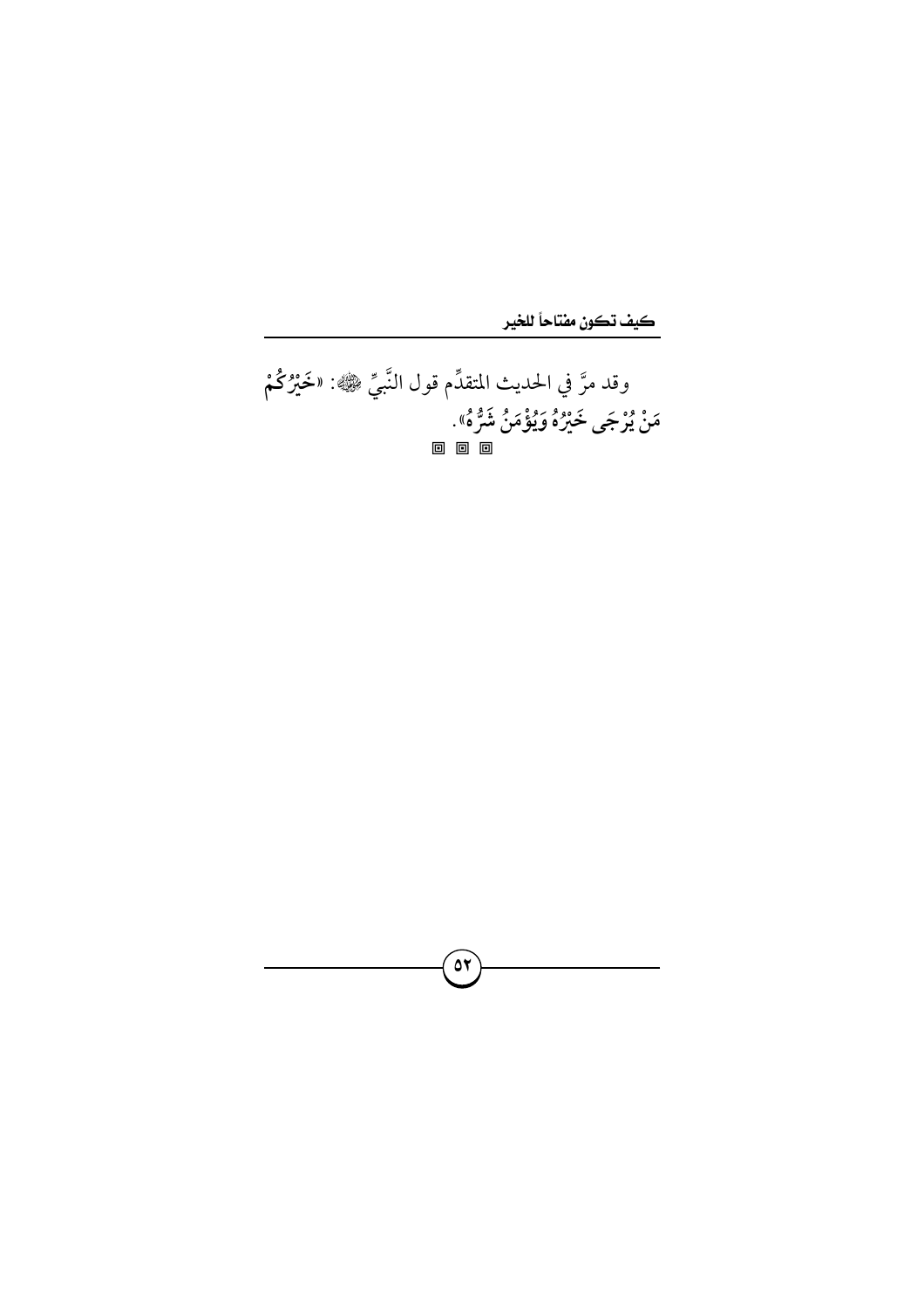回 الأمر الثالث عشر:

### أبواب الخبر متتابعة

إنَّ أبواب الخيرِ متتابعة، من فُتح له منها بابٌ تفتَّحت له أبواب، وهذه من نعمة الله، وأهل العلم يقولون: «إنَّ الحسنة تُنادي أختَها وتدعوها»؛ فإذا انشرح صدرُك لبابٍ من أبواب الخير وأقبلت عليك، فهذه من نعمَّة الله عليك؛ً لأنَّ الحسنةَ تنادى الحسنةَ: ﴿هَلْ جَـزَآهُ ٱلْإِحْسَنِنِ إِلَّا ٱلْإِحْسَنِنُ ۚ ۞﴾ [الرحمن: ٢٠].

وإذا وجدت من نفسك إقبالًا ونشاطًا على باب من أبواب الخير؛ فاغنمه قبل أن يُحال بينك وبينه؛ فإنَّكَ إن ولجت باب الخير ودخلته ــ ولو كان أمرًا يسيرًا ــ فستجد أن هذا القليل اليسير يدعو غيرَه ويُفتِّح لك أبوابًا أخرى، الحسنةُ تنادي الحسنةَ، والسَّيِّئةُ ـ والعياذ بالله ــ أَيضًا تنادي السَّيِّئةَ: ﴿ ثُمَّرَكَانَ عَنِقِبَةَ ٱلَّذِينَ أَسَوَّأُ ٱلشَّوَأَيَ ﴾ [الروم: ١٠].

 $\circ$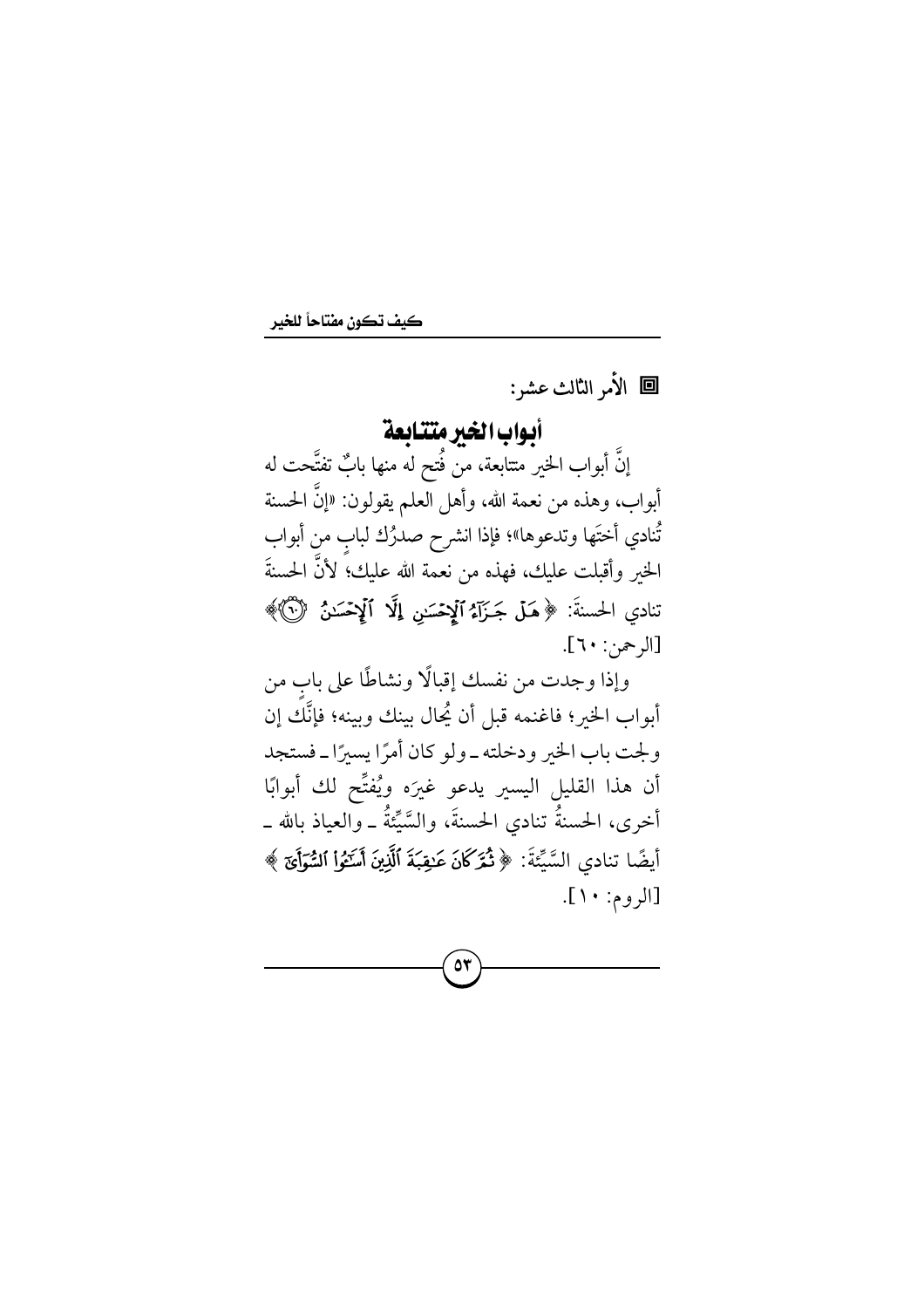ومن الأحاديث الواردة في هذا المعنى: ما جاء عن أبي هريرة ﴿لِلَّهُ عن النَّبِيِّ ۞ أَنَّه قال: «مَا فَتَحَ رَجُلٌ بَابَ عَطِيَّةٍ بِصَدَقَةٍ أَوْ صِلَةٍ إِلَّا زَادَهُ اللهُ تَعَالَى بِهَا كَثْرَةً»<sup>(١)</sup>، ولهذا ينبغي على الإنسان أن يَغنم نشاطَه وإقبالَ نفسه، والنَّفسُ لها إقبالٌ وإدبارٌ، إذا أقبلت على بابٍ من أبواب الخير، ادْخُل ولو كان قليلًا؛ لأنَّ هذا الخيرَ القليلَ يجرُّك إلى خير آخر، وهكذا تترقَّى في أبواب الخير وتتدرَّج في منازله خطوةً خطوةً.

وإيَّاك أن تحرُمَ نفسَك من خير ــ ولو كان قليلًا ـ؛ لأنَّه قد يُحال بينك وبينه، يُحُول الله عَزَّقَ} بين المرء وقلبه؛ فاغنم الخير القليل يجزُّك إلى خير كثير.

回 回 回

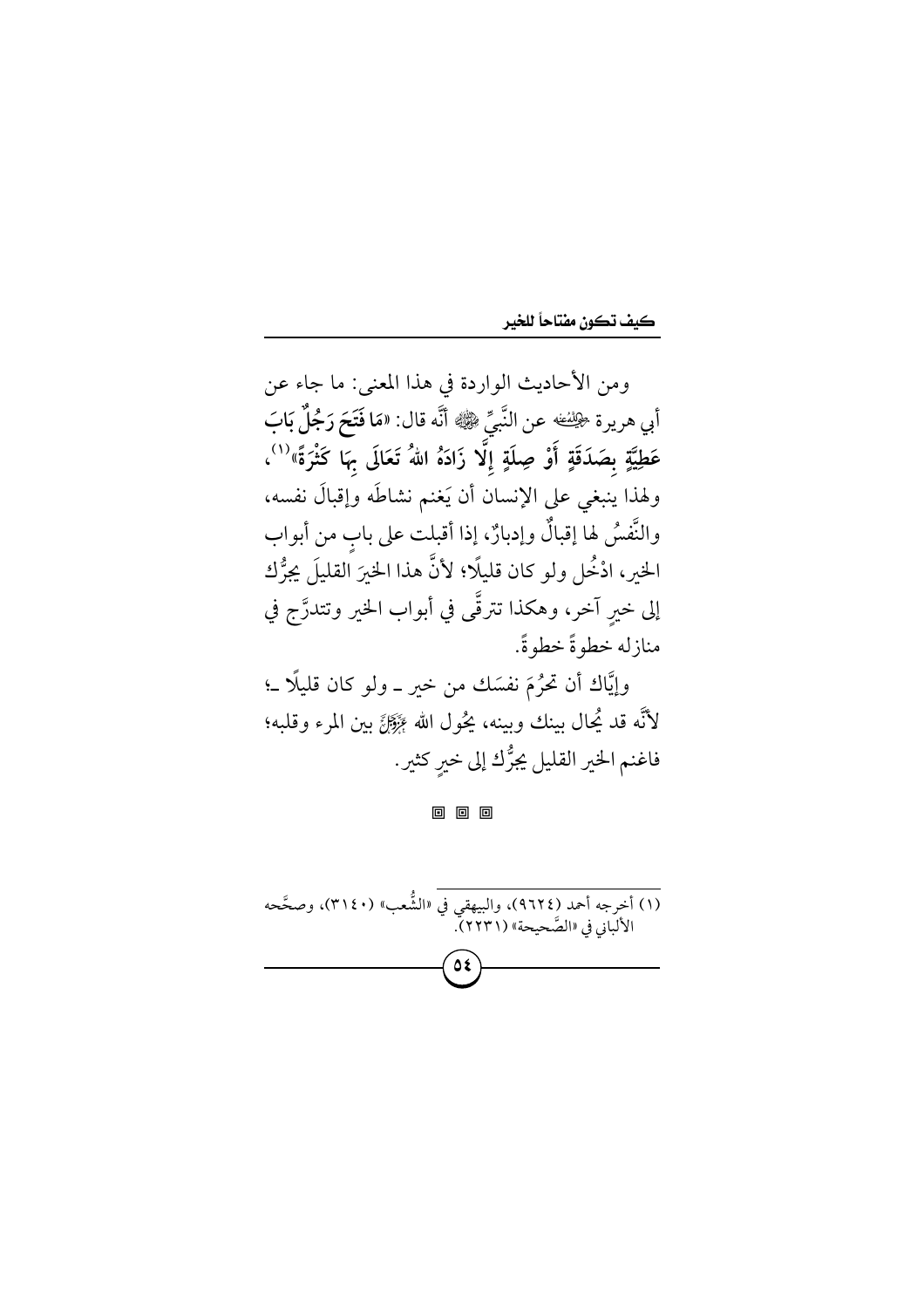回 الأمر الرابع عشر: لا تحقرنَّ ما فُتح على غيرك من أبواب الخير من فُتح عليه باب من أبواب الخير فلا يحقرنَّ ما فُتح على غيره به من أبواب الخير الأخرى، فعندما يُفتح عليك باب من أبواب الخير كالصَّلاة مثلًا وفِّقت للصَّلاة أو للصِّيام صيام النَّوافل مثلًا أو وفِّقت لبعض أعمال الخير وأعمال البرِّ لا تحقرنَّ أبواب الخير الَّتي فُتحت على الآخرين. أنت فُتح عليك بالصِّيام، وآخر فُتح عليه بخدمة

للإسلام وبأعمال جميلة، قد لا تراها شيئًا في مقابل قيامك أو صيامك أو صدقتك، وقد تكون أعمال الآخر أعظم من أعمالك وأجلَّ عند الله ـ سبحانه وتعالى ـ. فالشَّاهد من فُتح له من أبواب الخير؛ فلا يحقرنَّ أبواب الخير الَّتي عند الأخرين، أنت على خير، وهو على خير، لا تحقرنَّ شيئًا من الخير فُتِحَ على الآخرين به.  $\infty$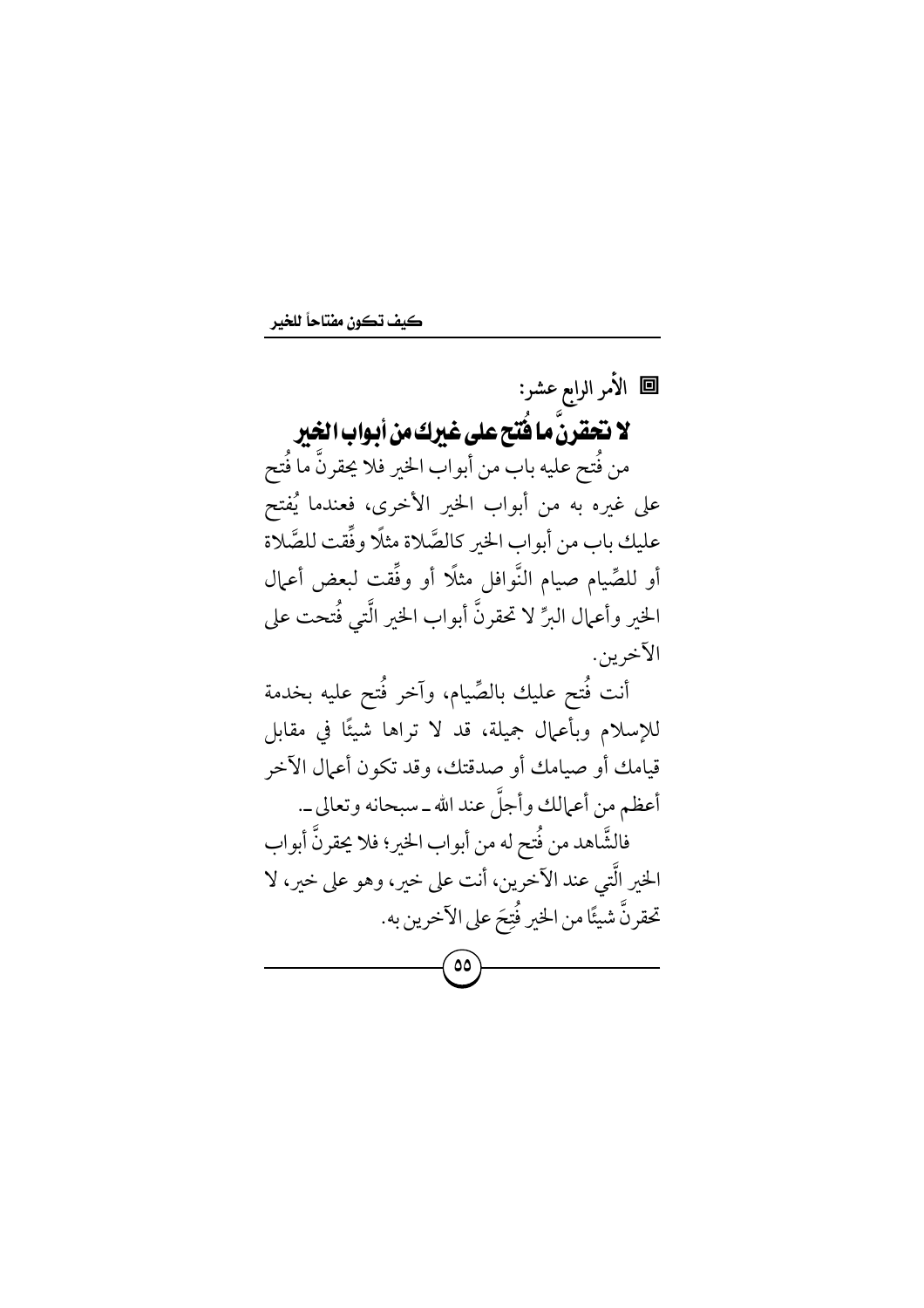بعض النَّاس ــ وهذه مشكلة في كثير منَّا ــ عندما يوفَّق لطاعة من الطَّاعات كالصِّيَام مثالًا أو القيام، ثمَّ يري آخر لا يعمل مثل عمله، ربَّها تحاقره وتصاغره، وقد يكون هذا الآخر عنده أعمال بينه وبين الله ـ سبحانه وتعالى ــ جليلة جدًّا، أعظم من هذه الطَّاعة القاصر ة على صاحبها، هناك طاعات متعدِّية، وهناك طاعات قاصرةٌ على الإنسان، ولهذا لا يحقر الإنسان من المعروف شيئًا.

ولهذا من الأمور الطَّريفة اللَّطيفة الَّتى تُروى في هذا الباب: قصَّة جميلة دارت بين الإمام مالك بن أنس رَخَلَتْه وأحد العبَّاد المشتغلين بالعبادة، والقصَّة ذكرها ابن عبد البر في «التَّمهيد»<sup>(١)</sup> وعنه الذَّهبيُّ في «سير أعلام النُّبلاء»<sup>(٢)</sup>: أنَّ عبد الله بن عبد العزيز العمري العابد كتب إلى مالك يحضُّه إلى الانفراد والعمل، ويرغَبُ به

٥٦

 $.(\lambda \circ \Lambda/V)(\Lambda)$  $.(\backslash \backslash \xi / \Lambda)$  $(Y)$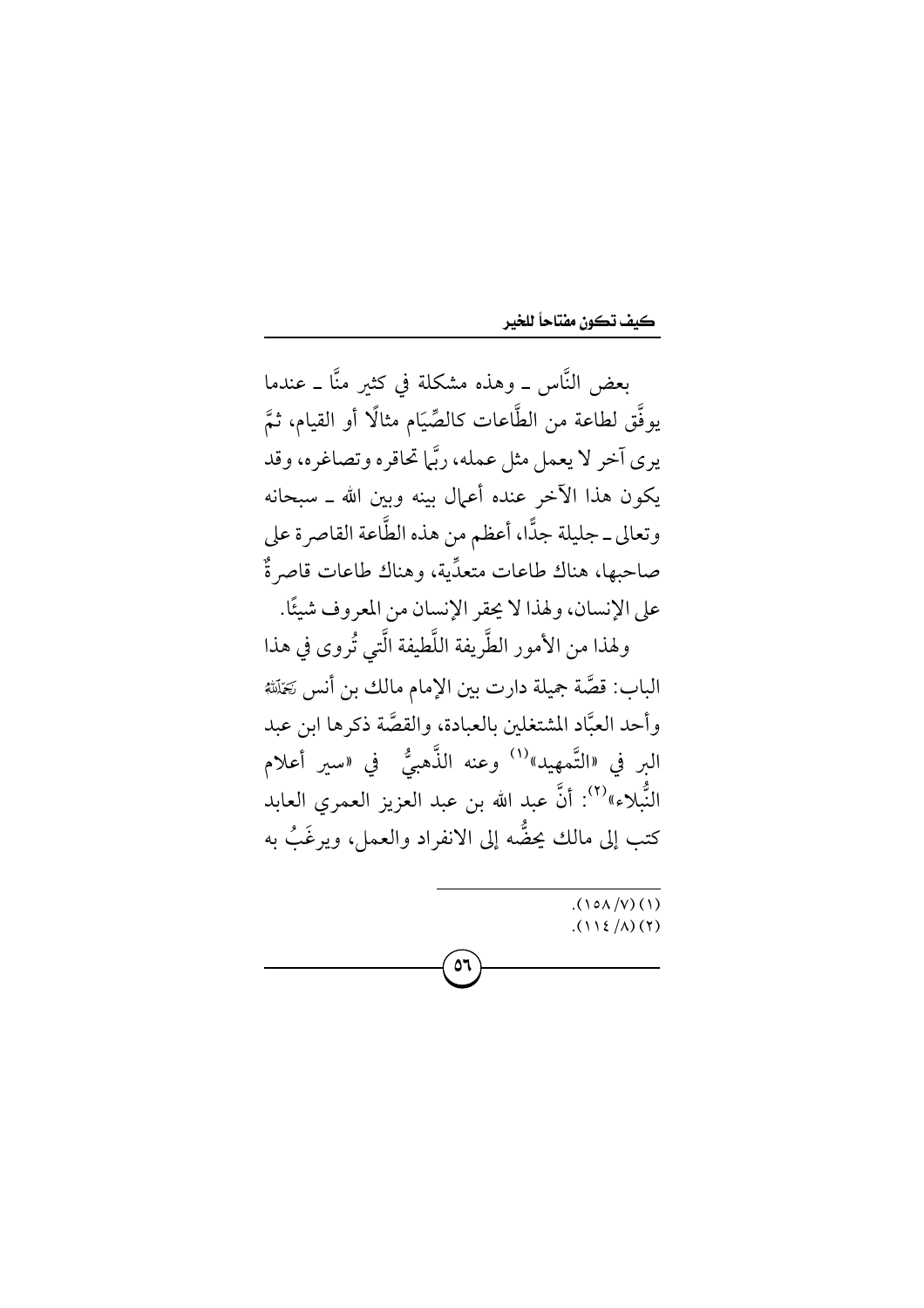عن الاجتماع إليه في العلم، فكتب إليه مالك: إنَّ الله عَزَّقَلَّ قسم الأعمال كما قسم الأرزاق، فرُبَّ رجل فُتح له في الصَّلاة ولم يُفتح له في الصَّوم، وآخر فُتح له في الصَّدقة ولم يفتح له في الصِّيام، وآخر فُتح له في الجهاد ولم يفتح له في الصَّلاة، ونشر العلم وتعليمه من أفضل أعمال البرِّ، وقد رضيتُ بيا فَتح الله لي فيه من ذلك، وما أظنُّ ما أنا فيه بدون ما أنت فيه، وأرجو أن يكون كِلَانَا على خبر، ويجب على كلِّ واحد منَّا أن يرضى بها قُسم له؛ والسَّلام».

وانظر إلى قول هذا العالم ﷺ: «وأرجو أن يكون كِلَانَا على خيرٍ»، ولم يقلْ: أنت ما تَفهم أو أنتَ ما عندك مثل ما عندي من العلم وأنت أمرُك أهون؛ بل قال له كلامًا جميلًا متواضعًا ختمه بقوله: «وأرجو أن يكون كِلَانَا على خيرٍ»، أنا على خيرٍ وأنت على خيرٍ؛ لكن الخير الَّذي أنا فيه أرى أنَّه أعظم؛ لأنَّ نفعه متعلٍّ، بخلاف

 $\alpha$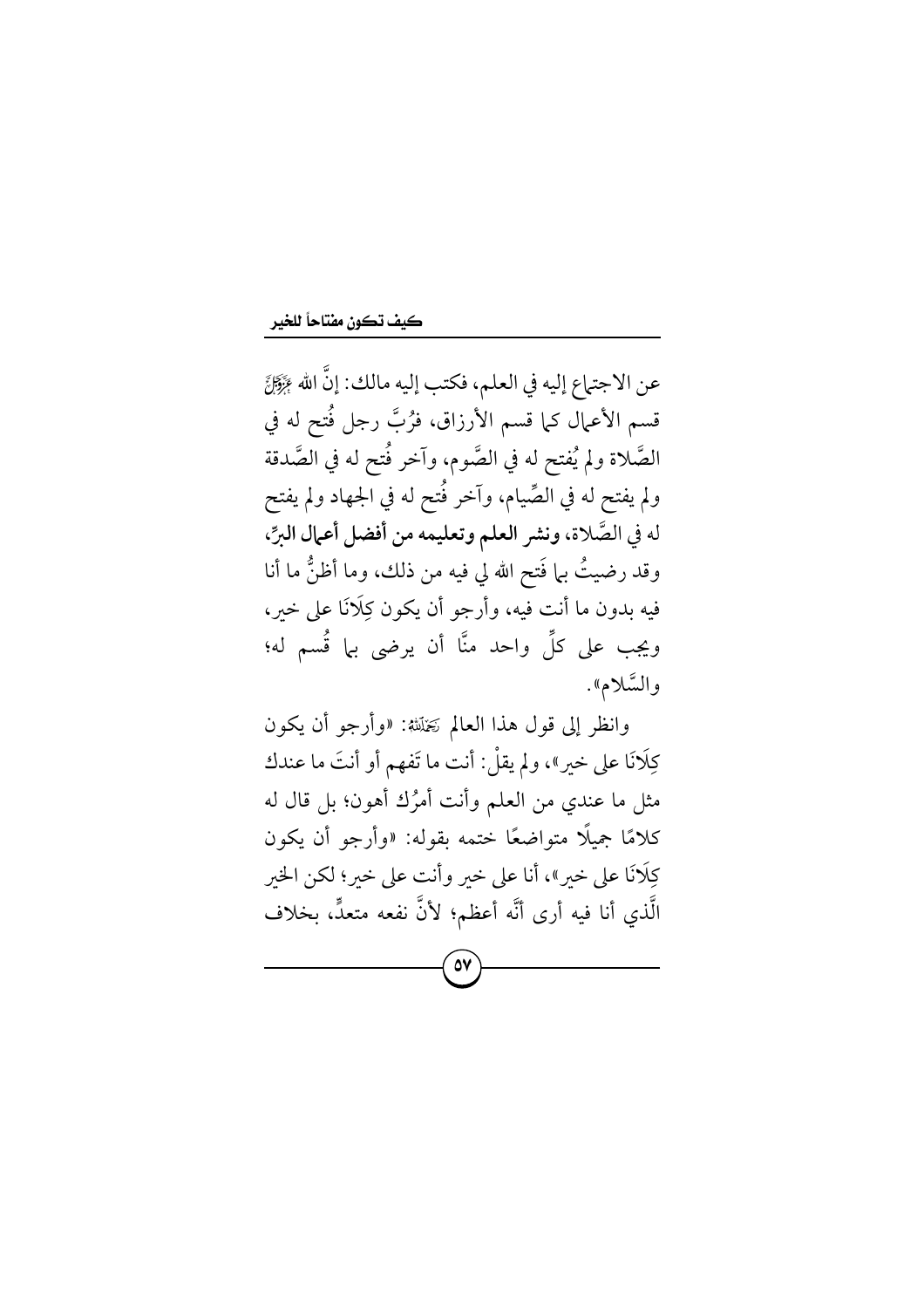العابد، نفعُه قاصرٌ عليه، ولهذا في حديث أبي الدَّرداء حِيْشَتَه ، قال ﷺ: «فَضْلُ العَالِمِ عَلَى العَابِدِ كَفَضْلِ القَمَرِ لَيْلَةَ البَدْرِ عَلَى سَائِرِ الكَوَاكِبِ<sup>»َ(١)</sup>.

回回回

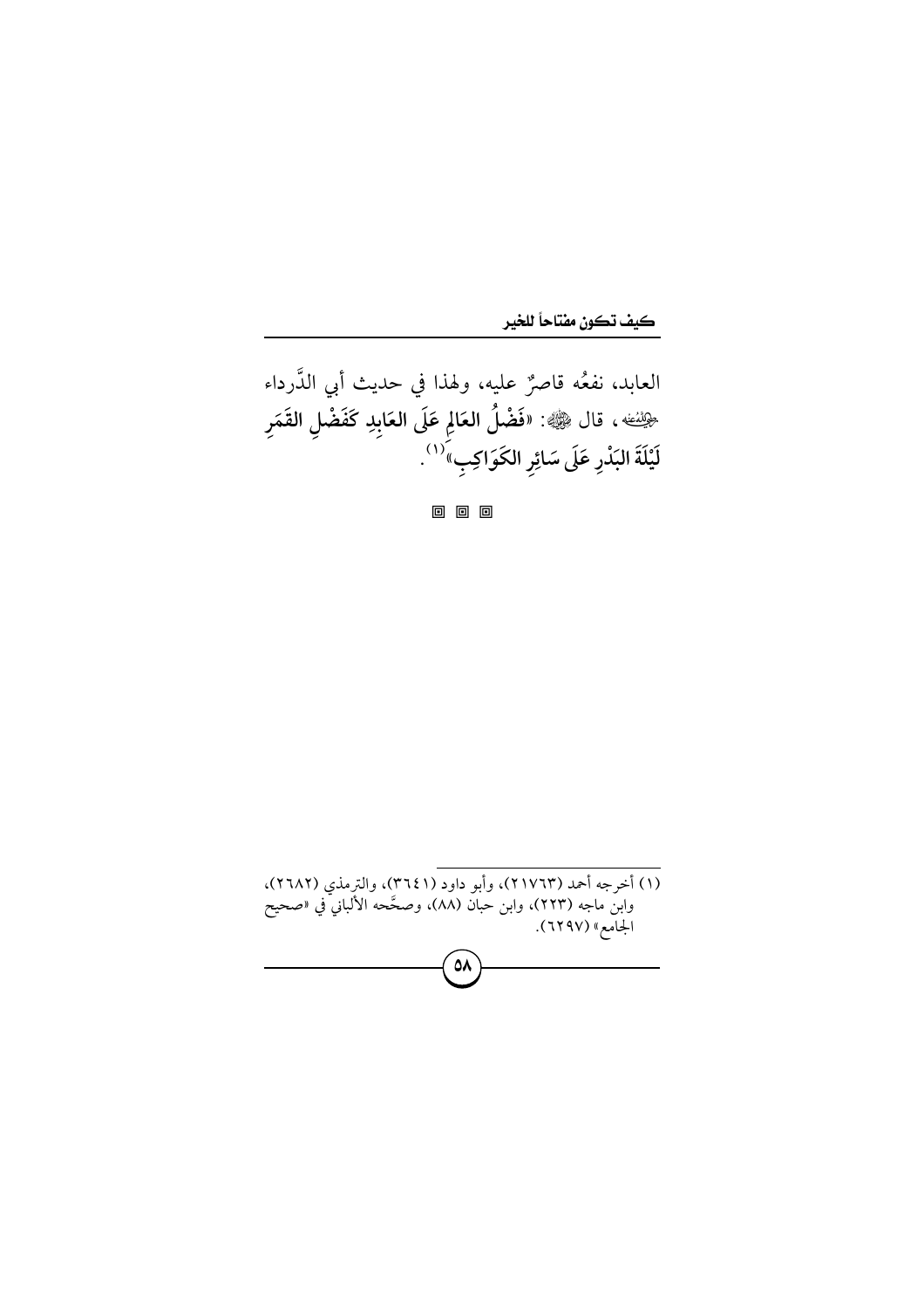回 الأمر الخامس عشر: مداواة النّفس وهو أمرٌ عظيمٌ جلًّا ألا وهو: مداواة النَّفس، من أراد أن يكون مفتاحًا للخير؛ فليجتهد في مداواة نفسه من أمراض القلوب. وأمراض القلوب خطيرةٌ جدًّا ومضرَّة على الإنسان غايةَ الضَّرر، مثل: الحسد، والحقد، والضَّغائن، والغلِّ، وِغير ذلك من الدَّفائن الَّتي تكون في القلوب والسَّخائم الَّتي تنطوي عليها القلوب. فمن أراد أن يكون مفتاحًا للخير؛ فليجتهد في معالجة نفسه ومدواتها بطرد أمراض القلوب عنها، مستعينًا بالله ــ تبارك وتعالى ــ، وطالبًا منه. قد جاء عن النَّبِيِّ ﷺ في هذا المعنى دعواتٌ عظيمةٌ، منها الدُّعاء العظيم المبارك الَّذي ختمه ـ عليه الصَّلاة والسَّلام-بقوله: «وَاسْلُلْ سَخِيمَةَ صدرى»<sup>(۱)</sup>. (۱) أخرجه أحمد (۱۹۹۷)، وأبو داود (۱۵۱۰)، والترمذي (۳۵۵۱)، وابن ماجه (۳۸۳۰)، وابن حبان (۹٤۷)، وقال الترمذي: «حسن<br>صحيح»؛ وصحَّحه الألباني في «صحيح أبي داود» (۱۳۵۳).

09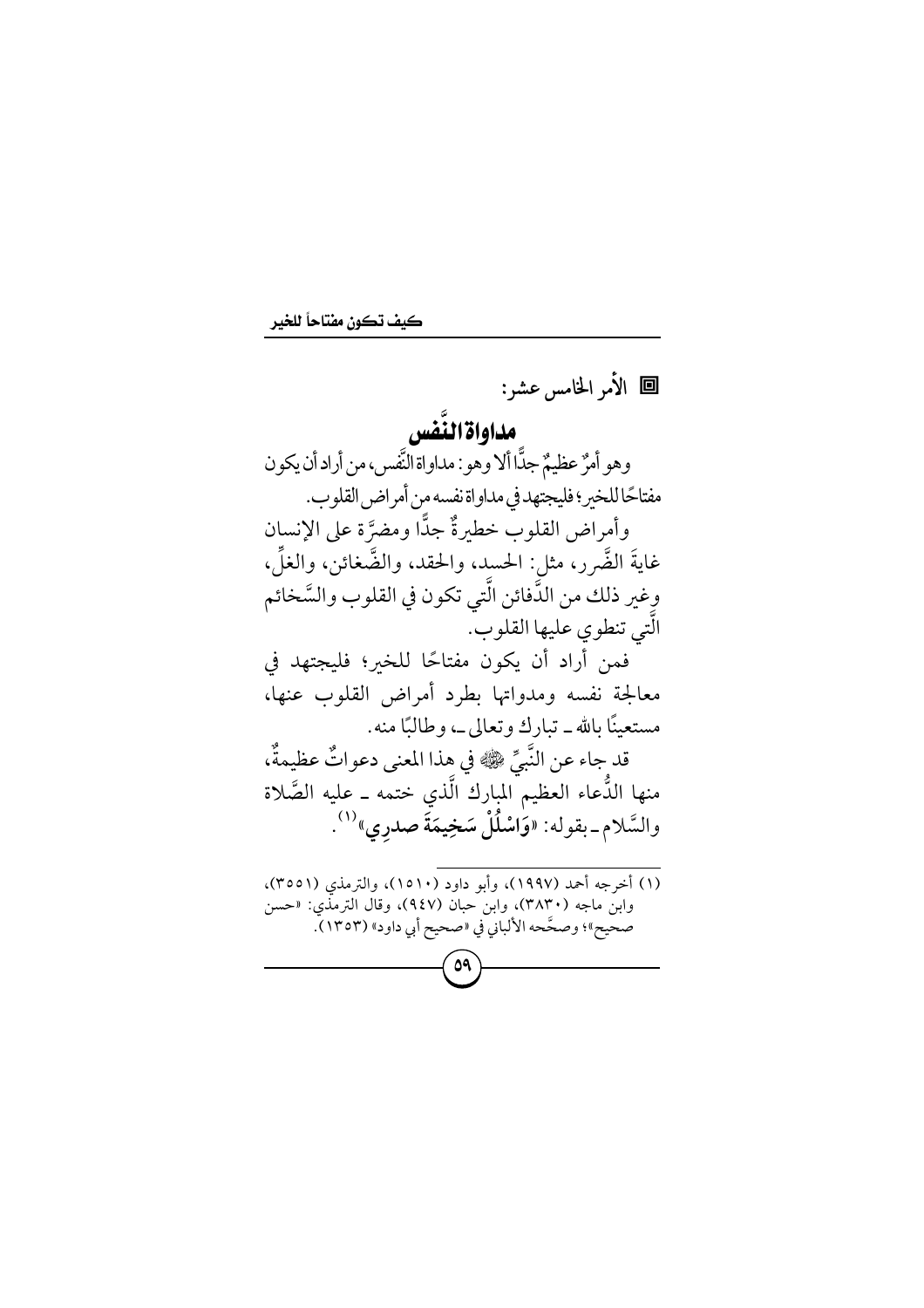الصُّدور إذا كان فيها سخائم، وفيها أحقادٌ، وفيها ضغائنٌ، وفيها غلٌّ؛ كيف يكون صاحبُها مفتاحًا للآخَرين بالخير؟! قلبُه فيه دفائن شرٍّ، وفيه خبايا شرٍّ، وفيه غلٌّ وحقدٌ؛ فكيف ينبع من قلب هذه صفته فتح أبواب الخير للآخرين؟! ولهذا الحاسد الممتلئ بالغلِّ ربَّها تظاهر مع الآخرين بأنَّه يُصلِح وأنَّه يفتِّح لهم أبواب خير وهو يفسِد. خُذْ مثالًا على ذلك: إمامُ الحَسَدَة إبليس لَّا حسد أَبَانَا

آدم؛ ماذا صنع؟ جاءه بصورة النَّاصح الأمين، وأخذ يُغْرِيه، وأخذ يذكر له أمورًا يُشعره بها أنَّه ناصح له.

قَالَ اللهُ ﷺ: ﴿ فَوَسَّوَسَ لَهُمَا ٱلشَّيْطَينُ لِيُبْدِيَ لَهُمُا مَا وُرِيَ عَنْهُمَا مِن سَوْءَتِهِمَا وَقَالَ مَا نَهَىٰكُمَا رَبُّكُمَا عَنْ هَٰذِهِ ٱلشَّجَرَةِ إِلَّا ۖ أَن تَكُونَا مَلَكَيْنِ أَوْ تَكُونَا مِنَ ٱلْخَـٰلِدِينَ ۞ ۚ وَقَاسَمَهُمَآ إِنِّي لَكُمَا لَمِنَ ٱلنَّصِحِينَ ۚ (لَا أَفَدَلَتْهُمَا بِغُرُورٍ ﴾ [الأعراف: ٢٠ ـ ٢٢].

وهكذا من يكون في قلبه دفائن شرٍّ أو دفائن حقد أو نحو ذلك؛ ليس أهلًا أن يكون مفتاحًا للخير، بل مثل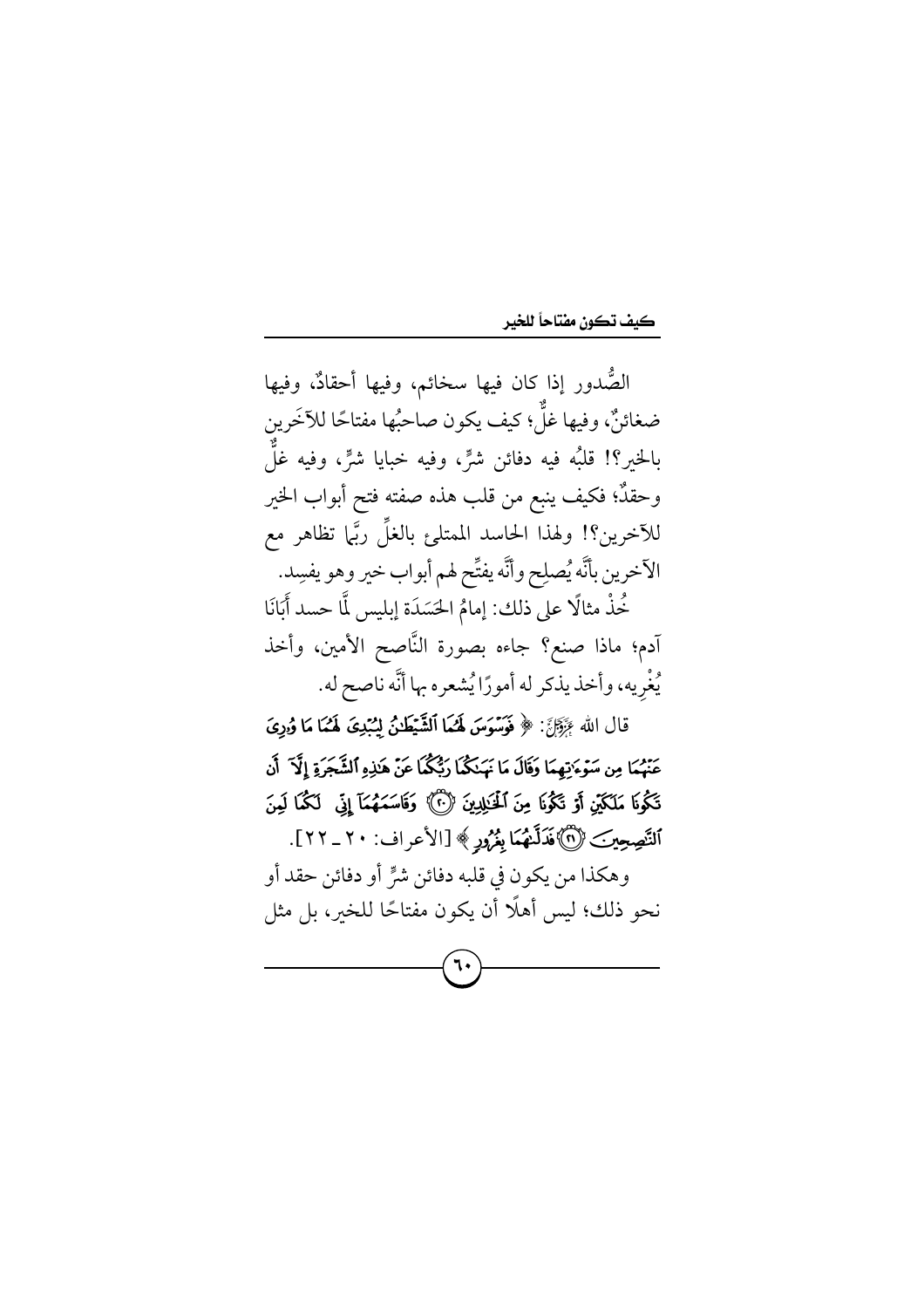هذا سيكون مفتاحًا للشَّرِّ، ولهذا يحتاج القلب إلى معالجة دائمة مستمرَّة والتماس ورجاء من الله ــ سبحانه وتعالى ــ أن يُبعد عنه السَّخائم، وأن ينقِّيَه من مثل هذه الأمور، وفي الدُّعاء: «اللَّهُمَّ آتِ نفسي تَقْوَاهَا، وزَكِّهَا أَنْتَ خَيْرُ<br>مَنْ زَكَّاهَا، أَنْتَ وَلِيُّهَا وَمَوْلَاهَا»<sup>(١)</sup>.

回 回 回

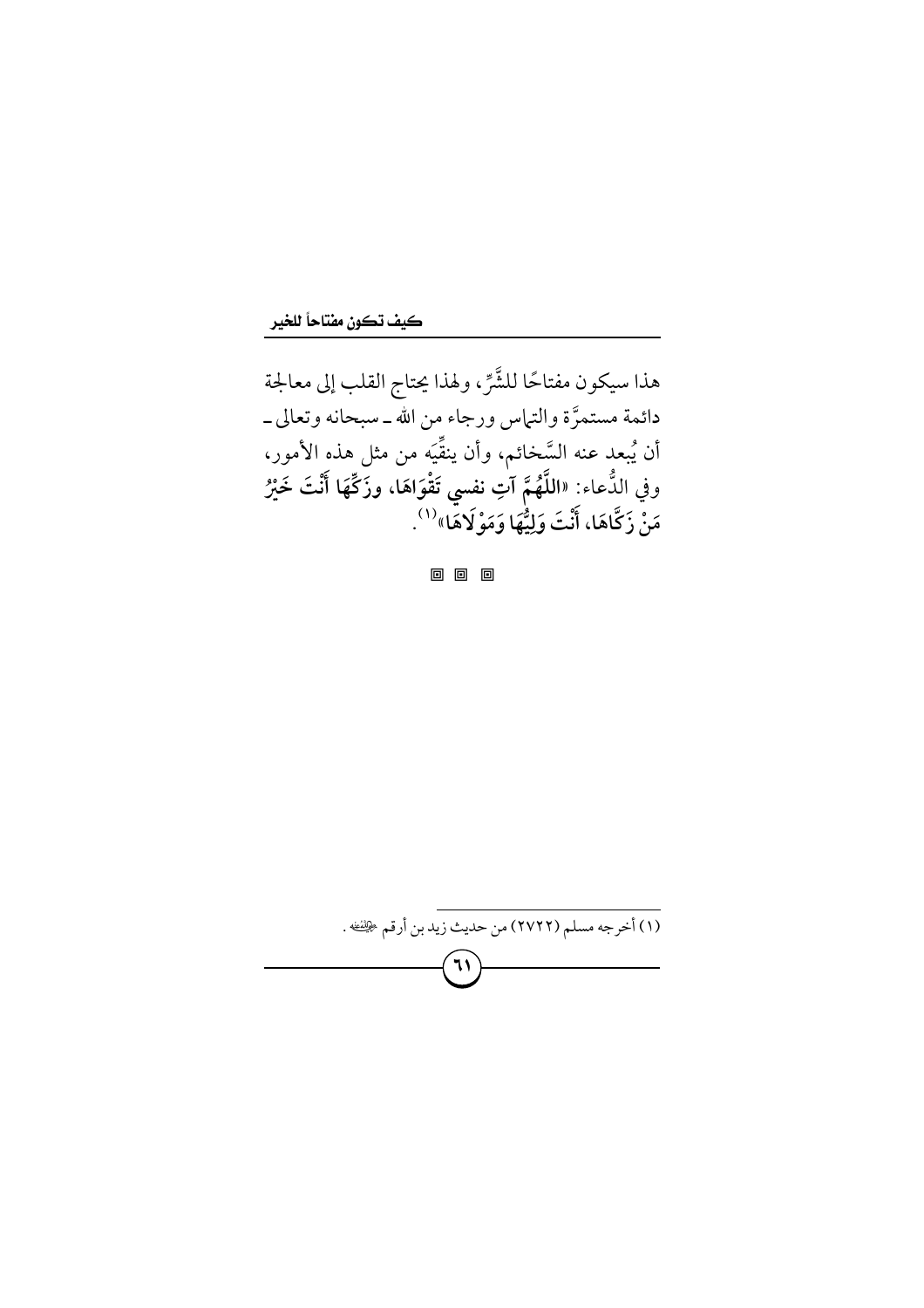回 الأمر السادس عشر: رغبة العبد في الخير، وفي نفع العباد وهو ختام هذه الأُمُور وهو جماعٌ ما سبق: رغبة العبد في الخير وفي نفع العباد، فمتى كانت الرَّغبة قائمةً، والنَّيَّة مصمِّمةً، والعزم أكيدًا، واستعانَ بالله في ذلك وأتى الأمور من أبوابها؛ كان بإذن الله مفتاحًا للخبر مغلاقًا للشَّرِّ .

**同 回 回** 

وفي الختام أسأله ــ جلَّ وعلا ــ بأسمائه كلِّها وصفاته جميعها، وبأنَّه ـ تبارك وتعالى ـ الفتَّاح العليم، وبأنَّه خيرُ الفاتحين، أسأله ــ جلَّ وعلا ــ لي ولوالديَّ ولمشايخنا ولعموم المسلمين؛ أن يفتح علينا أجمعين من واسع فضله وعظیم منَّه وجزیل عطائه، وأسأله ـ جلَّ وعلا ـ أن يجعلنا جميعًا من مفاتيح الخير ومغاليق الشَّرِّ، وأن يهدينا وأن يهدي لنا، وأن يهدي بنا، وأن ييسِّر الهدي لنا.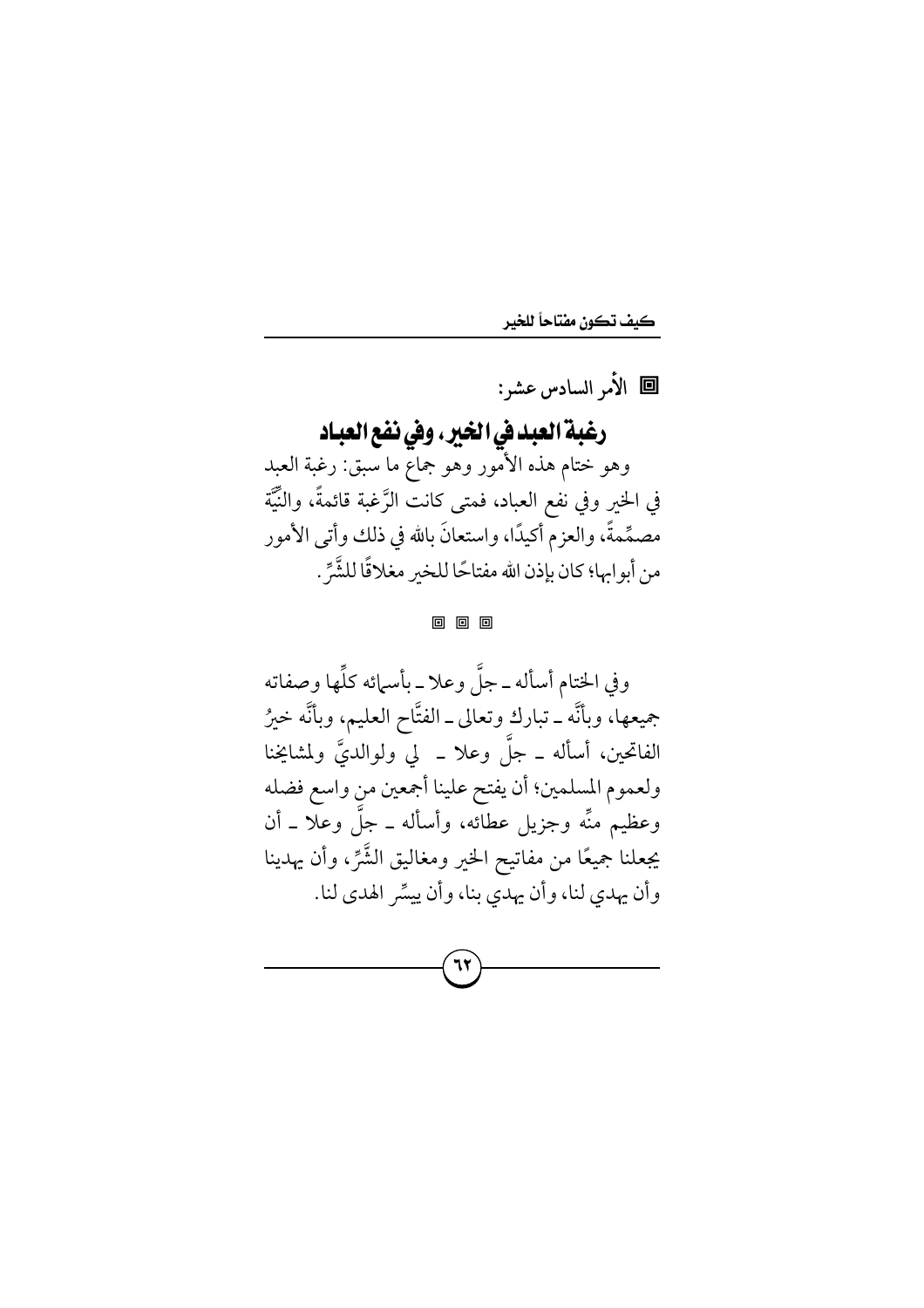## وآخر دعوانا أن الحمد لله ربِّ العالمين، وصلَّى الله وسلَّم وبارك وأنعم على عبد الله ورسوله نبيَّنا محمَّد وآله وصحبه أجمعين'''. 回回回